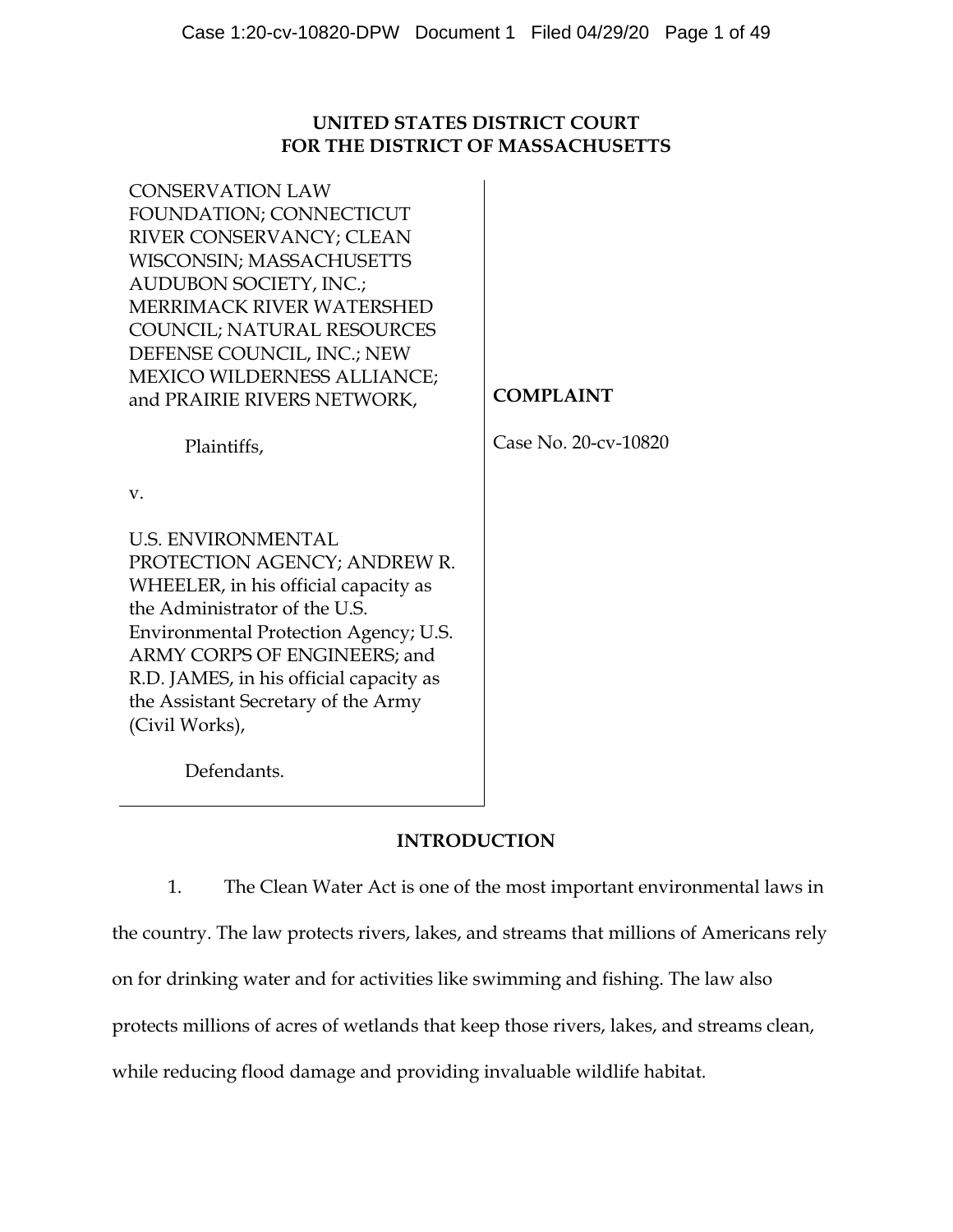## Case 1:20-cv-10820-DPW Document 1 Filed 04/29/20 Page 2 of 49

2. Congress passed the Clean Water Act in 1972 after decades of failed efforts to protect and clean up the country's waters. Before the Act, most waters in the United States were so dirty that they were unsafe for fishing or swimming. Waterways like Ohio's Cuyahoga River were catching fire due to industrial pollution. Fish and other wildlife in polluted waters were dying en masse. Wetlands were being filled and destroyed at an alarming rate.

3. Congress declared a single objective for the Clean Water Act: "to restore and maintain the chemical, physical, and biological integrity of the Nation's waters." 33 U.S.C. § 1251(a). To achieve that objective, the Act regulates the discharge of pollutants into "navigable waters," which the Act defines broadly as "the waters of the United States." *Id.* § 1362(7).

4. Congress chose to define waters protected by the Clean Water Act broadly, intending to regulate all waters within its Commerce Clause power. The Act protects, at a minimum, traditionally navigable waters and waters that significantly impact those waters, such as rivers and streams that flow into navigable waters, as well as wetlands that play an important role in protecting the quality of navigable waters.

5. Although water pollution is still a serious problem in the United States, our water quality has improved significantly over the past several decades due in large part to the Clean Water Act's pollution-control protections. The Trump administration, however, has now issued a regulation that threatens to reverse that progress by severely limiting the waters that the federal government can protect under the Act.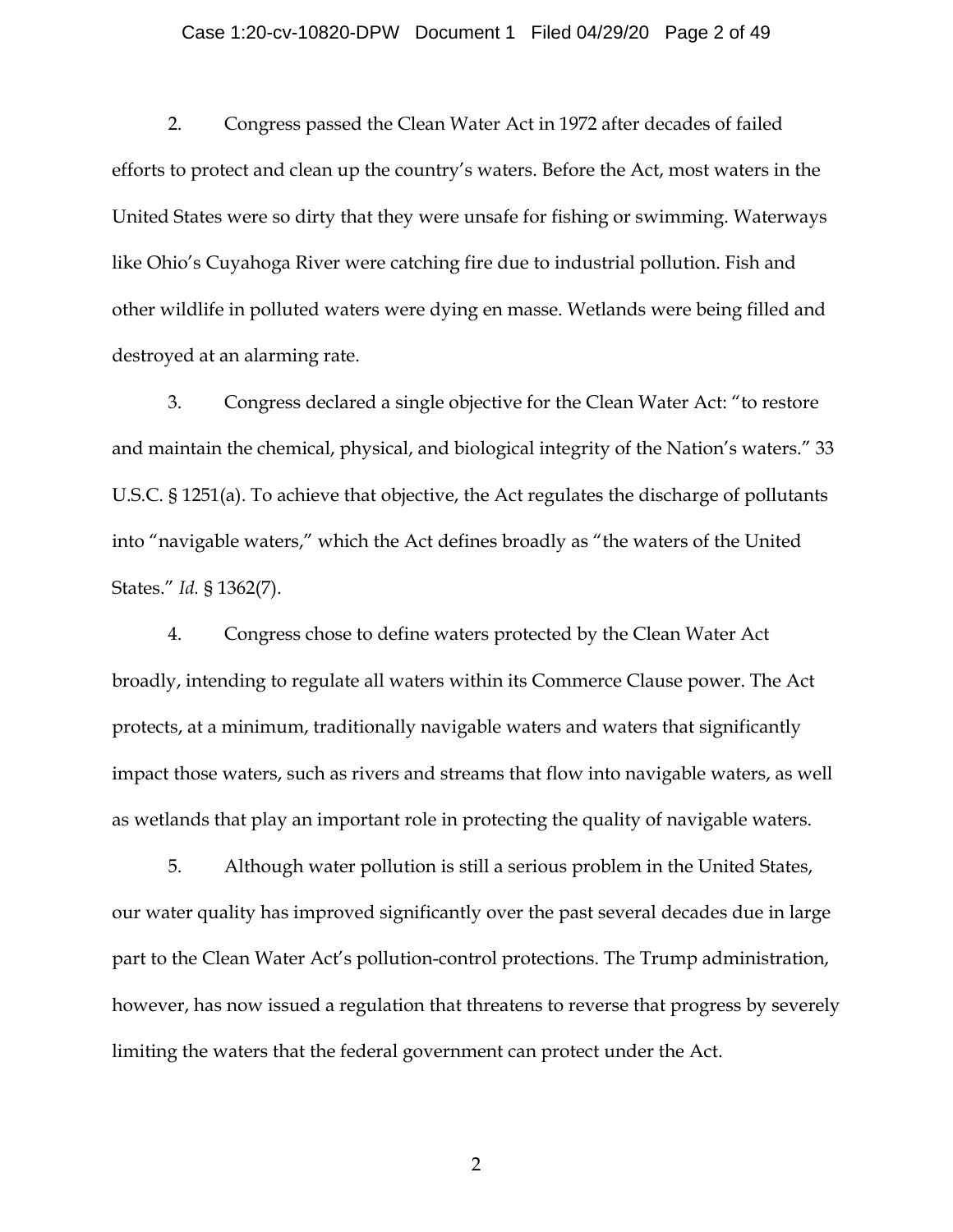## Case 1:20-cv-10820-DPW Document 1 Filed 04/29/20 Page 3 of 49

6. The so-called "Navigable Waters Protection Rule" (Navigable Waters Rule) was promulgated by the U.S. Environmental Protection Agency (EPA) and the U.S. Army Corps of Engineers (together, the Agencies) on April 21, 2020, and will become effective on June 22, 2020. The Rule purports to define the phrase "waters of the United States," and thus, the scope of the Clean Water Act's reach.

7. At President Trump's direction, the Rule adopts an unreasonably narrow interpretation of the Clean Water Act, largely modeled after a plurality opinion in the Supreme Court case *Rapanos v. United States*, 547 U.S. 715 (2006). The Rule concludes that streams fed only by rain or snowfall are not "waters of the United States," and thus, are no longer protected under the Act. The Rule also concludes that wetlands, lakes, and ponds are not "waters of the United States" unless they directly touch other "waters of the United States" or are otherwise connected to them via certain types of surface-water flow.

8. Many of the streams, wetlands, and other waters excluded from the Rule's new definition of "waters of the United States" have been protected by the Clean Water Act for decades. These excluded waters are critically important to downstream water quality. The Rule is thus a significant and unprecedented rollback of the protections afforded by the statute.

9. The Agencies violated both the Administrative Procedure Act (APA) and the Clean Water Act when promulgating the Navigable Waters Rule.

10. First, the Agencies promulgated the Navigable Waters Rule without meaningfully considering the Rule's impacts on the "integrity of the Nation's waters"―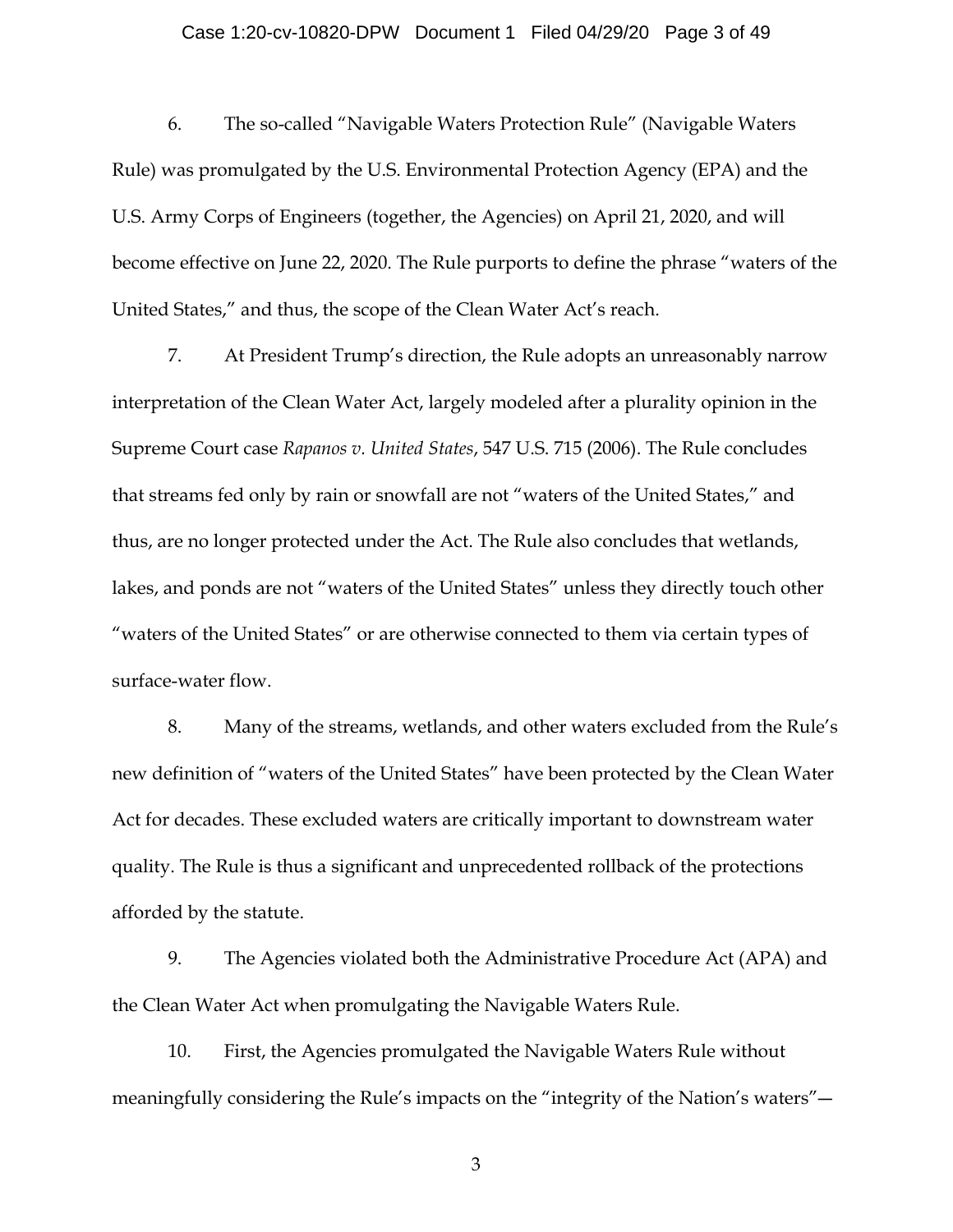## Case 1:20-cv-10820-DPW Document 1 Filed 04/29/20 Page 4 of 49

the protection of which is the sole objective of the Clean Water Act. *See* 33 U.S.C. § 1251(a). The Agencies' preliminary estimates from earlier in the rulemaking process show that the Rule may remove federal protections for nearly a fifth of the country's streams and about half of our wetlands. The Agencies now disavow that preliminary analysis, but those figures and other evidence show that the Rule may have devastating consequences on water quality across the country. The Agencies failed to adequately consider those water quality impacts when they decided to radically narrow the definition of "waters of the United States."

11. The Agencies had sufficient information to assess the potential water quality impacts of the Rule. But even if they did not, the Agencies fail to explain why it was reasonable to promulgate the Rule now in the face of such uncertainty, rather than gather more information that would allow the Agencies to conduct a meaningful analysis of the Rule's water quality impacts.

12. Second, the Agencies assert that the Navigable Waters Rule is "informed" by the same scientific evidence that underlay a prior policy, the Clean Water Rule. However, the Agencies in fact disregard—without explanation—the science-based findings they made in promulgating the Clean Water Rule. Most significantly, the Agencies claim that the Navigable Waters Rule protects waters with substantial connections to downstream navigable waters. They likewise suggest that the Rule excludes waters with less substantial connections. But the undisputed scientific evidence, and the Agencies' prior findings based on that evidence, show that the Navigable Waters Rule removes protections for waters that can have equally substantial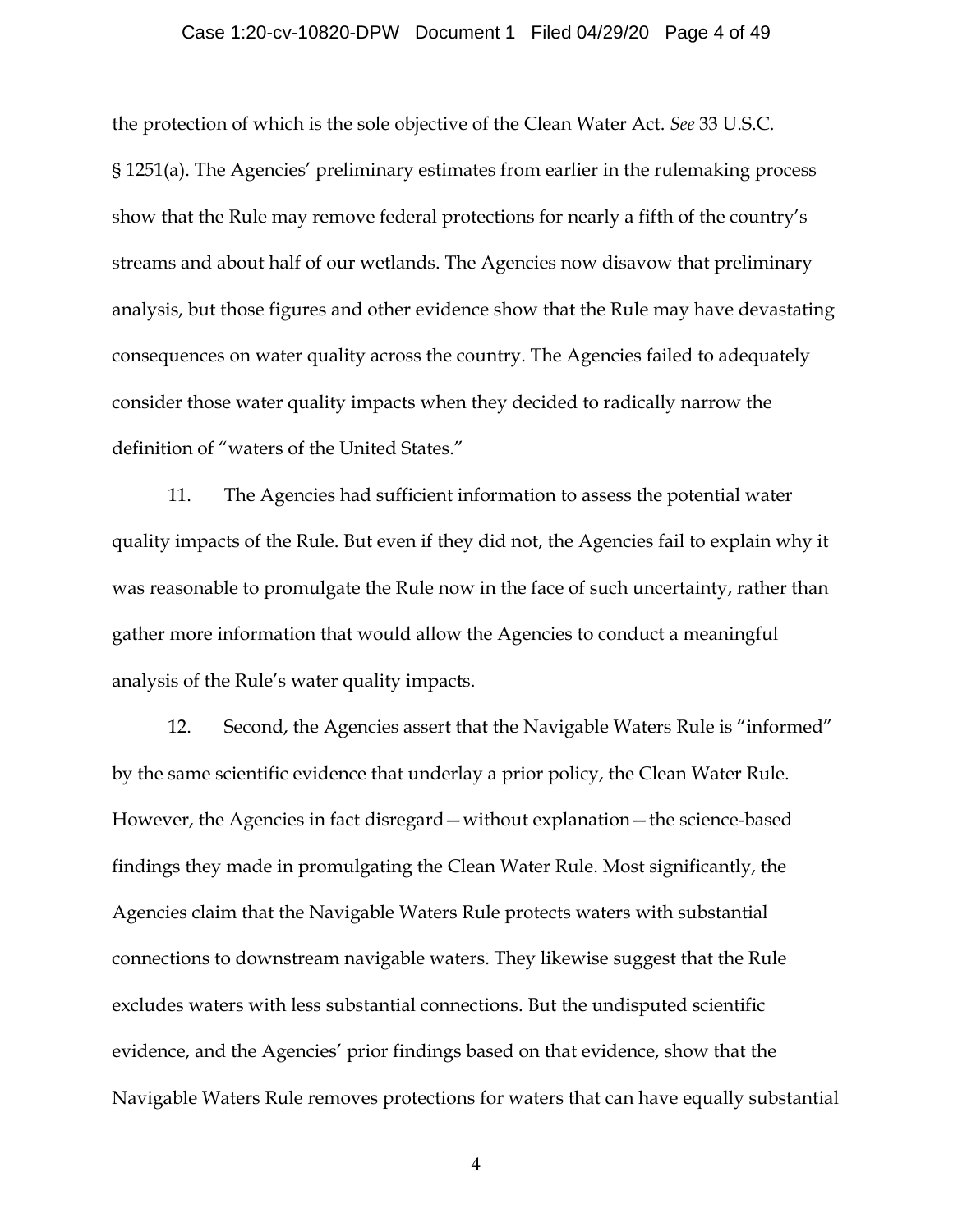## Case 1:20-cv-10820-DPW Document 1 Filed 04/29/20 Page 5 of 49

impacts on downstream water quality as those that the Navigable Waters Rule continues to protect.

13. Third, the Agencies misrepresent and ignore relevant parts of the scientific record on which they claim to have relied. EPA's own Science Advisory Board—a group of independent scientists charged with providing advice to the agency—advised EPA that the Rule contradicts well-established science and lacks any scientific justification. The Agencies ignored that advice and failed to adequately respond to numerous public comments raising concerns about the lack of scientific support for the Navigable Waters Rule.

14. Fourth, the Agencies' line-drawing between protected and unprotected waters is arbitrary and not reasonably explained. For instance, the Agencies assert that streams that flow ephemerally (i.e., only after rain or snowfall) are not protected under the Clean Water Act because, according to the Agencies, these streams have insufficient connections to downstream waters and do not fall within the ordinary meaning of "waters." At the same time, the Agencies conclude that permanently flowing streams *are* protected under the Act even when they are separated from a downstream water by an ephemeral stream, because the ephemeral stream provides a sufficiently substantial connection downstream and can make the waters "indistinguishable when flowing (i.e., they look like one water)." The Agencies do not adequately explain these inconsistencies.

15. Fifth, the Agencies untenably try to defend the rulemaking in part on the grounds that it will provide "clarity," "certainty," and "predictability" for developers,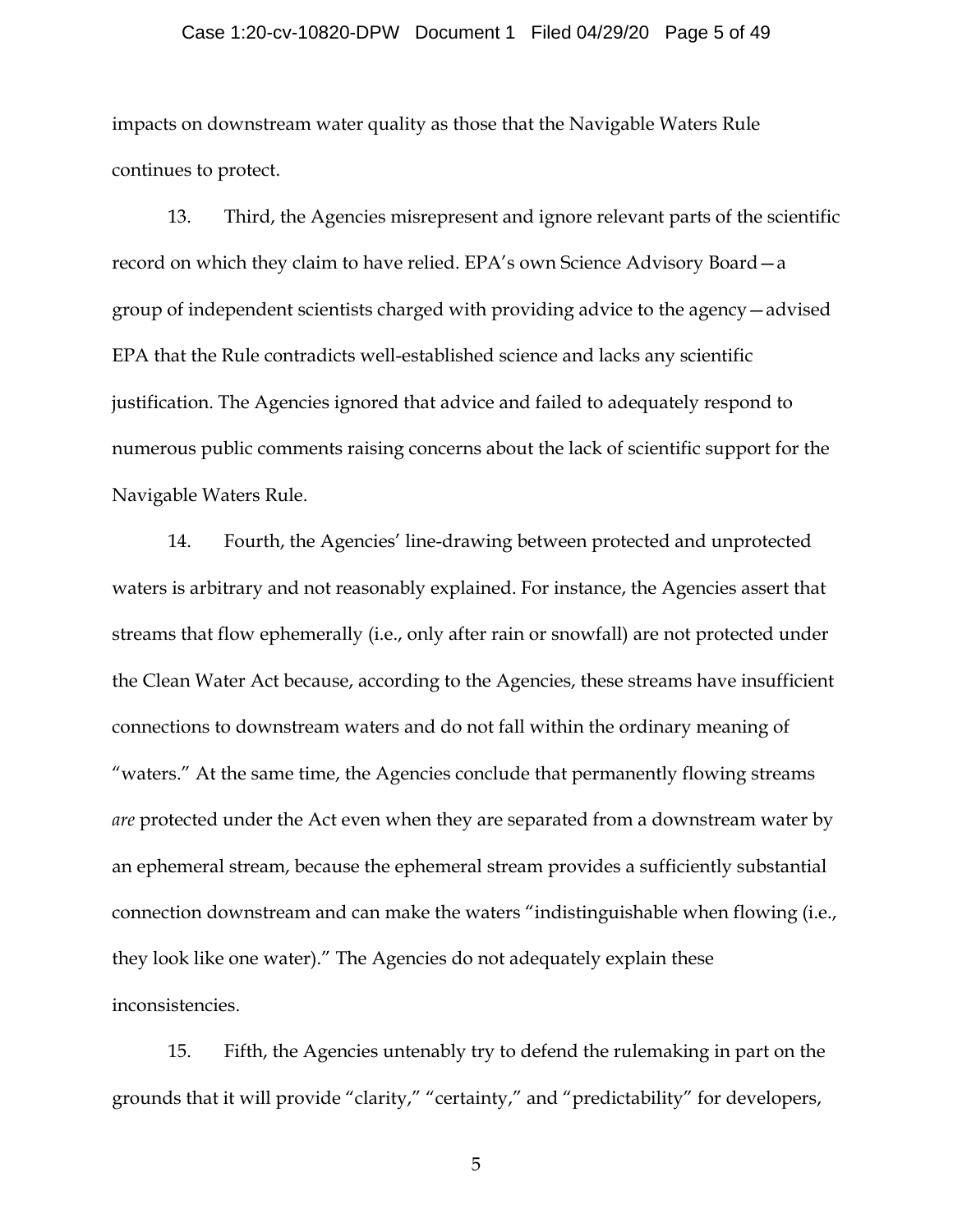## Case 1:20-cv-10820-DPW Document 1 Filed 04/29/20 Page 6 of 49

farmers, and landowners. That claim is belied by the record. The Rule is filled with unclear terms and will be nearly impossible to implement.

16. The Navigable Waters Rule also violates the Clean Water Act. Like the *Rapanos* plurality opinion upon which the Rule is modeled, the Rule is inconsistent with the Clean Water Act's text, structure, and purpose. Indeed, five Justices in *Rapanos* concluded that the *Rapanos* plurality's narrow test for determining whether a water is a "water of the United States" had no statutory support. And all federal circuits that have decided the issue, including the First Circuit, have held that the Clean Water Act's reach extends beyond waters that satisfy only the *Rapanos* plurality's narrow test, which the Agencies have largely adopted in the Navigable Waters Rule.

17. The Rule does not advance the Clean Water Act's purpose to protect the "integrity of the Nation's waters." 33 U.S.C.  $\S$  1251(a). Instead, the Rule advances the Trump administration's deregulatory agenda, protecting those who want to pollute the nation's waters.

18. The Rule violates the APA and the Clean Water Act. Plaintiffs seek an order from the Court vacating and setting aside the Rule.

## **JURISDICTION AND VENUE**

19. The Court has jurisdiction over the claims set forth in this Complaint pursuant to 28 U.S.C. § 1331 and 5 U.S.C. §§ 702, 704. *See Nat'l Ass'n of Mfrs. v. Dep't of Def.*, 138 S. Ct. 617, 623 (2018) (holding that challenges to the Agencies' regulations defining "waters of the United States" must be brought in federal district courts). The relief sought is authorized by 28 U.S.C. § 2201(a), 28 U.S.C. § 2202, and 5 U.S.C. § 706.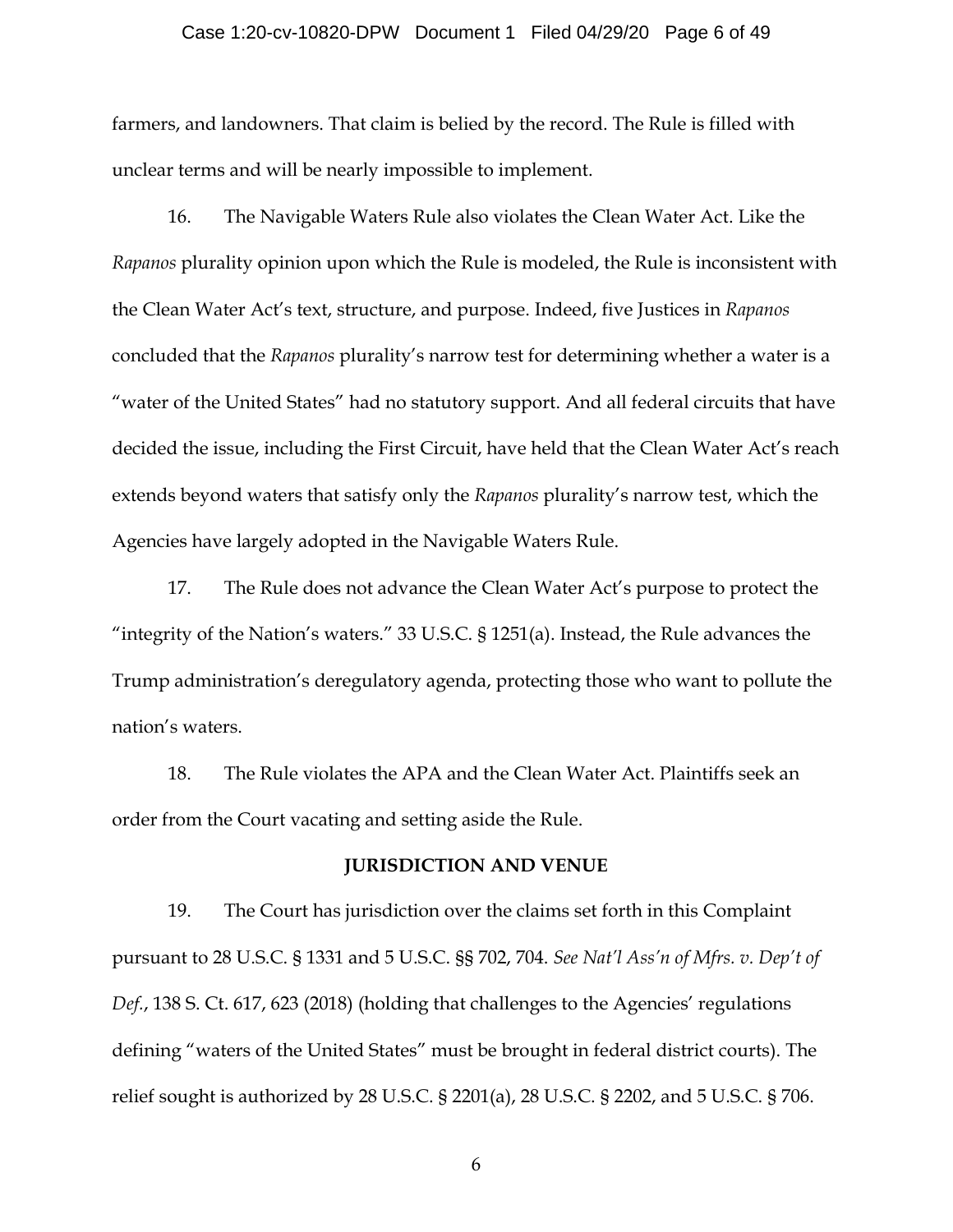## Case 1:20-cv-10820-DPW Document 1 Filed 04/29/20 Page 7 of 49

20. Venue is proper in the District of Massachusetts under 28 U.S.C.

§ 1391(e)(1)(C) because the defendants are officers or agencies of the United States and because Plaintiffs Conservation Law Foundation, Connecticut River Conservancy, Massachusetts Audubon Society, and Merrimack River Watershed Council reside in this judicial district and maintain their principal places of business in this judicial district. *See* 28 U.S.C. § 1391(c)(2).

## **THE PARTIES**

## **The Plaintiffs**

21. Plaintiff Conservation Law Foundation (CLF) is a nonprofit membersupported organization dedicated to protecting New England's environment. It is incorporated under the laws of Massachusetts with its principal place of business at 62 Summer Street, Boston, MA, 02110. CLF has over 4,000 members, including more than 1,600 members in Massachusetts. CLF has long worked to protect the health of New England's waterways, from its larger crown jewel waterbodies like Lake Champlain, the Charles River, and Narragansett Bay, to smaller, seasonal and rain-dependent streams, as well as wetlands and other waters. CLF's members use and enjoy New England's waterways for recreational, aesthetic, and other purposes, including but not limited to boating, swimming, fishing, birdwatching, sightseeing, and drinking water.

22. Plaintiff Connecticut River Conservancy (CRC) is a nonprofit membership organization incorporated in Massachusetts with approximately 1,100 household memberships. It has served as the voice for the Connecticut River watershed, from source to sea, since 1952. CRC is headquartered in Greenfield, Massachusetts, with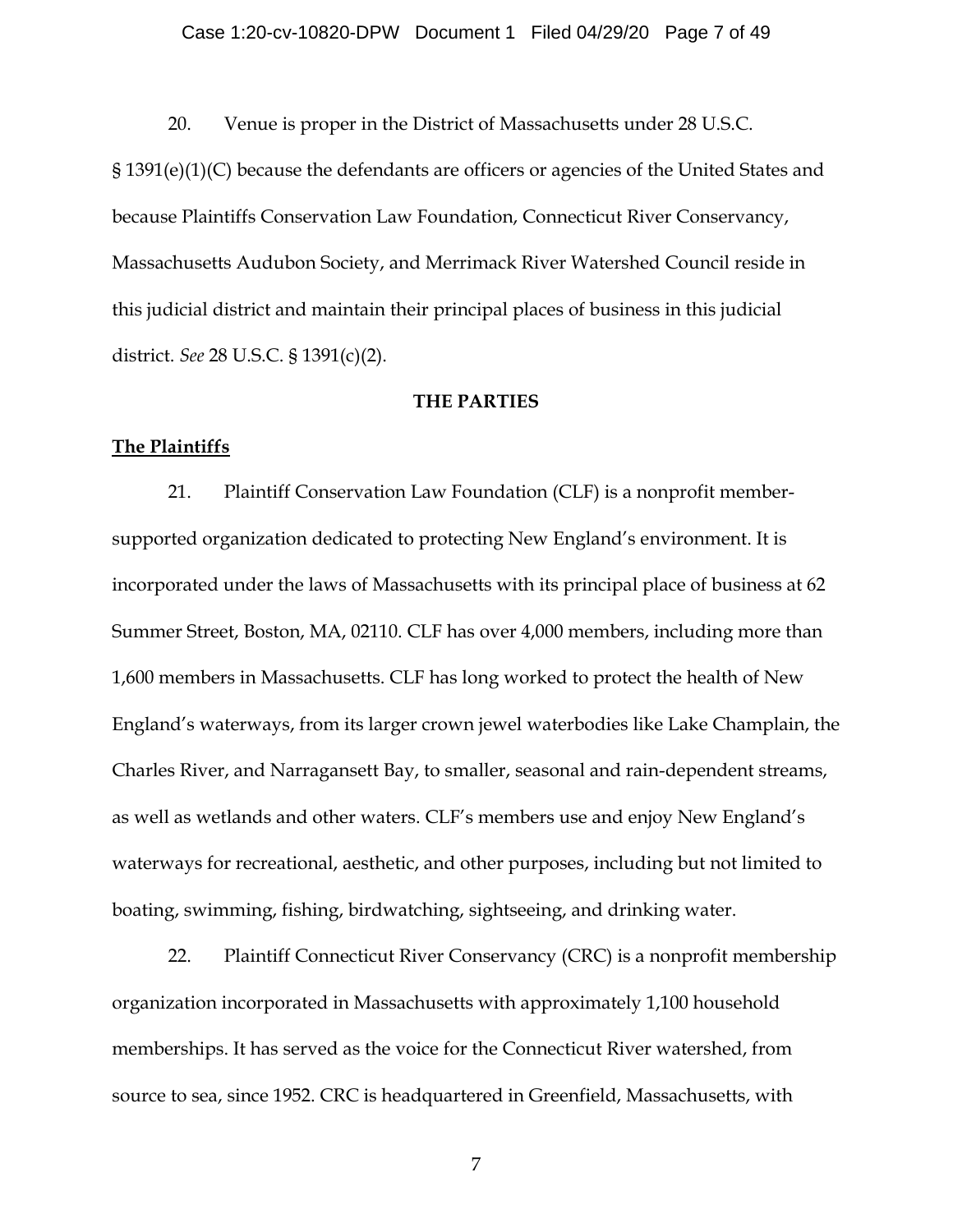## Case 1:20-cv-10820-DPW Document 1 Filed 04/29/20 Page 8 of 49

additional offices in Connecticut and Vermont. CRC collaborates with partners across Vermont, New Hampshire, Massachusetts, and Connecticut to protect and advocate for the Connecticut River and its tributaries and to educate and engage communities. CRC brings people together to prevent pollution, improve habitat, and promote enjoyment of the Connecticut River and its tributary streams. The Navigable Waters Rule removes protections for streams and wetlands that feed into and directly impact the water quality of the Connecticut River and therefore harms CRC's members who use and enjoy the River.

23. Plaintiff Clean Wisconsin is a nonprofit membership organization dedicated to environmental education, advocacy, and legal action to protect air quality, water quality, and natural resources in the State of Wisconsin. Clean Wisconsin represents over 16,000 members and supporters throughout the state. Wisconsin is uniquely blessed with water resources. In addition to being bordered by the Mississippi River to the West and two of the Great Lakes to the North and East, Wisconsin is home to 15,000 lakes, millions of acres of wetland, and over 12,000 rivers and streams that run over 84,000 miles. Most of Wisconsin's streams run intermittently, or seasonally, and many flow only in response to rain or snowfall. Wisconsin's waters provide habitat for waterfowl like duck and geese, as well as many endangered and threatened plant and animal species. Founded in 1970, Clean Wisconsin has been fighting to protect these waters for fifty years. The Navigable Waters Rule harms the interests of Clean Wisconsin's members, who depend on Wisconsin's lakes, rivers, streams, and wetlands for their livelihood and enjoyment.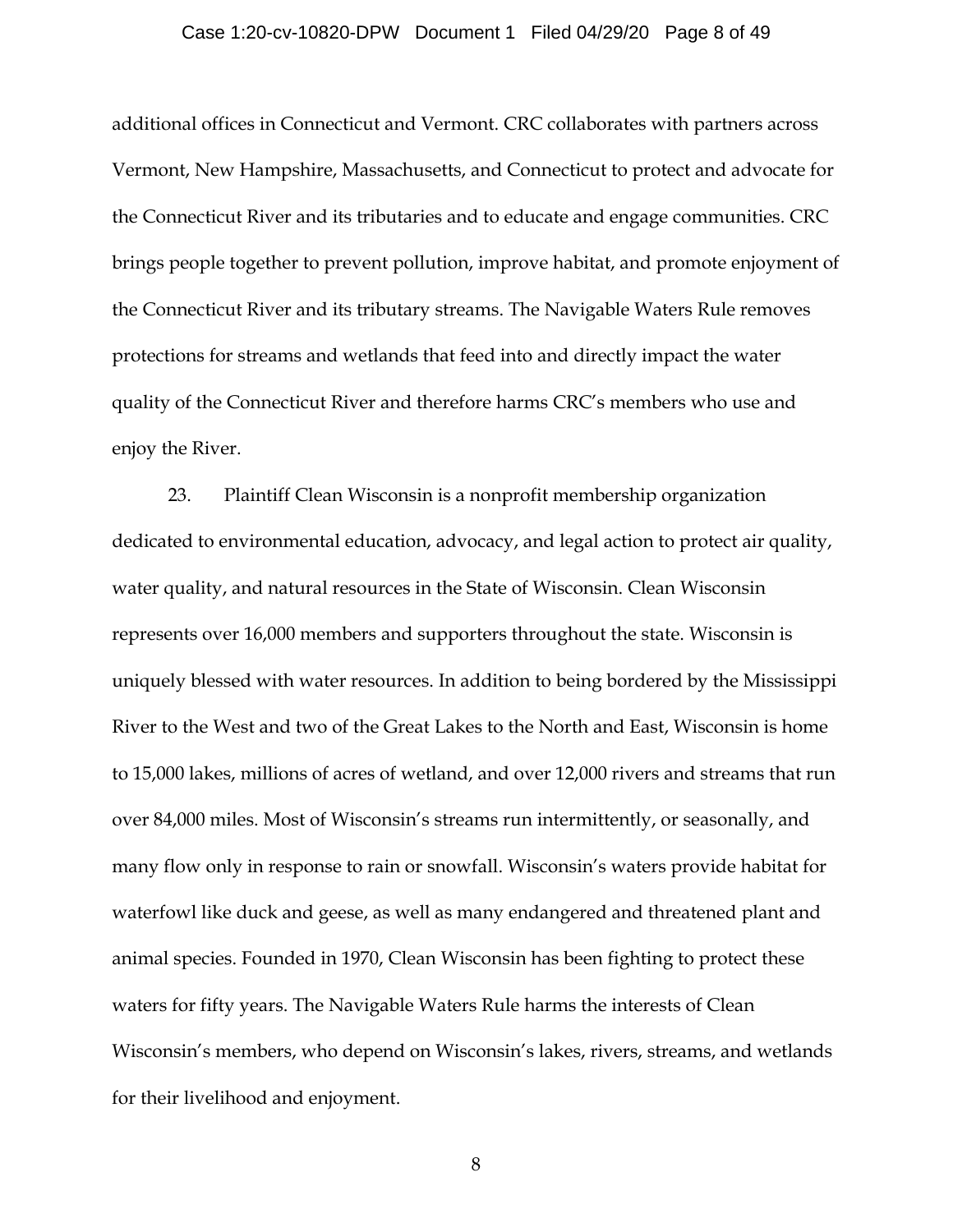## Case 1:20-cv-10820-DPW Document 1 Filed 04/29/20 Page 9 of 49

24. Plaintiff Massachusetts Audubon Society (Mass Audubon), founded in 1896, is among the oldest and largest private nonprofit, membership-based conservation organizations in New England. Mass Audubon is headquartered in Lincoln, Massachusetts. Mass Audubon's mission is to protect the nature of Massachusetts for people and wildlife. With 125,000 members, 225 full-time staff, and 14,000 volunteers, Mass Audubon stewards nearly 38,000 acres of conservation land, including 7,330 acres of wetlands; provides educational programs for 225,000 children and adults annually; and advocates for sound environmental policies at the local, state, and federal levels of government. Mass Audubon's statewide network of 100 wildlife sanctuaries welcomes visitors of all ages and serves as the base for its conservation, education, and advocacy work. The Navigable Waters Rule harms Mass Audubon's members who enjoy viewing wildlife and engaging in other recreational activities in and around wetlands, streams, and other waters in Massachusetts.

25. Plaintiff Merrimack River Watershed Council (MRWC) is a membersupported nonprofit organization based in Lawrence, Massachusetts. MRWC's mission is to improve and conserve the Merrimack River watershed for people and wildlife through advocacy, education, recreation, and science. The Merrimack River, at 117 miles in length, drains a watershed of 5,000 square miles that sustains a population of over 2.5 million people, while furnishing drinking water to over 600,000 people. Home to more than 200 New Hampshire and Massachusetts communities, the Merrimack River watershed provides major recreational opportunities, diverse fish and wildlife habitat, and stunning scenic beauty. The members of MRWC who rely on the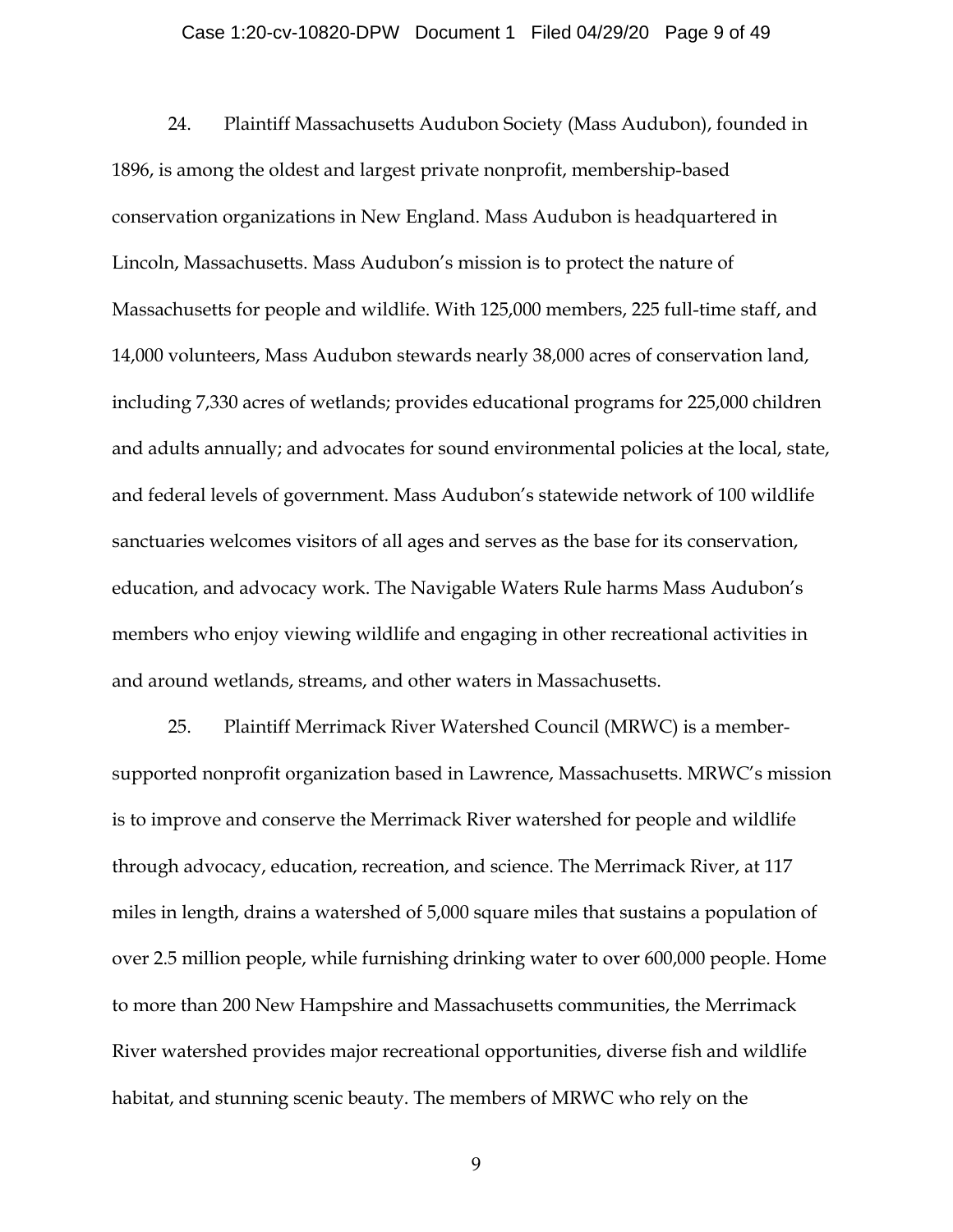## Case 1:20-cv-10820-DPW Document 1 Filed 04/29/20 Page 10 of 49

Merrimack River for recreational, aesthetic, and other purposes are harmed by the Navigable Waters Rule.

26. Plaintiff Natural Resources Defense Council (NRDC) is a national environmental advocacy group organized as a nonprofit membership corporation, with hundreds of thousands of members nationwide, including approximately 14,800 members in Massachusetts. NRDC's mission is to safeguard the Earth: its people, its plants and animals, and the natural systems on which all life depends. NRDC staff work to secure Clean Water Act protections for a broad range of aquatic resources, including small, seasonal, and rain-dependent streams, as well as wetlands, ponds, and other waters. In furtherance of these goals, NRDC worked to ensure that EPA and the Army Corps' prior "waters of the United States" rulemaking—the Clean Water Rule provided robust protections for these vital resources, on which NRDC's members and many other Americans depend. NRDC's members get their drinking water from and frequently use and enjoy waters that are at greater risk of being polluted or degraded as a result of the Navigable Waters Rule.

27. Plaintiff New Mexico Wilderness Alliance (New Mexico Wild) is a statewide nonprofit organization dedicated to the protection, restoration, and continued enjoyment of New Mexico's wild lands and wilderness areas. As such, New Mexico Wild advocates for increased protections for, and the prevention of damage to, permanent, intermittent, and ephemeral streams, as well as wetlands. The Navigable Waters Rule harms New Mexico Wild's members who recreate in and depend upon clean water for their daily lives as well as their wilderness adventures.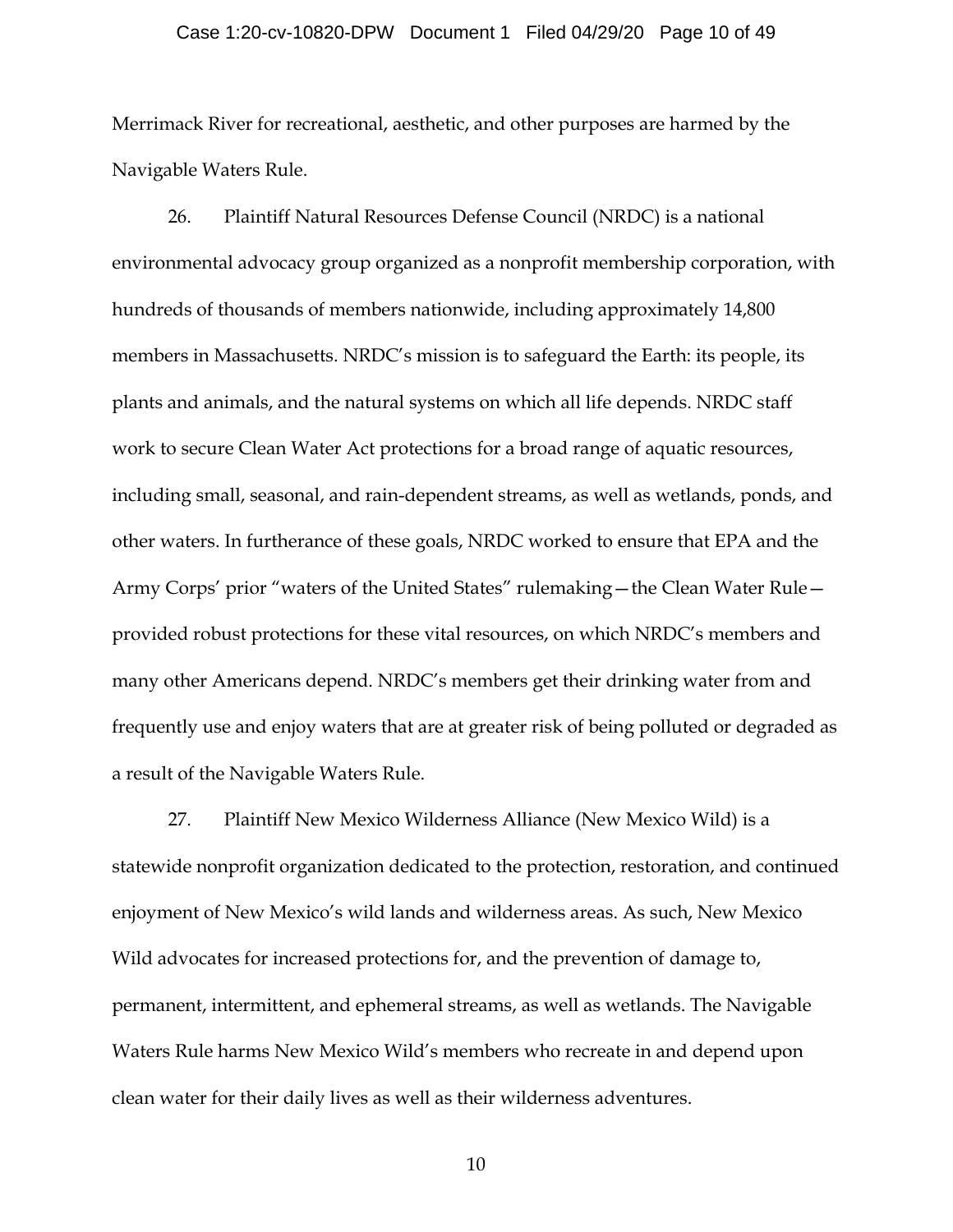## Case 1:20-cv-10820-DPW Document 1 Filed 04/29/20 Page 11 of 49

28. Plaintiff Prairie Rivers Network (PRN) is a nonprofit organization incorporated under the laws of Illinois. PRN has approximately 1,200 members. Its mission is to protect water, heal land, and inspire change. For more than fifty years, PRN has used the creative powers of science, law, and collective action to protect and restore rivers, lakes, and wetlands. The Navigable Waters Rule harms PRN's members who regularly visit and enjoy the rivers, streams, and wetlands of Illinois for recreational activities, and who depend on rivers and lakes for their drinking water.

29. The harm to Plaintiffs' members caused by the Navigable Waters Rule is described further *infra* ¶¶ 135-155.

#### **The Defendants**

30. Defendant EPA is an agency of the U.S. government. EPA is responsible for implementing and enforcing most of the Clean Water Act's pollution-control programs. The EPA Administrator has ultimate responsibility for determining the definition of "waters of the United States" under the Act. Together with the Army Corps, EPA issued the Navigable Waters Rule.

31. Defendant Andrew R. Wheeler, EPA Administrator, is the highest-ranking official in the EPA. Administrator Wheeler signed the Navigable Waters Rule. Plaintiffs sue Administrator Wheeler in his official capacity.

32. Defendant Army Corps of Engineers is an agency of the U.S. government and a branch of the Department of the Army. The Army Corps is responsible for implementing and enforcing one of the Clean Water Act's pollution-control programs. Together with EPA, the Army Corps issued the Navigable Waters Rule.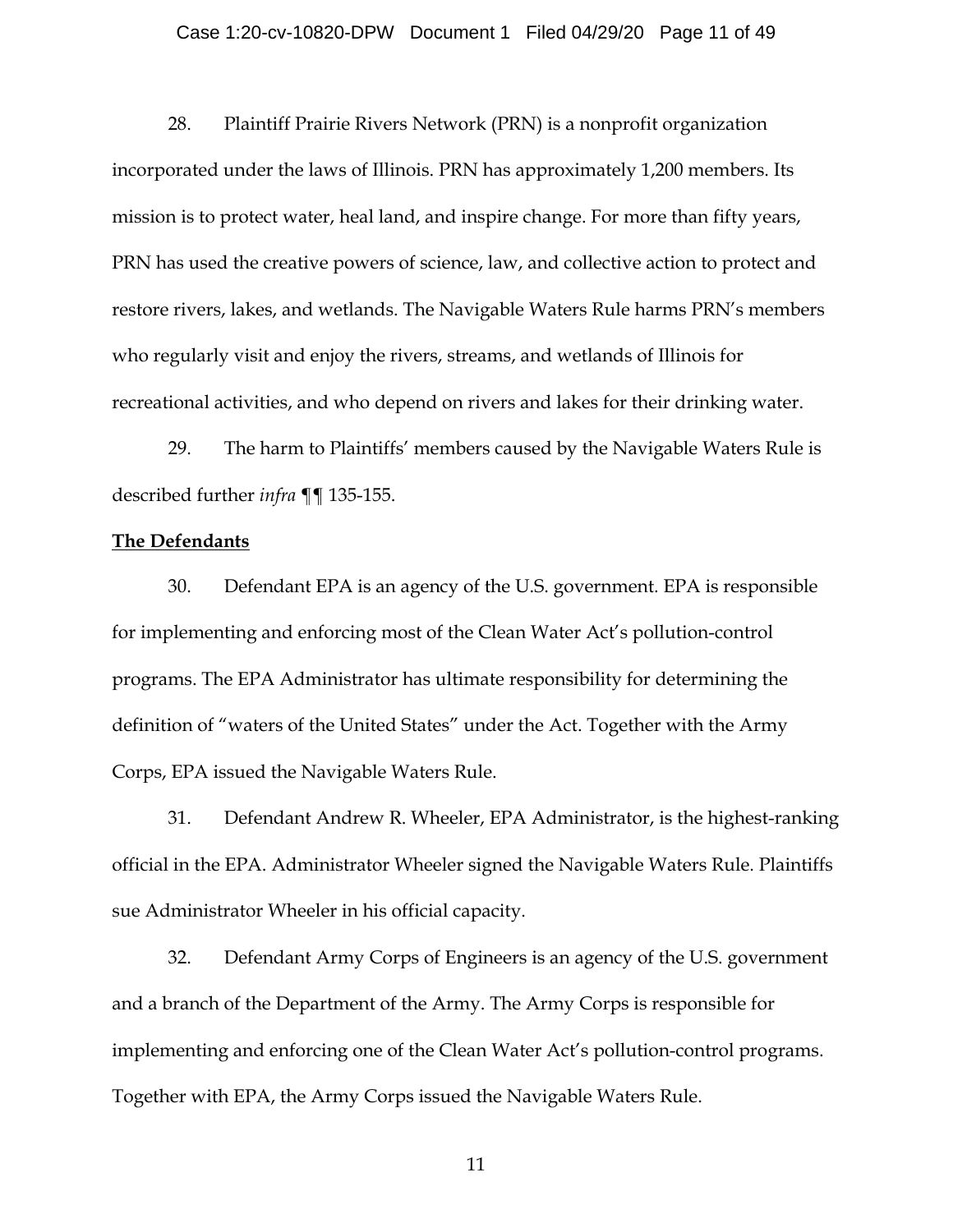33. Defendant Rickey Dale "R.D." James is the Assistant Secretary of the Army for Civil Works. In that position, Assistant Secretary James supervises the Army Corps' Civil Works program, including its implementation of the Clean Water Act. Assistant Secretary James signed the Navigable Waters Rule. Plaintiffs sue Assistant Secretary James in his official capacity.

## **BACKGROUND**

## **Congress enacted the Clean Water Act to restore and maintain the integrity of the nation's waters**

34. Congress enacted the Clean Water Act with a single objective: "to restore and maintain the chemical, physical, and biological integrity of the Nation's waters." 33 U.S.C. § 1251(a). In drafting this provision, Congress took a "broad, systemic view" of maintaining and improving water quality, with the key word "integrity" referring "'to a condition in which the natural structure and function of ecosystems [are] maintained.'" *United States v. Riverside Bayview Homes, Inc.*, 474 U.S. 121, 132 (1985) (quoting H.R. Rep. No. 92-911, at 76 (1972)).

35. When Congress passed the Clean Water Act in 1972, it represented a "total restructuring" and "complete rewriting" of federal law governing water pollution. *City of Milwaukee v. Illinois & Michigan*, 451 U.S. 304, 317 (1981) (quoting the Act's legislative history). Before the Clean Water Act, the states were primarily responsible for controlling water pollution. S. Rep. No. 92-414, at 3669 (1971). By the 1970s, Congress recognized that this state-led scheme had been "inadequate in every vital respect,"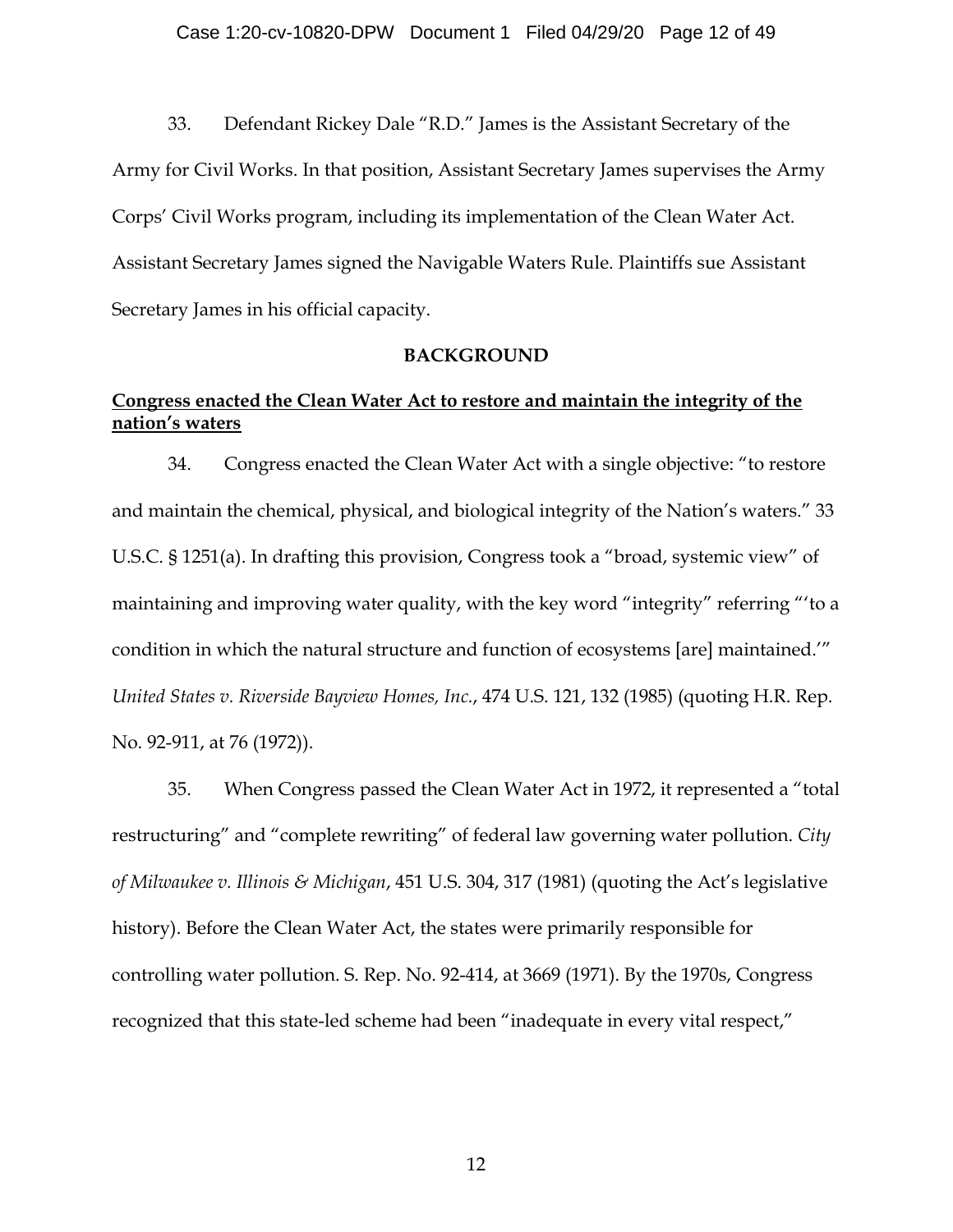## Case 1:20-cv-10820-DPW Document 1 Filed 04/29/20 Page 13 of 49

leaving many of the nation's waters "severely polluted" and major waterways "unfit for most purposes," including swimming and fishing. *Id.* at 3674.

36. To address this water quality crisis, Congress replaced the ineffective patchwork of state laws with the Clean Water Act—"an all-encompassing program of water pollution regulation." *Milwaukee*, 451 U.S. at 318.

37. The Clean Water Act regulates the discharge of pollutants into "navigable waters," which the Act defines broadly as the "waters of the United States." 33 U.S.C. § 1362(7). Under the Act, a "water of the United States" cannot be polluted or destroyed without a permit. The Act also requires the establishment of water quality standards for "waters of the United States." States may administer the Act's permitting programs and establish water quality standards for waters within their borders, so long as the state programs comply with federal law. *See id.* §§ 1313(c), 1342(b), 1344(g). States thus retain a pivotal role in administering the Clean Water Act. But the Act serves as a crucial federal floor that guards against a state-by-state race to the bottom.

38. The legislative history of the Clean Water Act shows that Congress chose to define "navigable waters" broadly as "waters of the United States" in order to protect all waters within its Commerce Clause power. However, the Act itself does not further define "waters of the United States." As a result, for nearly 50 years, EPA and the Army Corps have issued regulations defining this phrase—and thus, the scope of the Act's reach.

39. Between the 1970s and early 2000s, the Agencies and courts interpreted the scope of the Clean Water Act broadly to cover "virtually all bodies of water," *Int'l*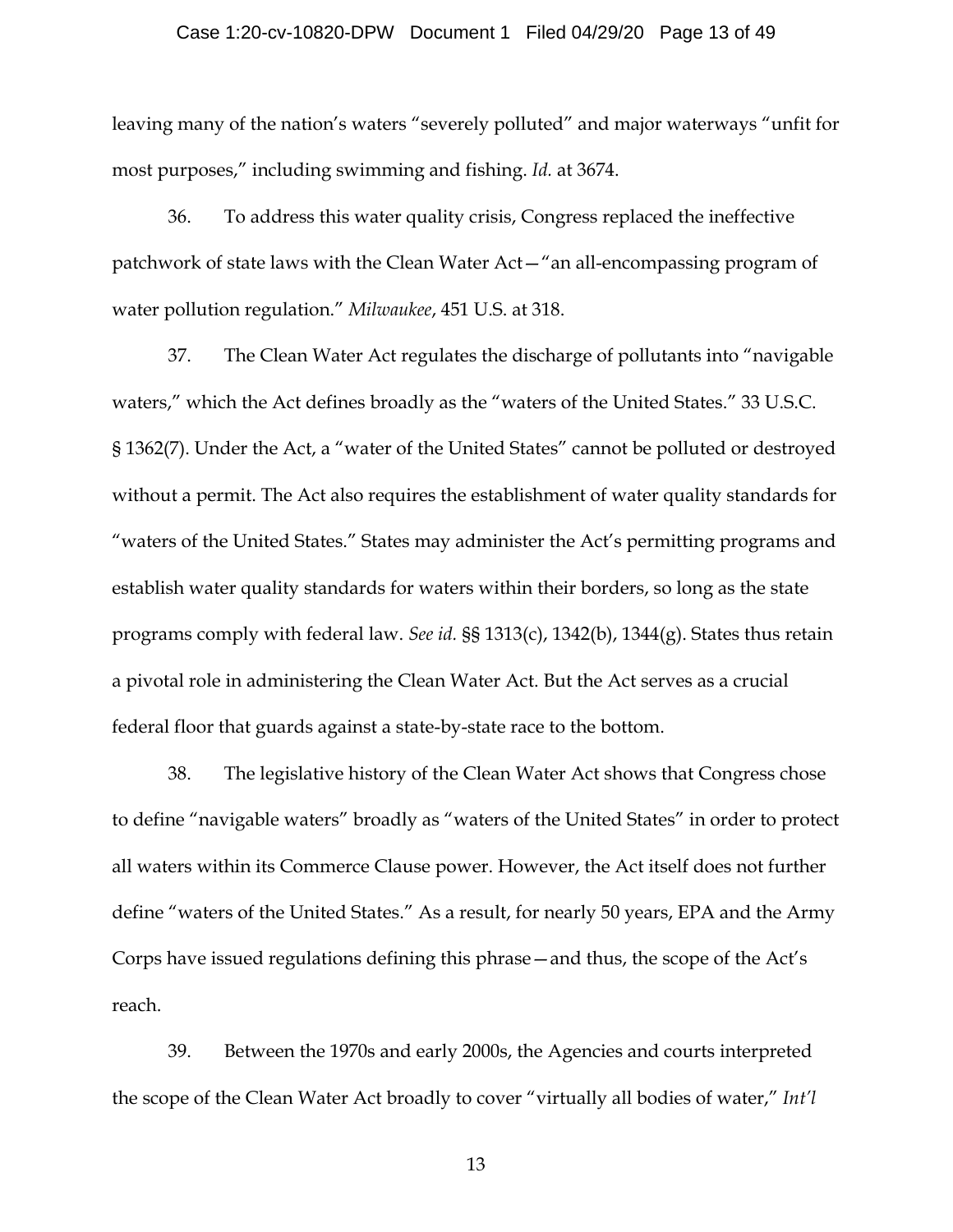*Paper Co. v. Ouellette*, 479 U.S. 481, 492 (1987), including navigable waters and their tributaries, wetlands neighboring those waters, and other waters that affect interstate commerce.

40. In *Riverside Bayview*, for example, the Supreme Court held in 1985 that the Army Corps had reasonably interpreted the phrase "waters of the United States" to include "adjacent" wetlands, which the Army Corps had defined as wetlands next to or reasonably close to other protected waters. 474 U.S. at 133-35. In upholding the Corps' interpretation, the Court recognized "the evident breadth of congressional concern for protection of water quality and aquatic ecosystems." *Id.* at 133; *see also United States v. Marathon Dev. Corp.*, 867 F.2d 96, 98 (1st Cir. 1989) (noting that *Riverside Bayview* construed "waters protected by the Act . . . broadly . . . to include wetlands").

41. In addition to finding that "waters of the United States" includes certain wetlands, the Agencies and courts have consistently found that tributaries of navigable waters qualify as "waters of the United States." *See, e.g.*, *United States v. TGR Corp.*, 171 F.3d 762, 764-65 (2d Cir. 1999) (per curiam) (citing and agreeing with other circuits' holdings); *see also United States v. Ashland Oil & Transp. Co.*, 504 F.2d 1317, 1326 (6th Cir. 1974) (finding it necessary to regulate tributaries of navigable waters, lest the navigable waters become "mere conduit[s] for upstream waste").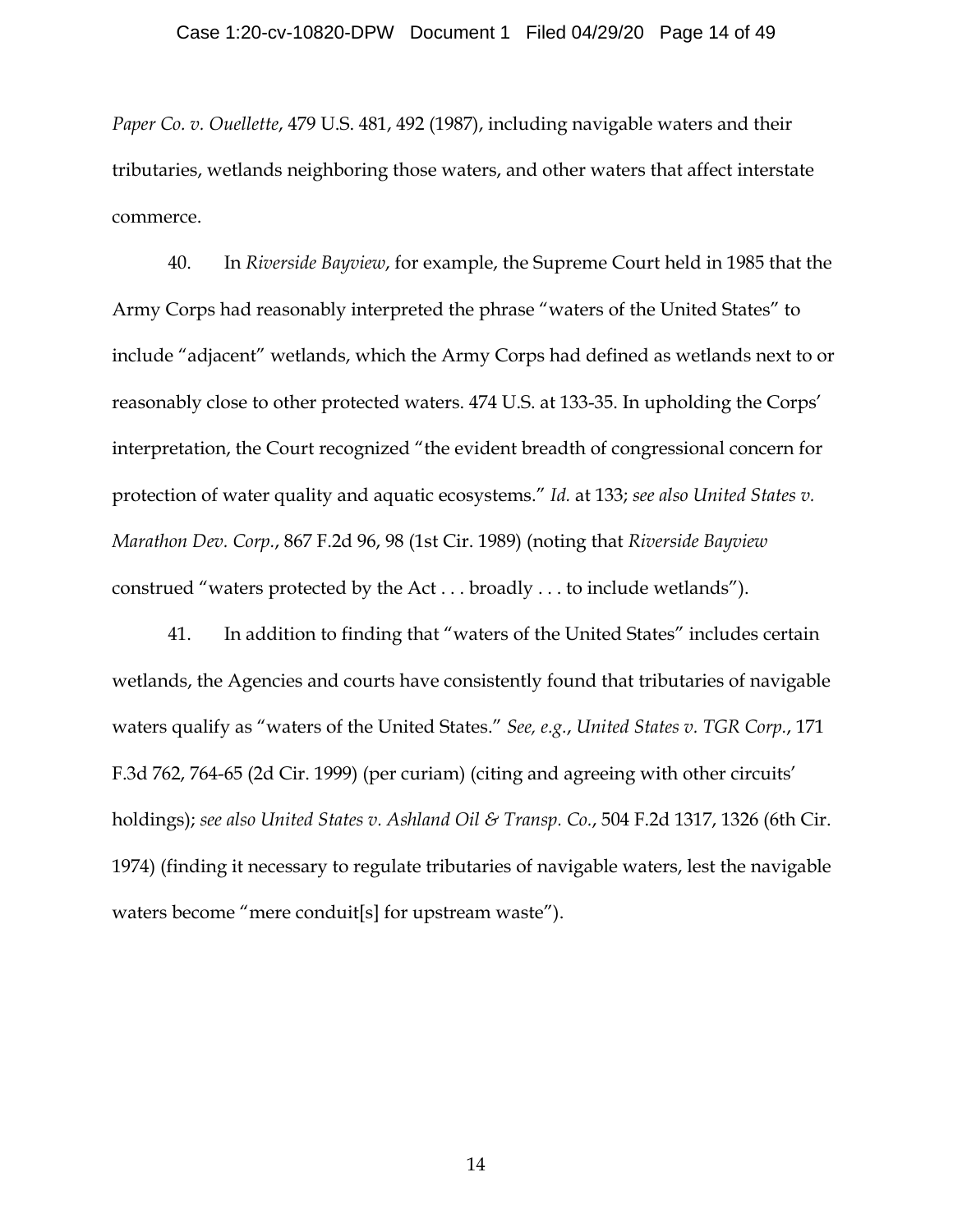## **Two Supreme Court cases in the 2000s engendered uncertainty over the scope of the Clean Water Act**

42. In the 2000s, a pair of Supreme Court decisions—*Solid Waste Agency of Northern Cook County (SWANCC) v. U.S. Army Corps of Engineers*, 531 U.S. 159 (2001), and *Rapanos v. United States*, 547 U.S. 715 (2006)—created uncertainty about the scope of the Clean Water Act, although neither case invalidated the Agencies' regulations.

43. In *SWANCC*, the Supreme Court held that the phrase "waters of the United States" did not include "nonnavigable, isolated, intrastate" ponds if the only basis for inclusion was that, as habitat for migratory birds, the ponds affected interstate commerce. 531 U.S. at 162, 166-67. The Court distinguished its opinion in *Riverside Bayview*, explaining that "[i]t was the *significant nexus* between the wetlands and 'navigable waters' that informed" the Court's conclusion that adjacent wetlands were "waters of the United States." *Id.* at 167 (emphasis added).

44. The Supreme Court next addressed the scope of the Clean Water Act in *Rapanos*, a case that produced splintered opinions with no majority. In *Rapanos*, the Court evaluated whether the Clean Water Act protects wetlands lying near ditches or tributaries "that eventually empty into traditional navigable waters." 547 U.S. at 729. In a plurality opinion authored by Justice Scalia, four Justices adopted an extremely narrow view of the Clean Water Act. In their view, the phrase "waters of the United States" includes only "relatively permanent, standing or continuously flowing bodies of water." *Id.* at 739. The plurality further found that only "those wetlands with a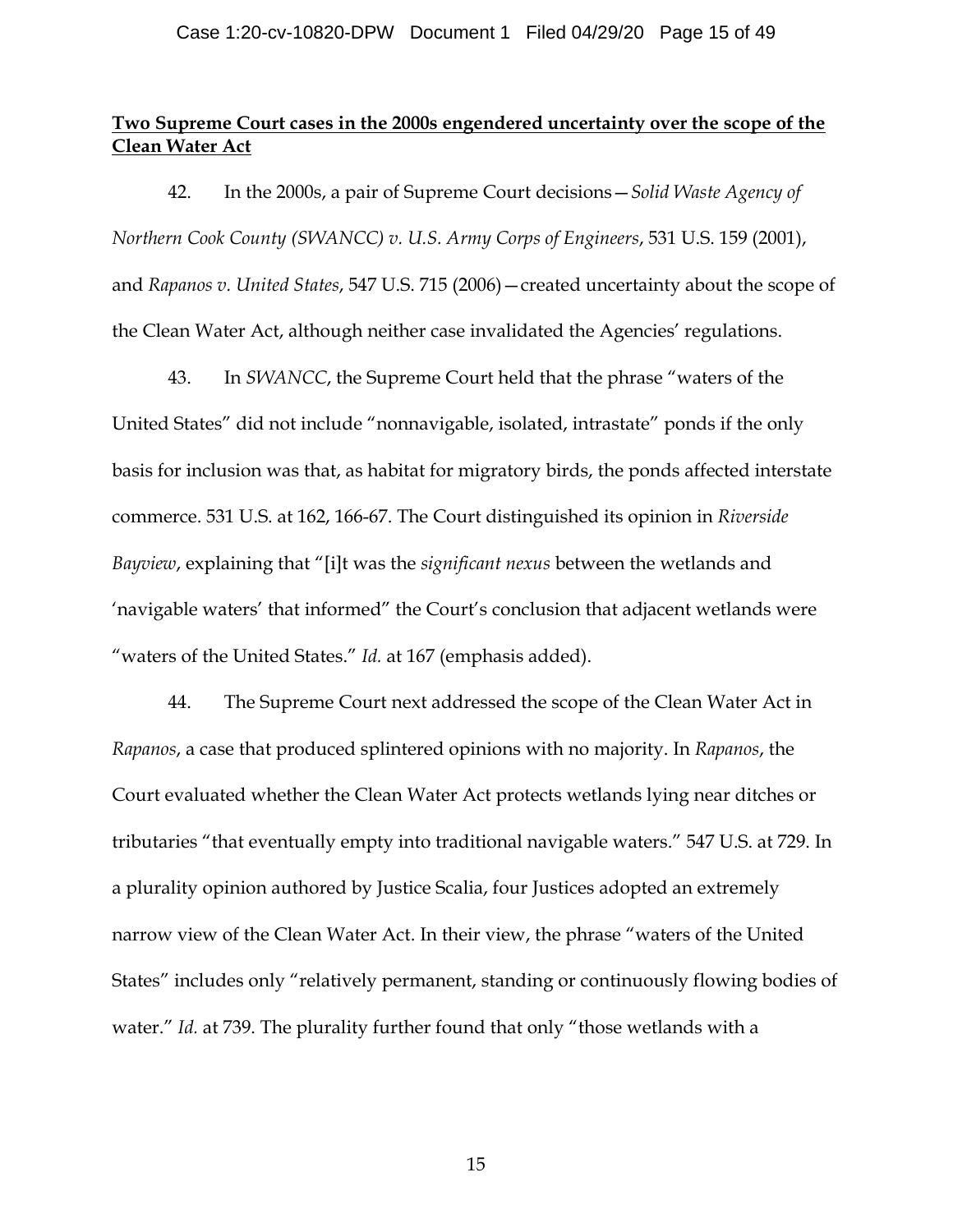## Case 1:20-cv-10820-DPW Document 1 Filed 04/29/20 Page 16 of 49

continuous surface connection" to other "waters of the United States" are covered by the Act. *Id.* at 742.

45. The other five Supreme Court Justices rejected the *Rapanos* plurality's interpretation of "waters of the United States" as untethered from the text, structure, and purpose of the Clean Water Act. *See id.* at 768-97 (Kennedy, J., concurring in the judgment), 800 (Stevens, J., dissenting).

46. In an opinion concurring only in the judgment, Justice Kennedy explained that the plurality's first requirement—standing water or continuous flow, at least for a period of "some months"—made "little practical sense in a statute concerned with water quality." *Id.* at 769. He noted that "nothing in the statute" suggests that Congress intended to exclude waterways that flow irregularly, such as in response to rainfall. *Id.* Justice Kennedy also rejected the plurality's "continuous surface connection" requirement for wetlands, *id.* at 772, noting that it "may be the absence of an interchange of waters . . . that makes protection of wetlands critical to the statutory scheme," *id.* at 775. According to Justice Kennedy, wetlands "come within the statutory phrase 'navigable waters'" if they share a "significant nexus" with a traditionally navigable water—meaning the wetlands, "either alone or in combination with" other similarly situated wetlands, "significantly affect the chemical, physical, and biological integrity" of a traditionally navigable water. *Id.* at 779-80.

47. The four dissenting Justices in *Rapanos* similarly rejected the plurality's "revisionist reading" of the Clean Water Act. *Id.* at 793 (Stevens, J., dissenting). For instance, the dissent dismissed the plurality's purportedly textual argument that the Act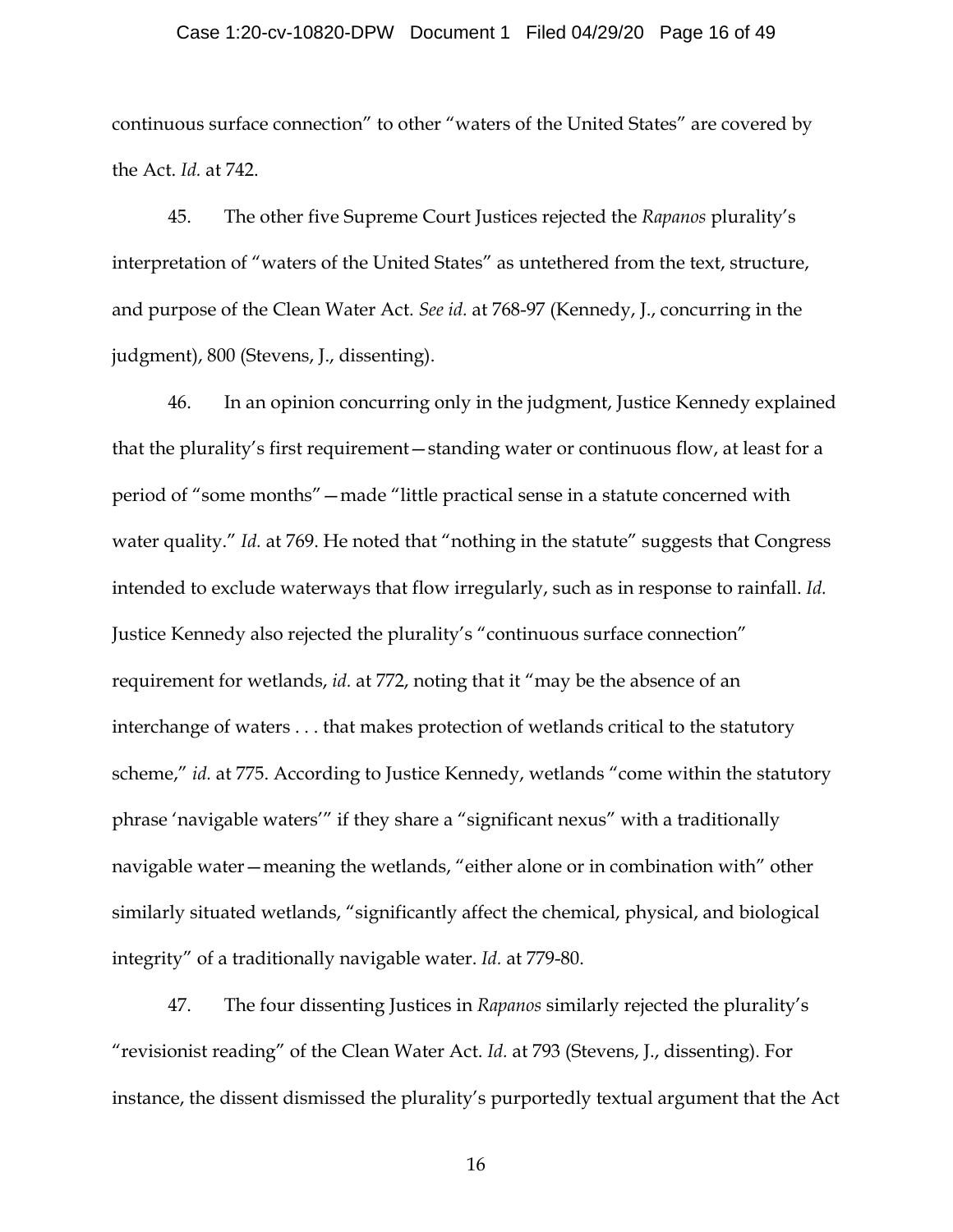## Case 1:20-cv-10820-DPW Document 1 Filed 04/29/20 Page 17 of 49

protects streams that flow year-round but not streams that flow ephemerally, because "common sense and common usage" demonstrate that both are "streams" and thus "waters." *Id.* at 801. The dissent also pointed out that the plain meaning of "adjacent" defined as "'[l]ying near, close, *or* contiguous; neighboring; bordering on'" contradicted the plurality's assertion that wetlands can only be "adjacent" if they have "a continuous surface connection" to another water. *Id.* at 805-06 (quoting Webster's New Int'l Dictionary at 32 (2d ed.) and adding emphasis).

48. Since *Rapanos*, circuit courts either have held that Justice Kennedy's test alone controls whether a water is a "water of the United States," or have held that a water is a "water of the United States" if it satisfies *either* Justice Kennedy's significantnexus standard *or* the plurality's test. The First Circuit has adopted the latter approach. *See United States v. Johnson*, 467 F.3d 56, 66 (1st Cir. 2006). Not one federal circuit court has limited the Clean Water Act's protections to waters that satisfy only the plurality's narrow test.

49. In the wake of *Rapanos*, EPA and the Army Corps issued guidance (the *Rapano*s Guidance) to agency staff explaining that they would assert jurisdiction over waters that satisfied either the *Rapanos* plurality opinion or Justice Kennedy's "significant nexus" test. According to the Agencies, this meant that they would categorically assert jurisdiction over traditional navigable waters, "relatively permanent" tributaries of traditional navigable waters, and "adjacent" wetlands that directly abut those waters.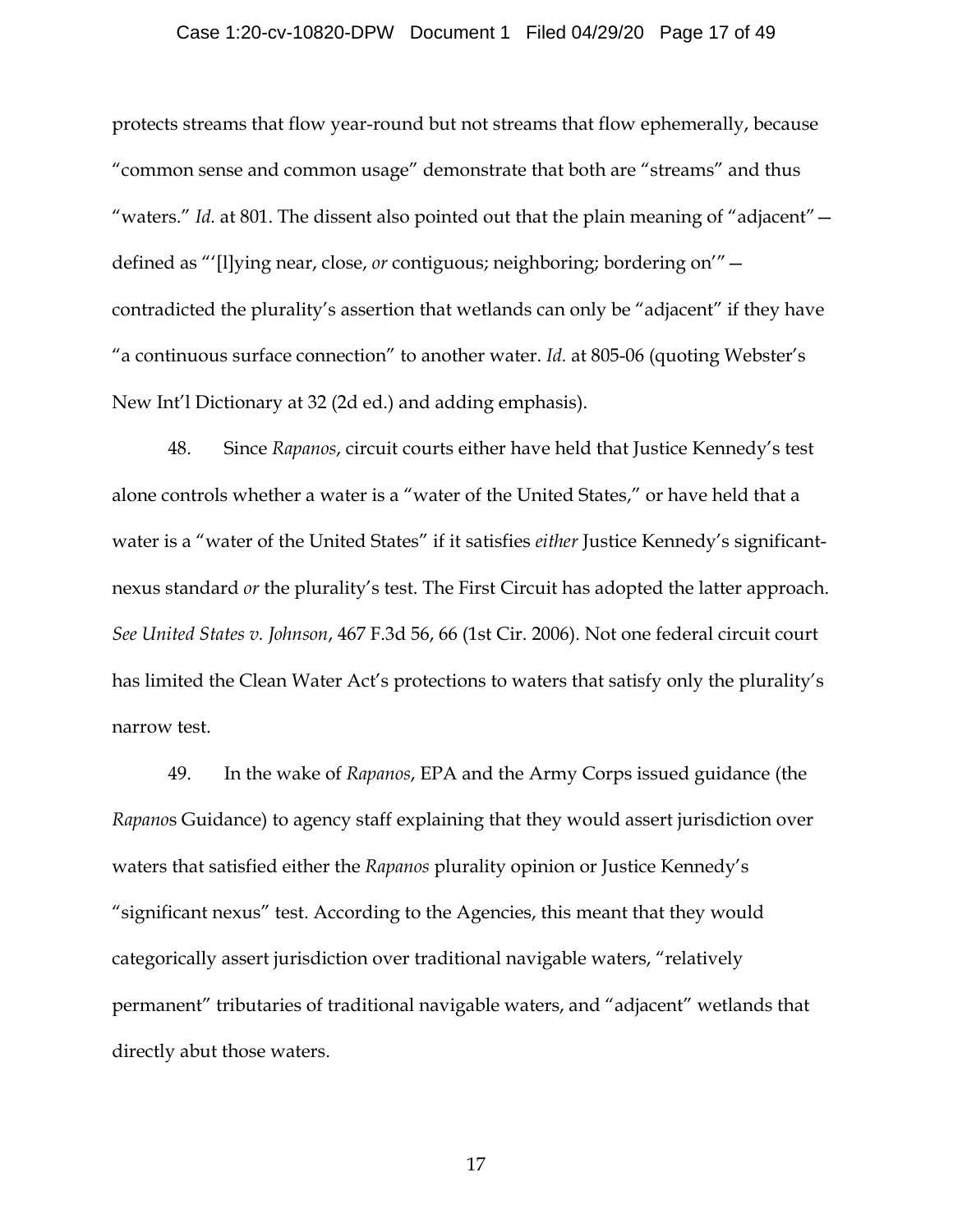## Case 1:20-cv-10820-DPW Document 1 Filed 04/29/20 Page 18 of 49

50. The *Rapanos* Guidance also required the Agencies to assert jurisdiction over non-"relatively permanent" waters and non-abutting "adjacent" wetlands on a case-by-case basis if the Agencies determined that they "significantly affect the chemical, physical, and biological integrity" of downstream navigable waters, using hydrological and ecological considerations.

## **The Clean Water Rule clarified which waters qualify as "waters of the United States" based on their "significant nexus" to navigable waters**

51. Although the *Rapanos* Guidance was intended to provide more clarity following the Supreme Court's opinion in that case, the Agencies' heavy reliance on case-by-case determinations to assess Clean Water Act coverage created uncertainty as well as the potential for inconsistent findings regarding the Act's application. *See* 80 Fed. Reg. 37,054, 37,057 (June 29, 2015). These fact-bound determinations were also time consuming and resulted in underenforcement of the law.

52. The Agencies responded to this confusion by promulgating the Clean Water Rule in June 2015 to clarify the definition of "waters of the United States." The rulemaking began in 2011 and took four years to complete. The public comment period resulted in more than one million comments, the substantial majority of which supported the rule. *Id.*

53. The Clean Water Rule identified Justice Kennedy's "significant nexus" test as the "key" to the Agencies' interpretation of the Act. *Id.* at 37,060. The Clean Water Rule thus concluded that waters were "waters of the United States" "if they, either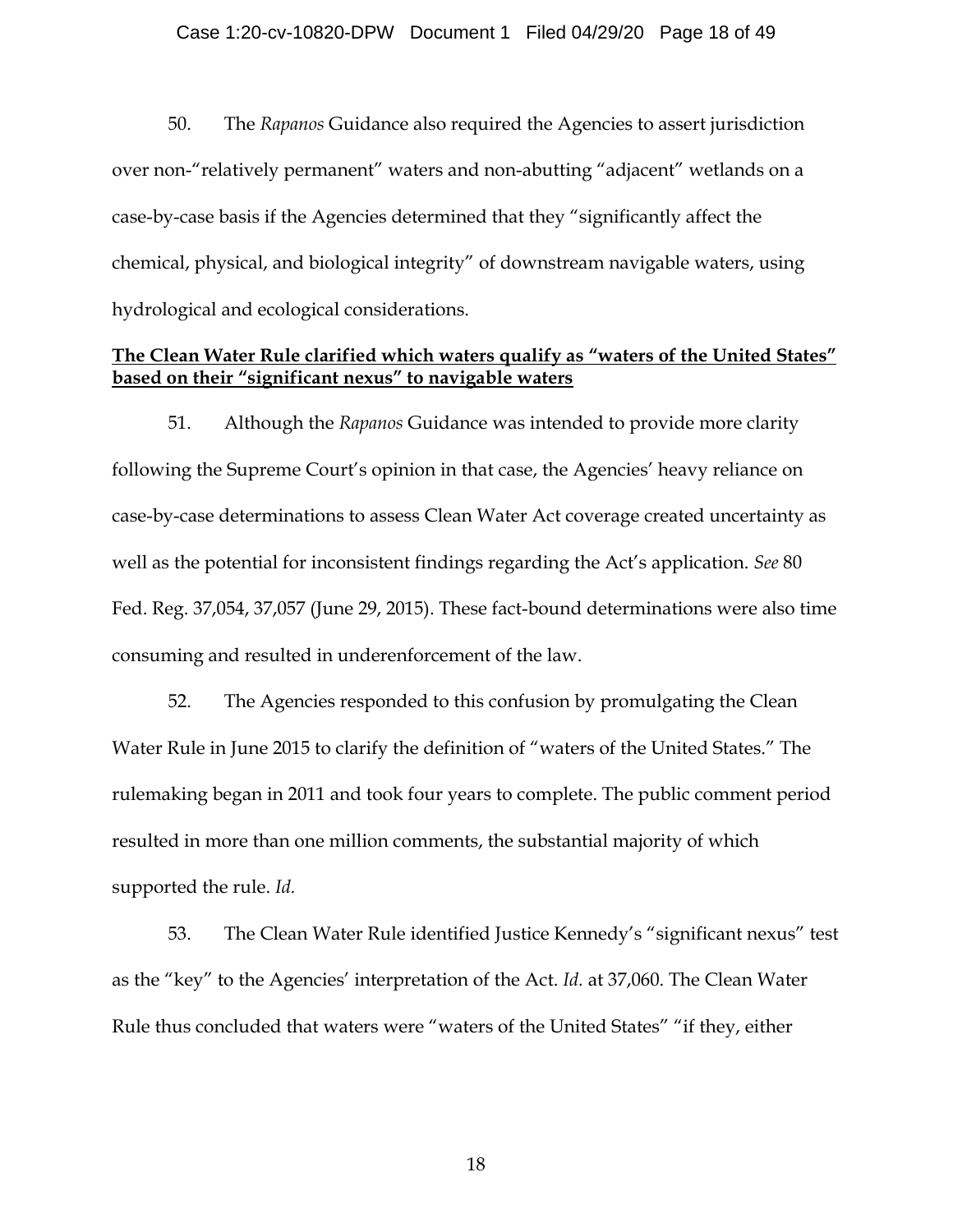## Case 1:20-cv-10820-DPW Document 1 Filed 04/29/20 Page 19 of 49

alone, or in combination with similarly situated waters in the region, significantly affect the chemical, physical, or biological integrity of traditional navigable waters." *Id.*

54. As part of the rulemaking, the Agencies prepared a voluminous report (the Connectivity Report) that summarized over one thousand peer-reviewed scientific publications on the connections between streams, wetlands, and downstream waters. *Id.* at 37,057. The draft Connectivity Report was peer reviewed by an expert panel created by EPA's Science Advisory Board. *Id.* The Science Advisory Board was highly supportive of the Report's conclusions. *Id.* at 37,062.

55. The Connectivity Report reached a number of "major conclusions" that informed the Agencies' interpretation of the phrase "waters of the United States." *Id.*

56. First, the Report concluded that "[a]ll tributary streams, including perennial, intermittent, and ephemeral streams, are physically, chemically, and biologically connected to downstream rivers" and "exert a strong influence on the integrity" of those waters. Connectivity Report at ES-2. According to the Report, the scientific evidence of the downstream effects of ephemeral streams was "strong and compelling." *Id.* at ES-7.

57. Second, the Connectivity Report concluded that the literature shows that wetlands, lakes, and ponds located in floodplains are "highly connected to streams and rivers," because they perform functions that "improve downstream water quality," even if there is an infrequent surface connection between the waters. *Id.* at 4-39, ES-2. According to the Report, even wetlands "that rarely flood can be important because of long-lasting effects on streams and rivers." *Id.* at 4-39. Floodplain wetlands also store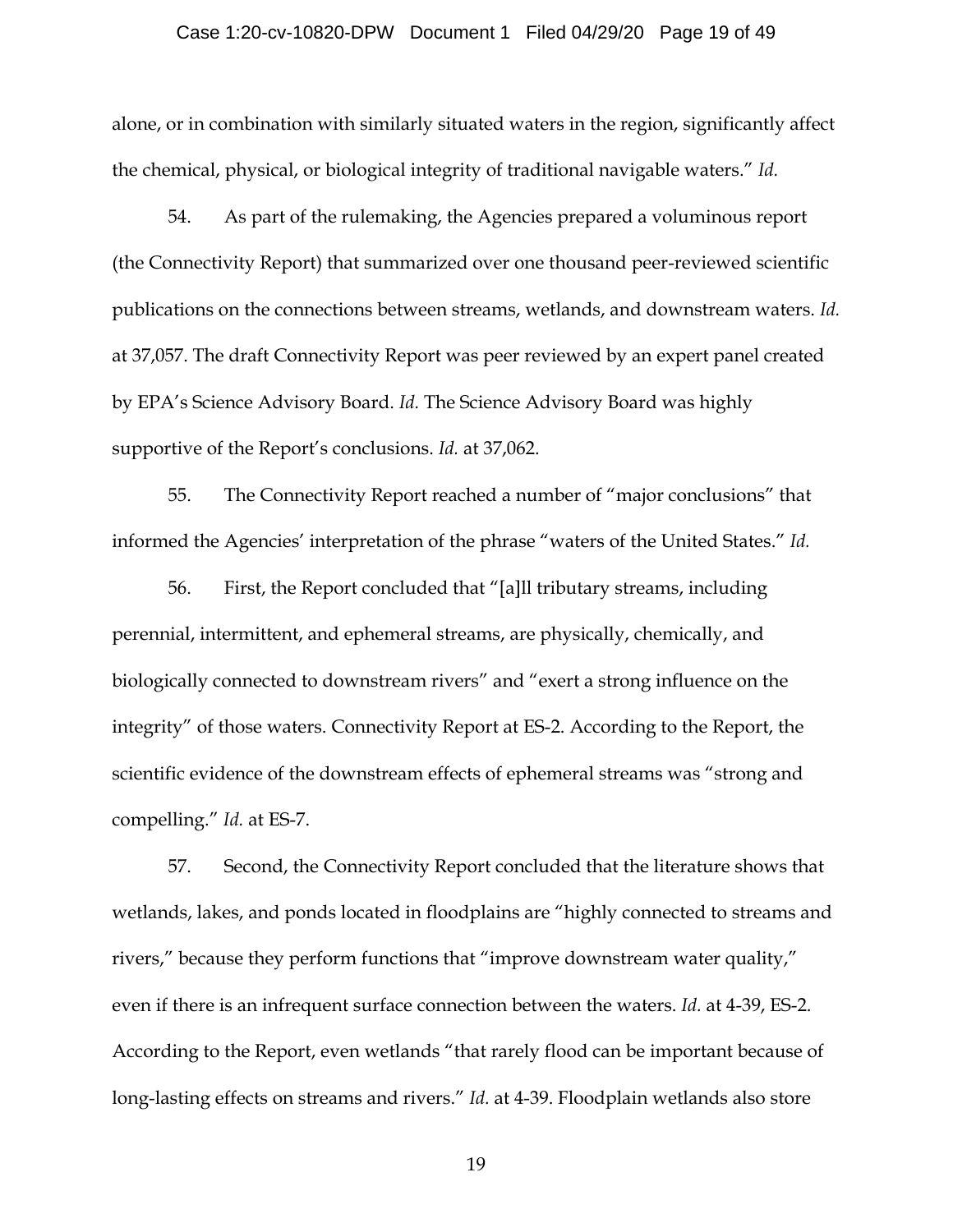## Case 1:20-cv-10820-DPW Document 1 Filed 04/29/20 Page 20 of 49

large amounts of stormwater, sediment, and contaminants that could otherwise harm downstream water quality. *Id.* at ES-3.

58. Finally, the Connectivity Report concluded that non-floodplain wetlands, lakes, and ponds can influence downstream water quality by storing floodwater and serving as "sinks" that stop and transform pollutants that would otherwise flow into downstream waters. *Id.* at ES-3 to ES-4, ES-10 to ES-11; *see also id.* at 4-42 to 4-43 (noting that where wetlands perform this sink function, their impact on downstream waters stems from their "isolation, rather than their connectivity" to those waters).

59. Based on this scientific evidence of the substantial connections between streams, wetlands, and downstream waters, the Clean Water Rule restored categorical protections for all "tributaries" and for all waters, including wetlands, "adjacent" to other jurisdictional waters. 33 C.F.R. § 328.3(a)(1)-(6) (2015). Tributaries were defined as waters—whether perennial, intermittent, or ephemeral—that contribute flow to a navigable water and that have a "bed and banks and an ordinary high water mark." *Id.* § 328.3(c)(3) (2015). Adjacent waters included those located within 100 feet of, or within the 100-year floodplain and 1,500 feet of, a protected water. *Id.* § 328.3(c)(1)-(2) (2015).

60. The Agencies determined that the science showed these waters had the requisite "significant nexus" to downstream navigable waters and thus qualified as "waters of the United States" under the Clean Water Act. 80 Fed. Reg. at 37,055, 37,058, 37,068-71. For instance, the Agencies found that a bed, banks, and an ordinary high water mark—required by the Clean Water Rule's definition of "tributary" demonstrate "sufficient volume, frequency, and flow" to establish that the connection to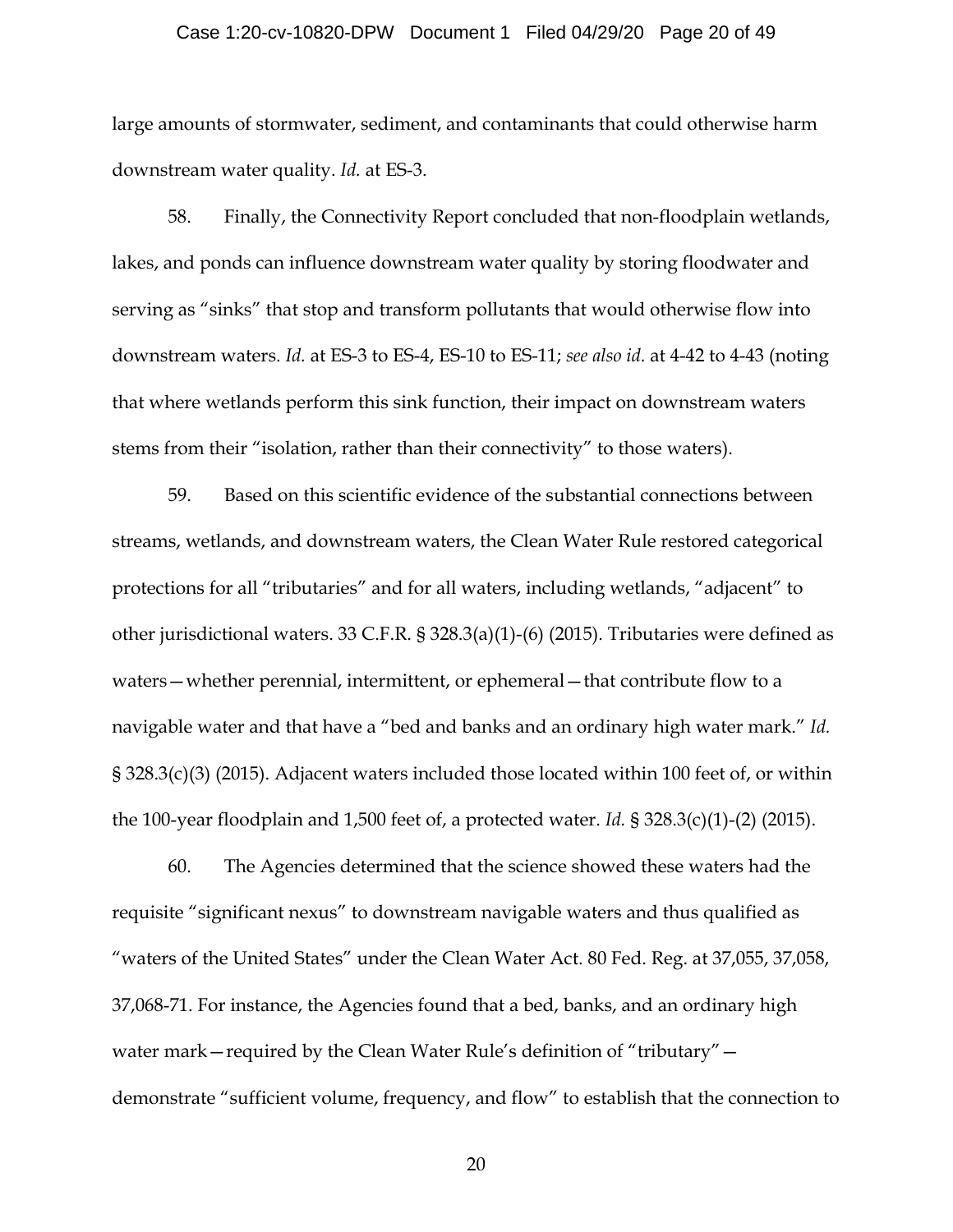## Case 1:20-cv-10820-DPW Document 1 Filed 04/29/20 Page 21 of 49

downstream waters is "significant." *Id.* at 37,058, 37,076. Likewise, the Agencies found that "adjacent" waters, as defined by the rule, function together to "significantly affect the chemical, physical, or biological integrity" of traditionally navigable waters. *Id.* at 37,069-70; *see id.* at 37,058.

61. In addition to waters within the categories described above, the Clean Water Rule allowed certain other waters to qualify as "waters of the United States" if a case-specific analysis showed that they had a "significant nexus" to downstream navigable waters. 33 C.F.R. § 328.3(a)(7)-(8) (2015).

62. After the Agencies published the Clean Water Rule, various parties challenged the rule in different district courts across the country. Two of those district courts denied motions to preliminarily enjoin the Clean Water Rule, *see Ohio v. EPA*, No. 15-cv-2467, 2019 WL 1368850, at \*1 (S.D. Ohio Mar. 26, 2019); *Oklahoma ex rel. Hunter v. EPA*, No. 15-cv-0381, 2019 WL 2288446, at \*7 (N.D. Okla. May 29, 2019), while three district courts entered regionally limited preliminary injunctions of the rule, *see North Dakota v. EPA*, 127 F. Supp. 3d 1047, 1060 (D.N.D. 2015); *Georgia v. Pruitt*, 326 F. Supp. 3d 1356, 1370 (S.D. Ga. 2018); *Texas v. EPA*, No. 15-cv-00162, 2018 WL 4518230, at \*1-2 (S.D. Tex. Sept. 12, 2018). Two of those courts subsequently granted summary judgment to the plaintiffs on certain claims, but both courts declined to vacate the rule. *See Texas v. EPA*, 389 F. Supp. 3d 497, 506 (S.D. Tex. 2019); *Georgia v. Wheeler*, 418 F. Supp. 3d 1336, 1382-83 (S.D. Ga. 2019).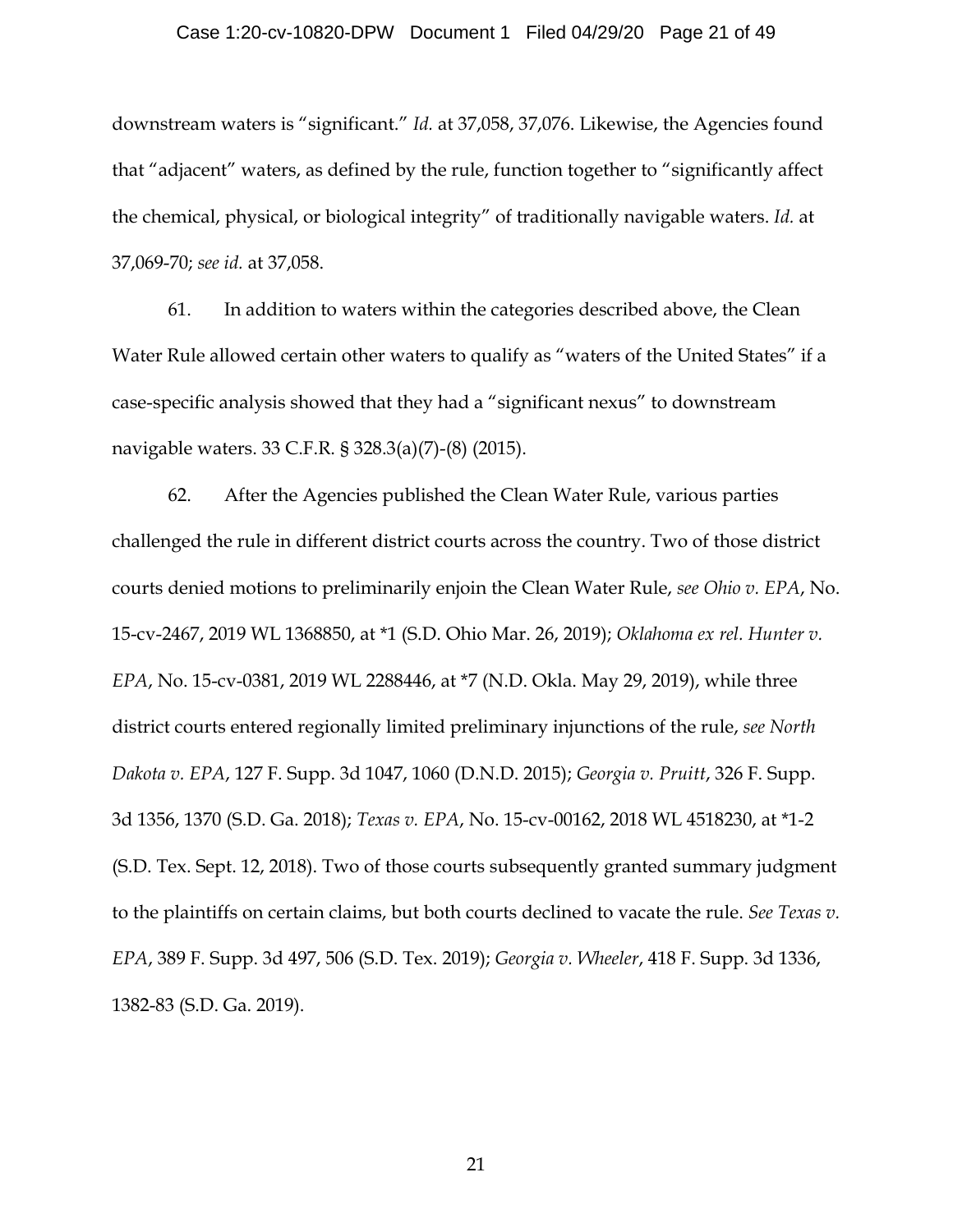## **The Trump administration has made multiple illegal attempts to dismantle the Clean Water Rule and curtail the Clean Water Act's protections**

63. As soon as President Trump took office, his administration moved to dismantle the Clean Water Rule and replace it with a new rule that would appease industry groups long opposed to strong federal protections for the country's waters.

64. In February 2017, President Trump signed an executive order requiring EPA and the Army Corps to propose a rule "rescinding or revising" the Clean Water Rule. Exec. Order No. 13,778 § 2(a) (Feb. 28, 2017). The order directed the Agencies to "consider interpreting the term 'navigable waters' . . . in a manner consistent with the opinion of Justice Antonin Scalia in *Rapanos v. United States*." *Id.* § 3.

65. Following President Trump's directive, the Agencies began to dismantle the Clean Water Rule on multiple illegal fronts.

66. First, the Agencies proposed repealing the Clean Water Rule and replacing it with the pre-2015 regulatory regime. *See* 82 Fed. Reg. 34,899, 34,900 (July 27, 2017). The final rule repealing the Clean Water Rule became effective two years later on December 23, 2019. *See* 84 Fed. Reg. 56,626 (Oct. 22, 2019). Many parties have brought legal challenges to the repeal rule, including Plaintiff NRDC. *See, e.g.*, Compl., *S.C. Coastal Conservation League v. Wheeler*, 2:19-cv-03006-DCN (D.S.C. Oct. 23, 2019).

67. Second, while the Agencies' repeal proposal was pending, the Agencies issued a regulation suspending the Clean Water Rule for two years. *See* 83 Fed. Reg. 5200 (Feb. 6, 2018). But two different courts struck down and vacated that suspension as illegal. *See Puget Soundkeeper All. v. Wheeler*, No. C15-1342-JCC, 2018 WL 6169196, at \*7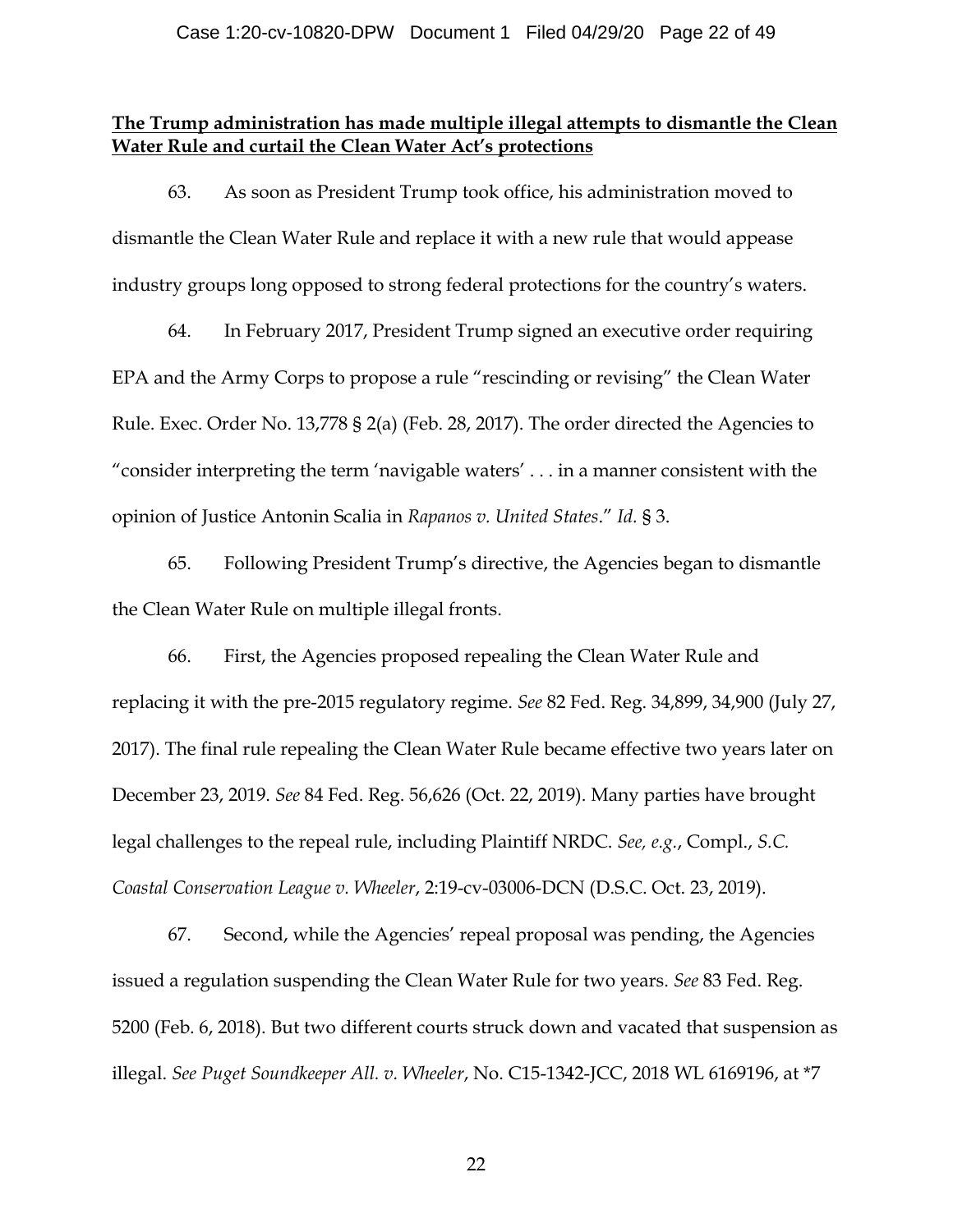## Case 1:20-cv-10820-DPW Document 1 Filed 04/29/20 Page 23 of 49

(W.D. Wash. Nov. 26, 2018); Order, *S.C. Coastal Conservation League v. Pruitt*, No. 2:18 cv-00330-DCN (D.S.C. Dec. 4, 2018), ECF No. 89.

68. Third, the Agencies proposed replacing the Clean Water Rule with an entirely new rule—the Navigable Waters Rule. When proposing the Navigable Waters Rule, EPA Administrator Wheeler announced that the Agencies had "fulfill[ed] the president's objective": to get rid of federal regulations so that "Americans," i.e., businesses, can more easily "develop, build, and invest in projects." In other words, the Rule makes it easier for developers to pave over and pollute waters by removing the federal government's authority to protect those waters.

#### **The Proposed Rule and the Comment Process**

69. The Agencies published the proposed Rule on February 14, 2019. 84 Fed. Reg. 4154 (Feb. 14, 2019). Public comments on the proposal were due 60 days later, on April 15, 2019. *Id.*

70. The Agencies' proposal was a significant departure from their prior policies, including the Clean Water Rule. The proposal categorically removed Clean Water Act protections for many waters, such as ephemeral (i.e., rain-dependent) streams and many floodplain wetlands, that the Agencies had protected under the Act for decades.

71. Preliminary estimates conducted by the Agencies in 2017 suggested that the proposed Rule could result in a large proportion of streams and wetlands across the country losing Clean Water Act protections. Specifically, the Agencies estimated (according to national datasets) that at least 18% of the country's streams are ephemeral,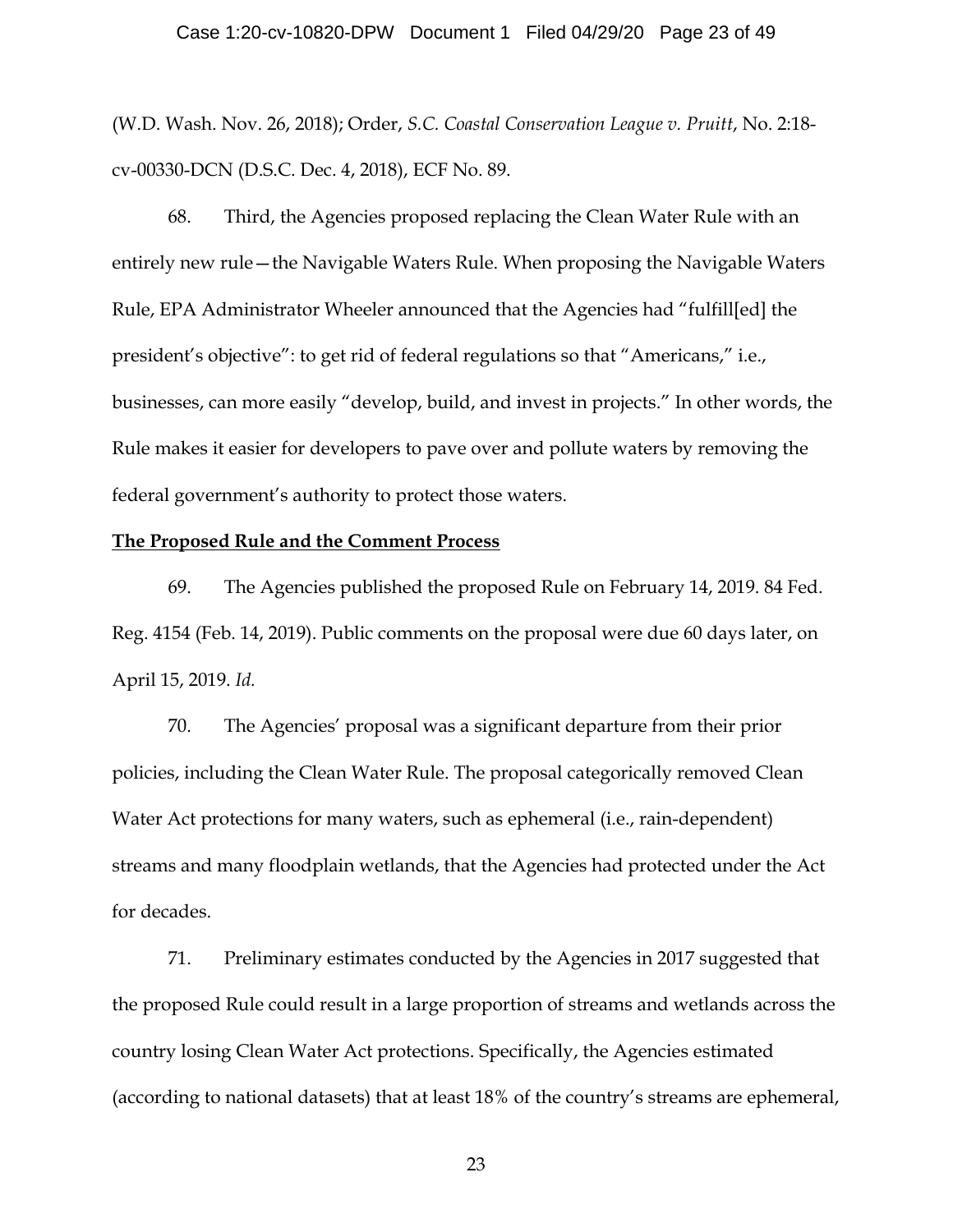## Case 1:20-cv-10820-DPW Document 1 Filed 04/29/20 Page 24 of 49

and thus would no longer be protected under the Agencies' proposal. Other record documents indicated that this was an underestimate of the amount of streams that would lose protection under the Agencies' proposal "because the actual percentage of ephemeral streams across the country is likely higher than 18 percent." Resource and Programmatic Assessment for the Proposed Revised Definition of "Waters of the United States," at 40 (Dec. 11, 2018). In their 2017 preliminary analysis, the Agencies also estimated that removing protections for wetlands not directly touching another "water of the United States" would exclude about half of the country's wetlands.

72. Despite these indications that a significant proportion of the country's waters could lose protection under the Agencies' proposal, the Agencies did not meaningfully assess, or take into account, the water quality impacts of their unprecedented narrowing of the Clean Water Act when redefining "waters of the United States."

73. Many public comments expressed concern about the Agencies' failure to adequately assess the proposed Rule's impacts on water quality, citing evidence indicating that those impacts could be significant. Comments expressed particular concern about the proposed Rule's consequences in the arid West, where the Agencies had previously estimated (based on national datasets) that about 39% of streams are ephemeral.

74. Numerous public comments also expressed concern about the lack of scientific support for the proposed Rule. For instance, these comments explained that interpreting the phrase "waters of the United States" as excluding ephemeral streams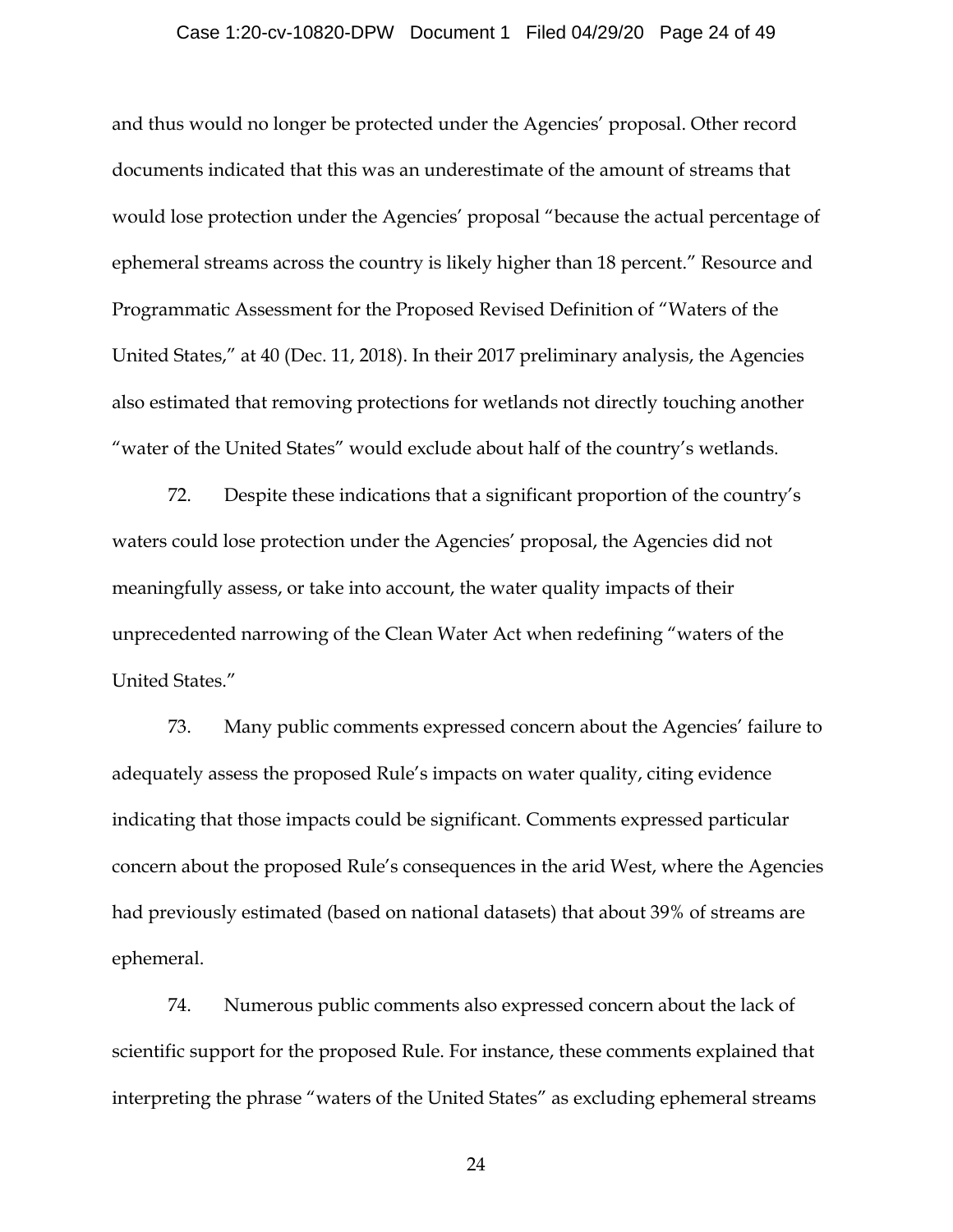## Case 1:20-cv-10820-DPW Document 1 Filed 04/29/20 Page 25 of 49

and many floodplain wetlands would be inconsistent with the 2015 Connectivity Report's conclusions that these waterbodies significantly impact the quality of navigable waters.

75. Concerns about the lack of scientific support for the proposed Rule also came from former members of the Science Advisory Board's panel that had reviewed the Connectivity Report. These scientists informed the Agencies that the proposed Rule "ignores or misrepresents much of the Connectivity Report and subsequent SAB review" and "draws incomplete or incorrect conclusions," and is therefore "inconsistent with the best available and most current science." As a result, they cautioned that the proposed Rule "would have severe and long-lasting negative consequences for water protection and environmental conditions throughout the U.S."

76. EPA's current Science Advisory Board similarly advised EPA that the Agencies' proposed rulemaking both neglected and departed from established science. In October 2019, the Science Advisory Board provided Administrator Wheeler with a draft commentary on the proposed Rule, which concluded that the proposal was not "consistent with established EPA recognized science" because, among other things, the proposal "fail[ed] to protect ephemeral streams and wetlands which connect to navigable waters below the surface."

77. At a public meeting on January 17, 2020, the Science Advisory Board announced that it planned to revise its commentary on the proposed Rule the following week. However, the Agencies did not wait for the Science Advisory Board's revised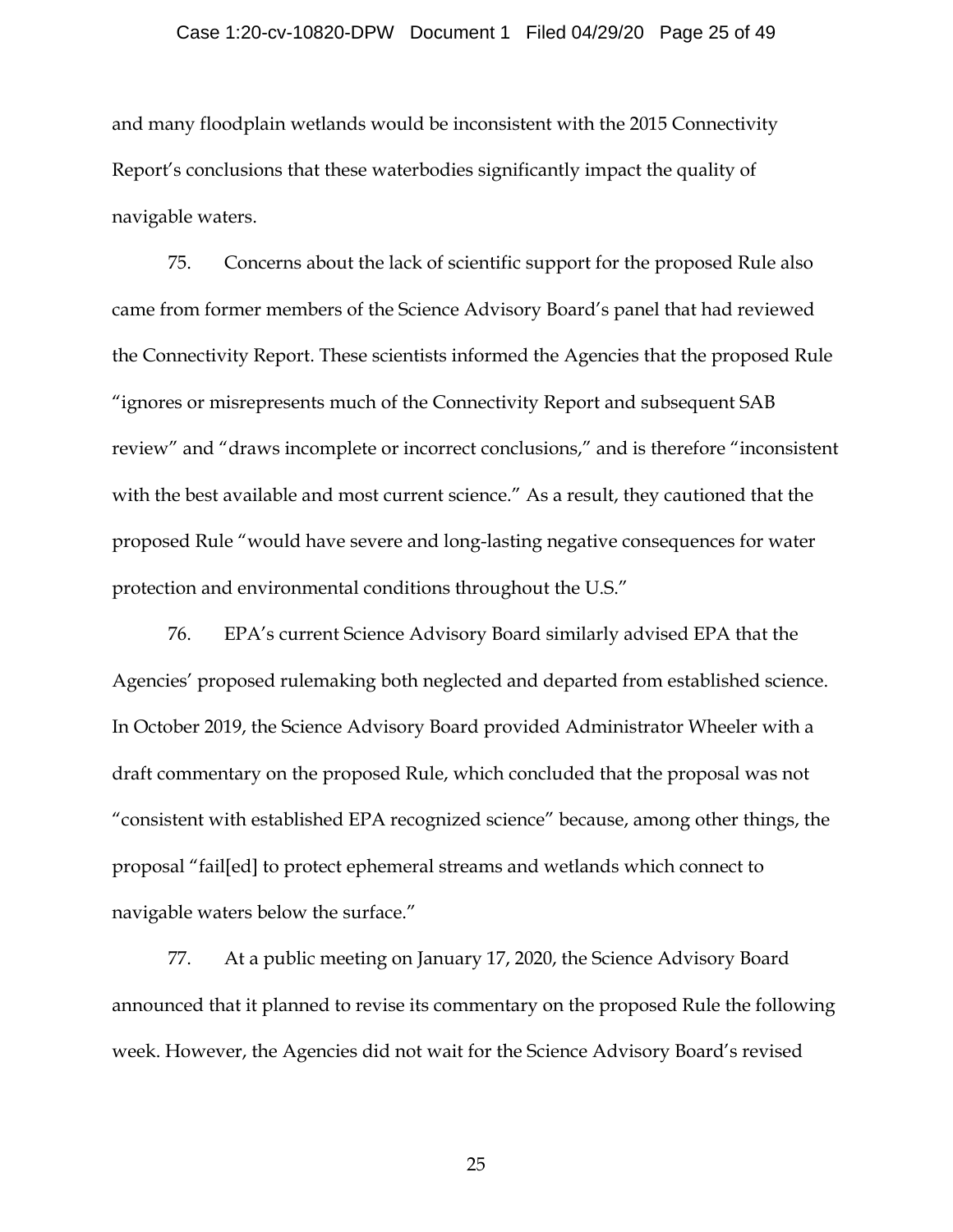## Case 1:20-cv-10820-DPW Document 1 Filed 04/29/20 Page 26 of 49

commentary. Instead, Defendants Wheeler and James signed the final Rule on January 23, 2020, before the Board provided EPA with their final commentary.

78. The Science Advisory Board's final comments on the proposed Rule concluded that it "does not incorporate the best available science," is "inconsistent with the body of science previously reviewed by [the Board]," and "lacks a scientific justification, while potentially introducing new risks to human and environmental health."

## **The Navigable Waters Rule**

79. The Navigable Waters Rule defines "waters of the United States" as: (1) the "territorial seas" and other traditionally navigable waters; (2) "[t]ributaries" of such waters; (3) certain "[l]akes and ponds, and impoundments of jurisdictional waters"; and (4) wetlands "[a]djacent" to other jurisdictional waters (other than waters that are themselves wetlands). 33 C.F.R. § 328.3(a); 85 Fed. Reg. 22,250, 22,273 (Apr. 21, 2020). All other waters are categorically excluded from the definition of "waters of the United States." 33 C.F.R. § 328.3(b).

## *Tributaries*

80. The Rule defines a "tributary" as a "river, stream, or similar naturally occurring surface water channel that contributes surface water flow to [a traditionally navigable water] in a typical year either directly or through one or more [jurisdictional] waters." *Id.* § 328.3(c)(12).

81. A "tributary" must be "perennial or intermittent" in a "typical year." *Id.*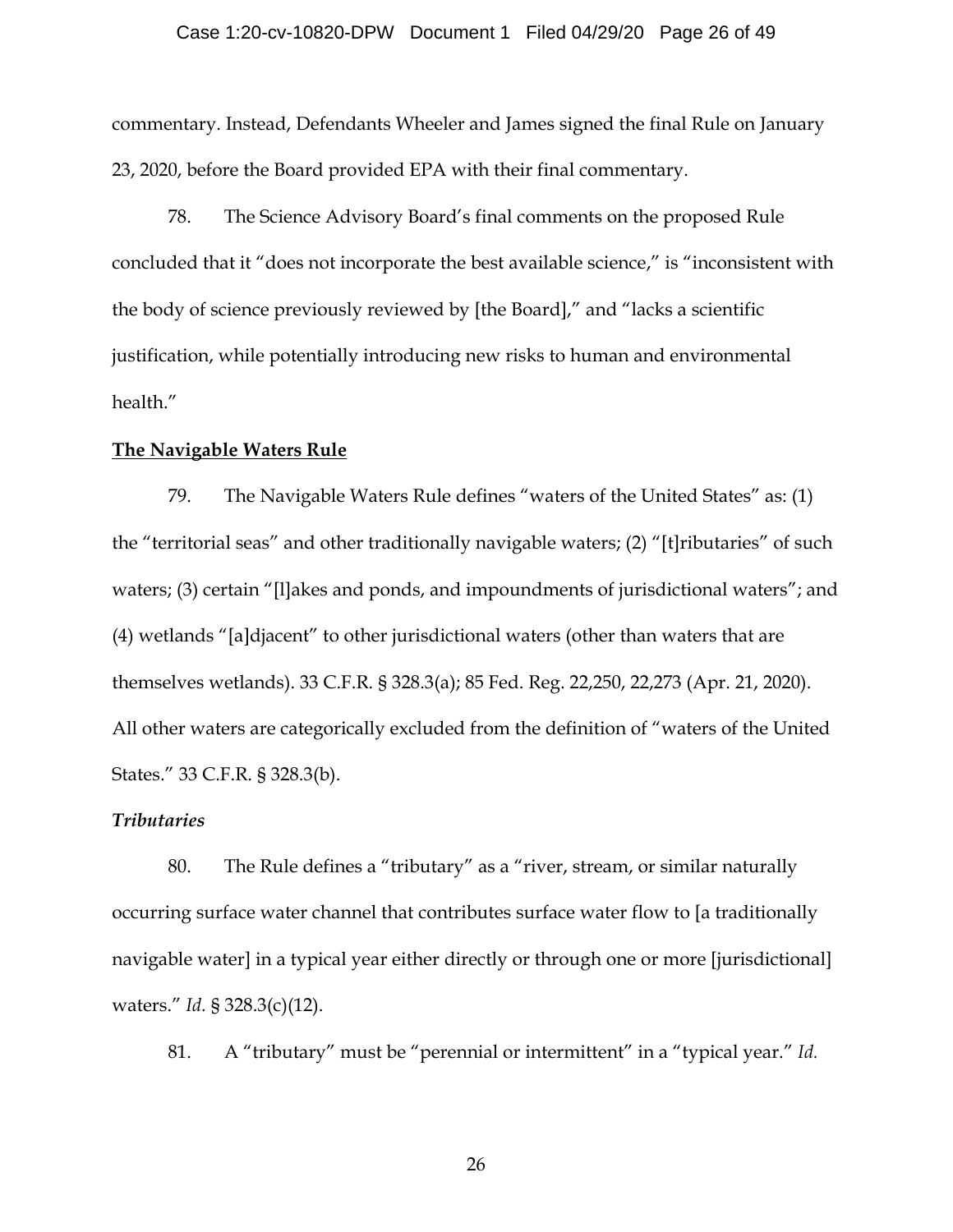## Case 1:20-cv-10820-DPW Document 1 Filed 04/29/20 Page 27 of 49

82. A stream is "perennial" under the Rule if it flows "continuously yearround." *Id.* § 328.3(c)(8).

83. A stream is "intermittent" under the Rule if it flows "continuously during certain times of the year and more than in direct response to precipitation." *Id.* § 328.3(c)(5). The Rule says that an example of an "intermittent" stream is one that flows "seasonally when the groundwater table is elevated or when snowpack melts." *Id.*

84. A stream is "ephemeral" and therefore not considered a "tributary" under the Rule if it flows "only in direct response to precipitation," such as "rain" or "snow fall." *Id.* § 328.3(c)(3).

85. An "intermittent" or "perennial" stream remains a protected "tributary" under the Rule if it contributes surface flow to a downstream navigable water in a "typical year" through certain types of non-jurisdictional features, such as ephemeral streams, debris piles, boulder fields, or certain underground features like tunnels or subterranean rivers. *Id.* § 328.3(c)(12); 85 Fed. Reg. at 22,277.

## *Adjacent Wetlands*

86. Under the Rule, wetlands are "waters of the United States" only if they are "[a]djacent" to other jurisdictional waters (except waters that are themselves wetlands). 33 C.F.R. § 328.3(a)(4).

87. The Rule defines "adjacent wetlands" as wetlands that: (i) "abut," meaning they "touch at least at one point or side of," another jurisdictional water (other than a wetland); (ii) "are inundated by flooding from" another jurisdictional water (other than a wetland) in a "typical year"; (iii) are separated from another jurisdictional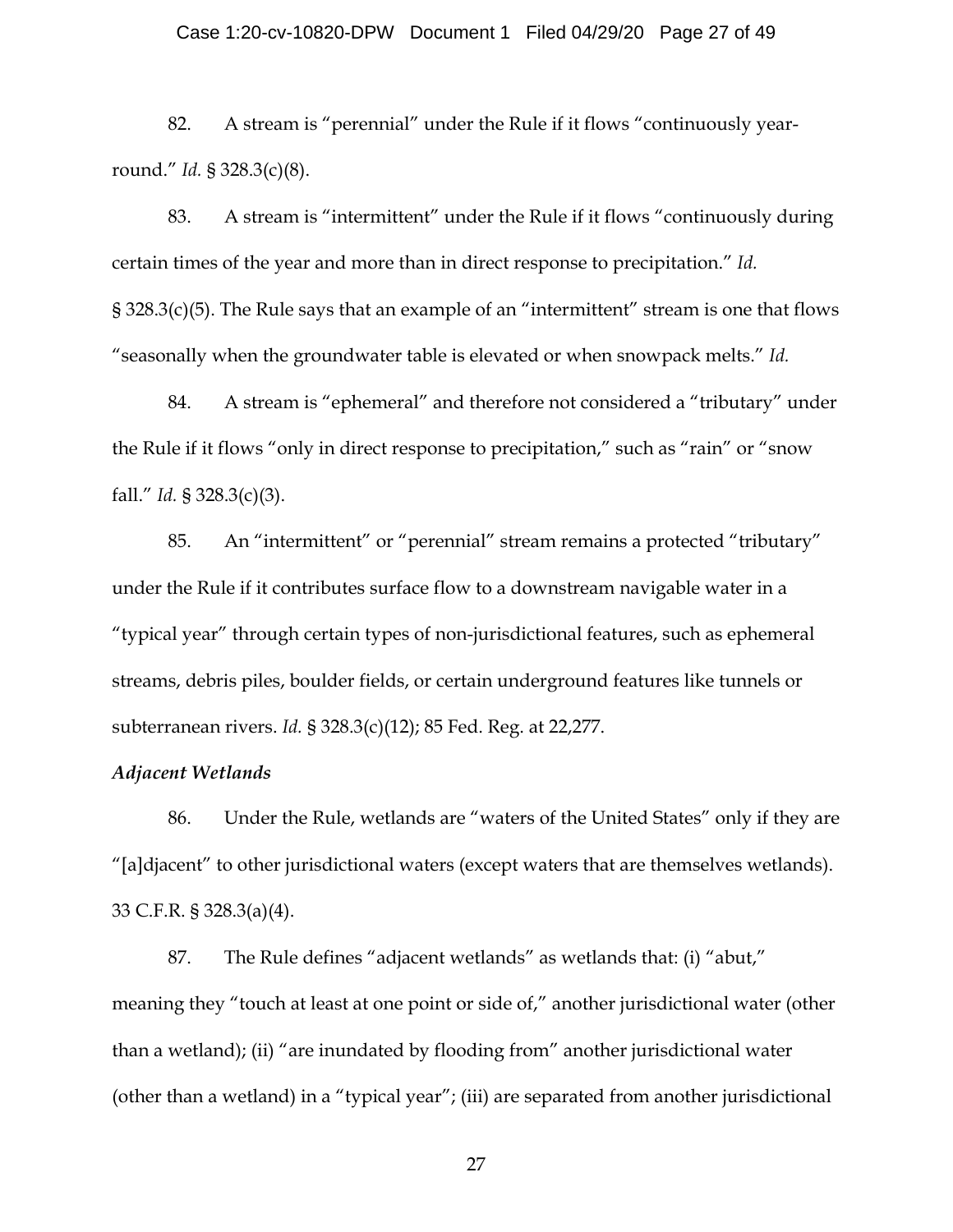## Case 1:20-cv-10820-DPW Document 1 Filed 04/29/20 Page 28 of 49

water (other than a wetland) "only by a natural berm, bank, dune, or similar natural feature"; or (iv) are separated from another jurisdictional water (other than a wetland) by an "artificial dike, barrier, or similar artificial structure," but only if the structure allows for a "direct hydrologic surface connection" between the waters in a "typical year." *Id.* § 328.3(c)(1).

88. The preamble to the Rule contends that wetlands separated from another jurisdictional water by a "natural berm, bank, dune, or other similar natural feature" are "adjacent" wetlands because those natural features "are evidence of a dynamic and regular direct hydrologic surface connection" between the jurisdictional water and the wetland. 85 Fed. Reg. at 22,307.

89. A wetland is not "adjacent" under the Rule if it contributes surface flow to a navigable water only via flooding or "sheet flow," such as surface runoff during storm events, even if those surface connections occur in a "typical year." *Id.* at 22,310.

## *Lakes and Ponds*

90. Lakes, ponds, and impoundments of jurisdictional waters are "waters of the United States" under the Rule if they "contribute surface water flow to a [navigable] water" through another jurisdictional water in a "typical year," or are "inundated by flooding from" another jurisdictional water (except wetlands) in a "typical year." 33 C.F.R. § 328.3(c)(6).

91. Lakes, ponds, and impoundments of jurisdictional waters remain "waters of the United States" if they contribute surface flow to a downstream jurisdictional water in a "typical year" through certain types of non-jurisdictional features, such as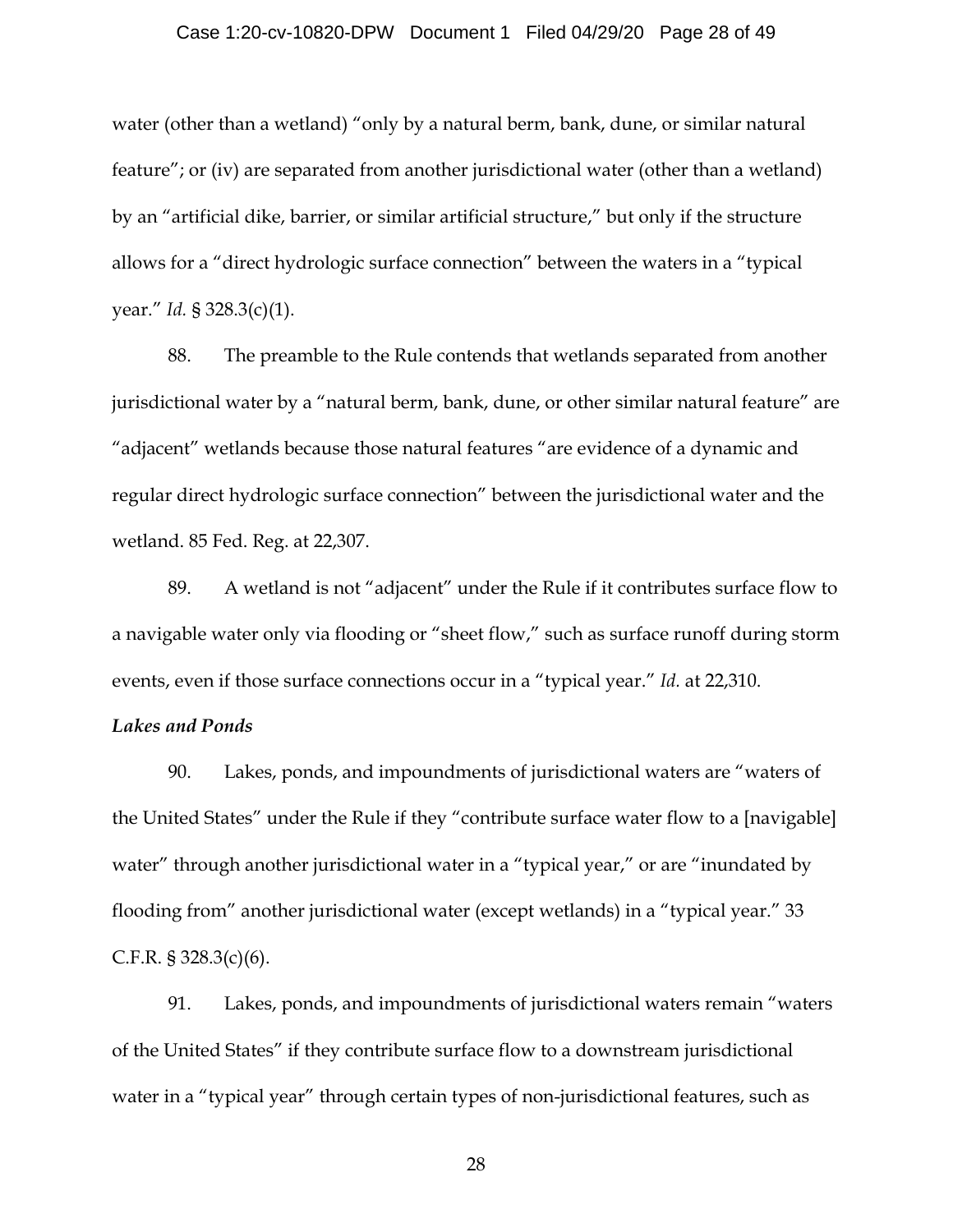ephemeral streams, debris piles, boulder fields, or certain underground features like tunnels or subterranean rivers. *Id.*; 85 Fed. Reg. at 22,277.

## **The Navigable Waters Rule is arbitrary and capricious**

## *The Agencies failed to meaningfully consider the impacts of the Navigable Waters Rule on the nation's water quality*

92. The record evidence, including the Agencies' own preliminary analysis, shows that the Navigable Waters Rule removes Clean Water Act protections from a significant number of streams and wetlands across the country. *See supra* ¶¶ 71-73.

93. The undisputed scientific evidence in the record also shows that the streams and wetlands no longer protected under the Rule significantly impact the quality of downstream navigable waters. *See supra* ¶¶ 56-58.

94. Thus, as many commenters emphasized, the Rule is likely to have significant detrimental impacts on the quality of waters across the country, which in turn will have negative consequences for members of the public who rely on these waters for drinking water, recreational activities, or other purposes, or who live near waters that will be at increased risk of flooding due to the Rule. Loss of wetlands and poorer water quality as a result of the Rule will also have negative impacts on fish, birds, and other wildlife that depend on these waters for food or habitat.

95. The Agencies failed to adequately consider these potential water quality impacts when redefining the phrase "waters of the United States" in the Navigable Waters Rule.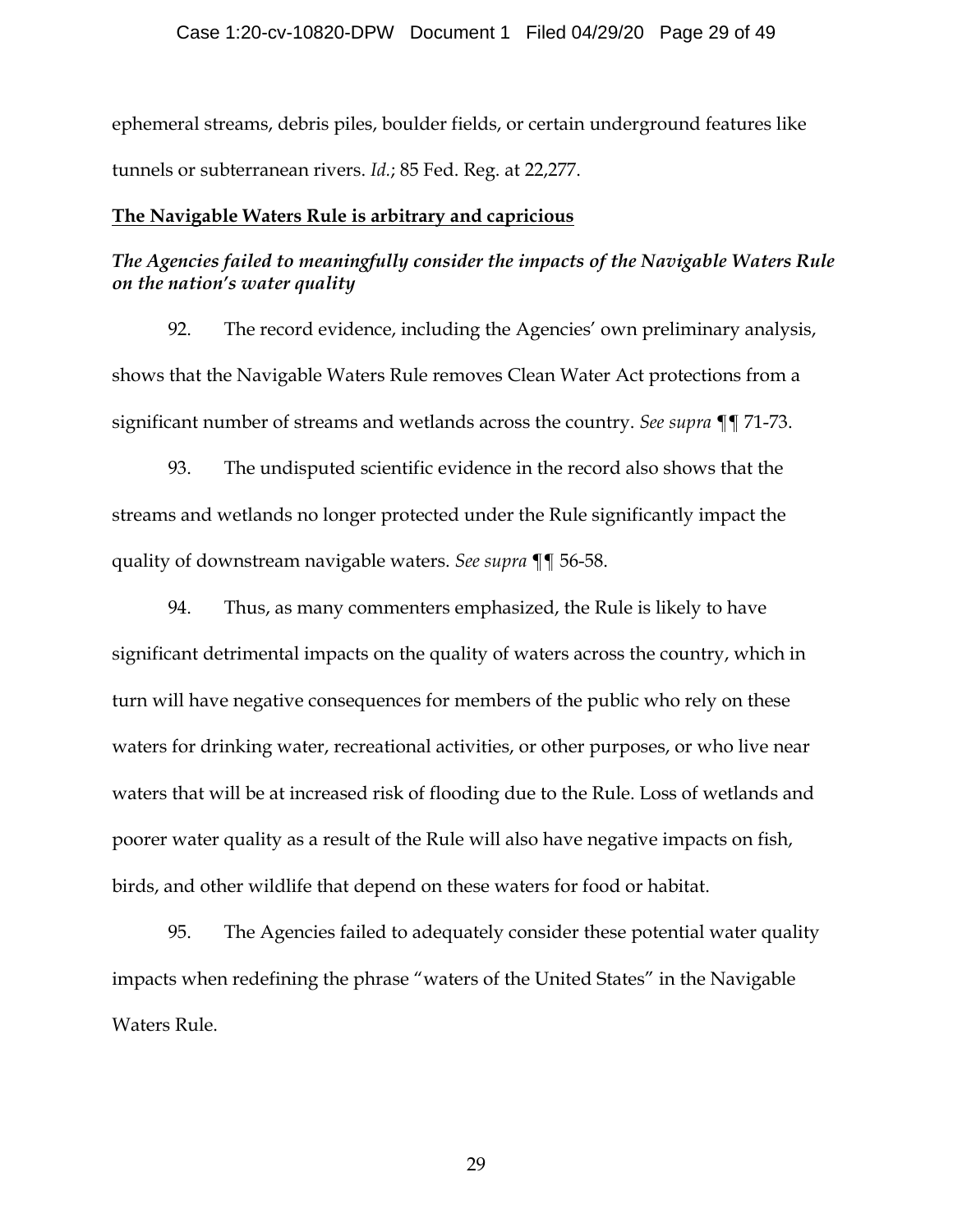## Case 1:20-cv-10820-DPW Document 1 Filed 04/29/20 Page 30 of 49

96. The Agencies claim that the Rule "strikes a better balance" between the Clean Water Act's objective to protect water quality and other purported policy goals of the statute. But the Agencies do not explain how they could strike this "balance" without adequately evaluating the Rule's harm to water quality that they were supposedly "balancing" against other priorities.

97. Because the sole objective of the Clean Water Act is to "restore and maintain the chemical, physical, and biological integrity of the Nation's waters," 33 U.S.C. § 1251(a), the Rule's impact on water quality is the most important factor that the Agencies were required to consider when promulgating the Rule. The Agencies' failure to meaningfully consider this factor was arbitrary and capricious.

## *The Agencies' findings in the Navigable Waters Rule contradict their prior findings without justification*

98. The definition of "waters of the United States" in the Navigable Waters Rule excludes many waters that the Agencies previously found to have significant effects on downstream water quality. The Agencies do not reasonably explain why they ignored those prior findings, and drew conclusions that directly contradict those prior findings without justification.

99. For example, the Rule declares that ephemeral streams (i.e., streams that flow only in response to rain or snowfall) are not "waters of the United States." In justifying this exclusion, the Agencies suggest that ephemeral streams provide only "'speculative or insubstantial functions'" to downstream navigable waters and that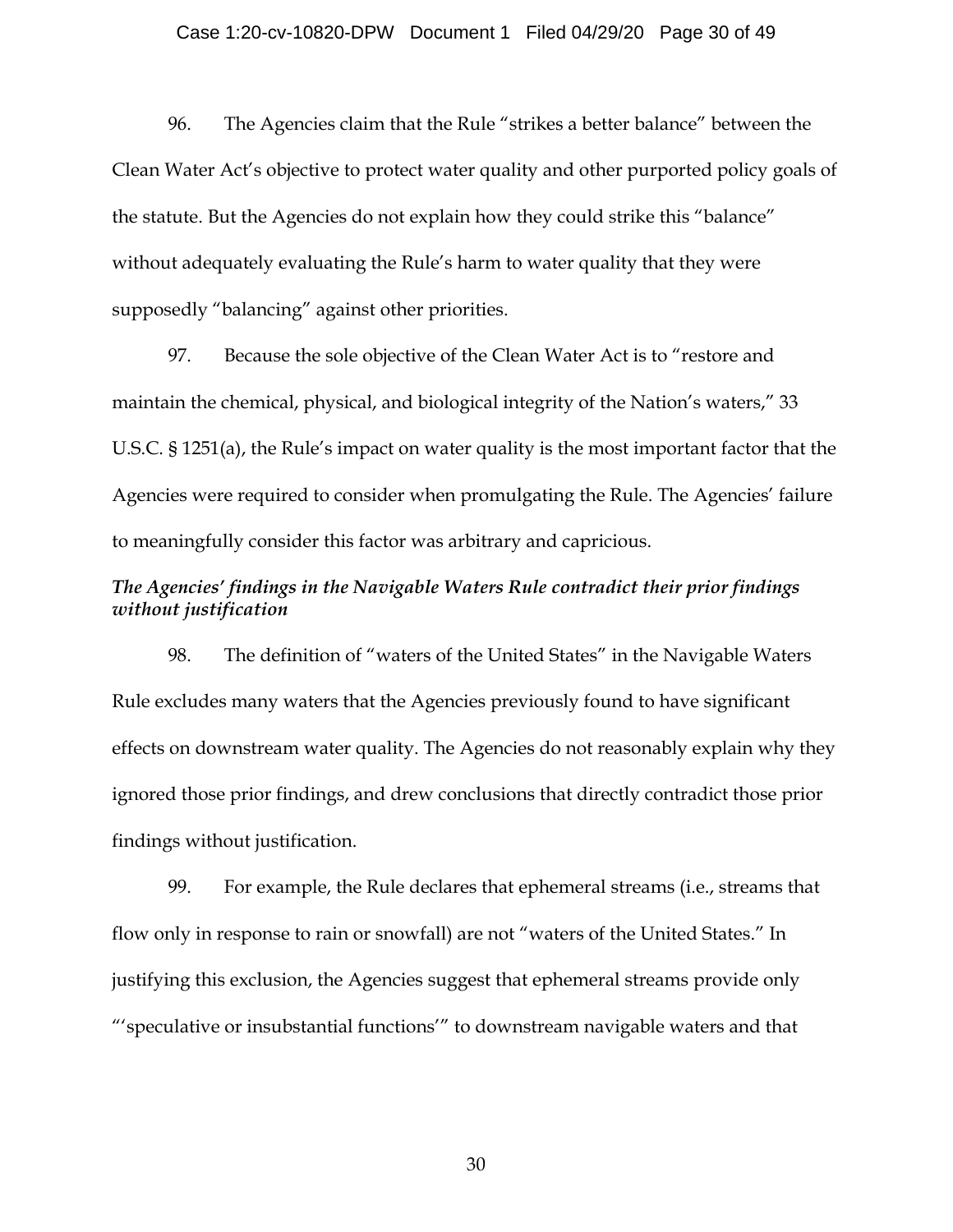## Case 1:20-cv-10820-DPW Document 1 Filed 04/29/20 Page 31 of 49

their "consequences" for downstream water quality are not significant enough to warrant federal protection. 85 Fed. Reg. at 22,288 (quoting 80 Fed. Reg. at 37,090).

100. However, excluding ephemeral streams on these grounds directly contradicts, with no reasoned explanation, findings that the Agencies made in promulgating the Clean Water Rule. For example, when promulgating the Clean Water Rule, the Agencies found that ephemeral streams can have "substantial consequences" on the integrity of downstream waters, 80 Fed. Reg. at 37,064, and "if these waters are polluted or destroyed, there is a significant effect downstream," *id.* at 37,056. These factual findings were supported by scientific evidence. The Agencies do not dispute that scientific evidence or reasonably explain why they are disregarding their prior findings, which were based on that scientific evidence. The Agencies' failure to provide a reasoned explanation for disregarding prior findings is arbitrary and capricious.

101. The Navigable Waters Rule also declares that wetlands are not "waters of the United States" if they are inundated by flooding from a jurisdictional water less frequently than a "typical year." The Agencies explain that they have adopted this policy in part to "ensure[] that a sufficient surface water connection occurs and that the connection is not merely 'possible' or 'speculative.'" 85 Fed. Reg. at 22,310. However, that conclusion again contradicts the Agencies' science-based findings in promulgating the Clean Water Rule that wetlands lying near jurisdictional waters have "significant" connections to such waters even if they lack a regular surface-water connection. 80 Fed. Reg. at 37,058. The Agencies do not explain why these "significant" connections, based on undisputed scientific evidence, are now too "speculative."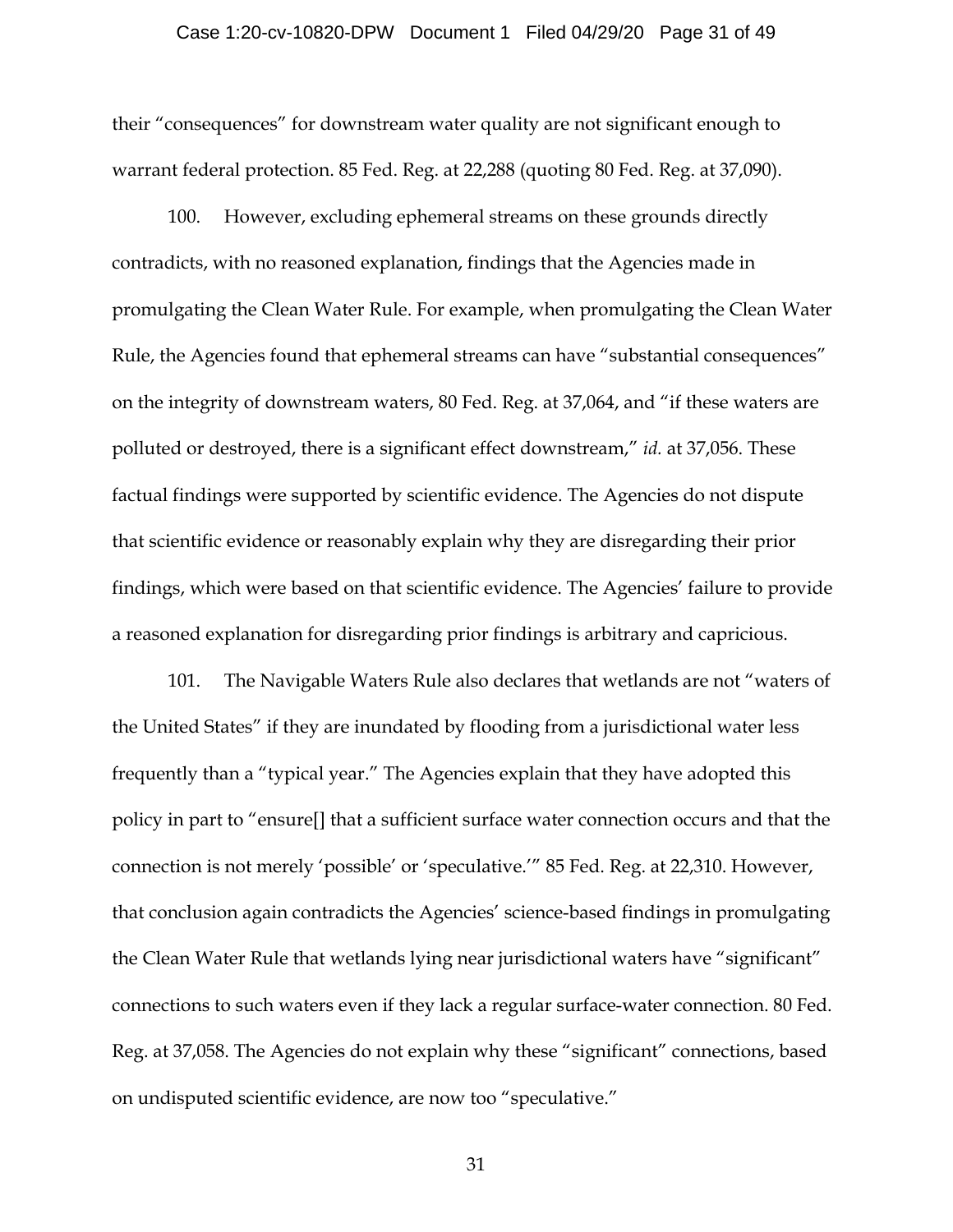## Case 1:20-cv-10820-DPW Document 1 Filed 04/29/20 Page 32 of 49

102. Elsewhere in the Navigable Waters Rule, the Agencies similarly exclude waters from the definition of "waters of the United States" based on the Agencies' findings that they have "insubstantial" or "speculative" connections to navigable waters, which directly contradict the Agencies' prior findings made in support of the Clean Water Rule without justification.

## *The Agencies' claim that the Navigable Waters Rule is "informed" by science runs counter to the evidence*

103. The Agencies claim that they "relied on" science to "inform" their new definition of "waters of the United States" in the Navigable Waters Rule, 85 Fed. Reg. at 22,288, but that claim is contradicted by the record.

104. For example, contrary to the Agencies' assertions, there is no scientific support for their decision to categorically exclude all ephemeral streams from the Rule's definition of "waters of the United States." The Agencies assert that their decision is based in part on the "connectivity gradient" between waters—a conceptual model developed by EPA's Science Advisory Board as part of its review of the draft Connectivity Report in 2014. According to the Agencies, the "connectivity gradient" supports their decision to remove protections from all ephemeral streams because it "depicts a decreased 'probability that changes . . . will be transmitted to downstream waters' at flow regimes less than perennial and intermittent." *Id.* at 22,288 (alteration in original) (citation omitted). However, the evidence belies the Agencies' assertion.

105. More than a dozen former members of the Science Advisory Board panel responsible for reviewing the Connectivity Report publicly denounced the Agencies as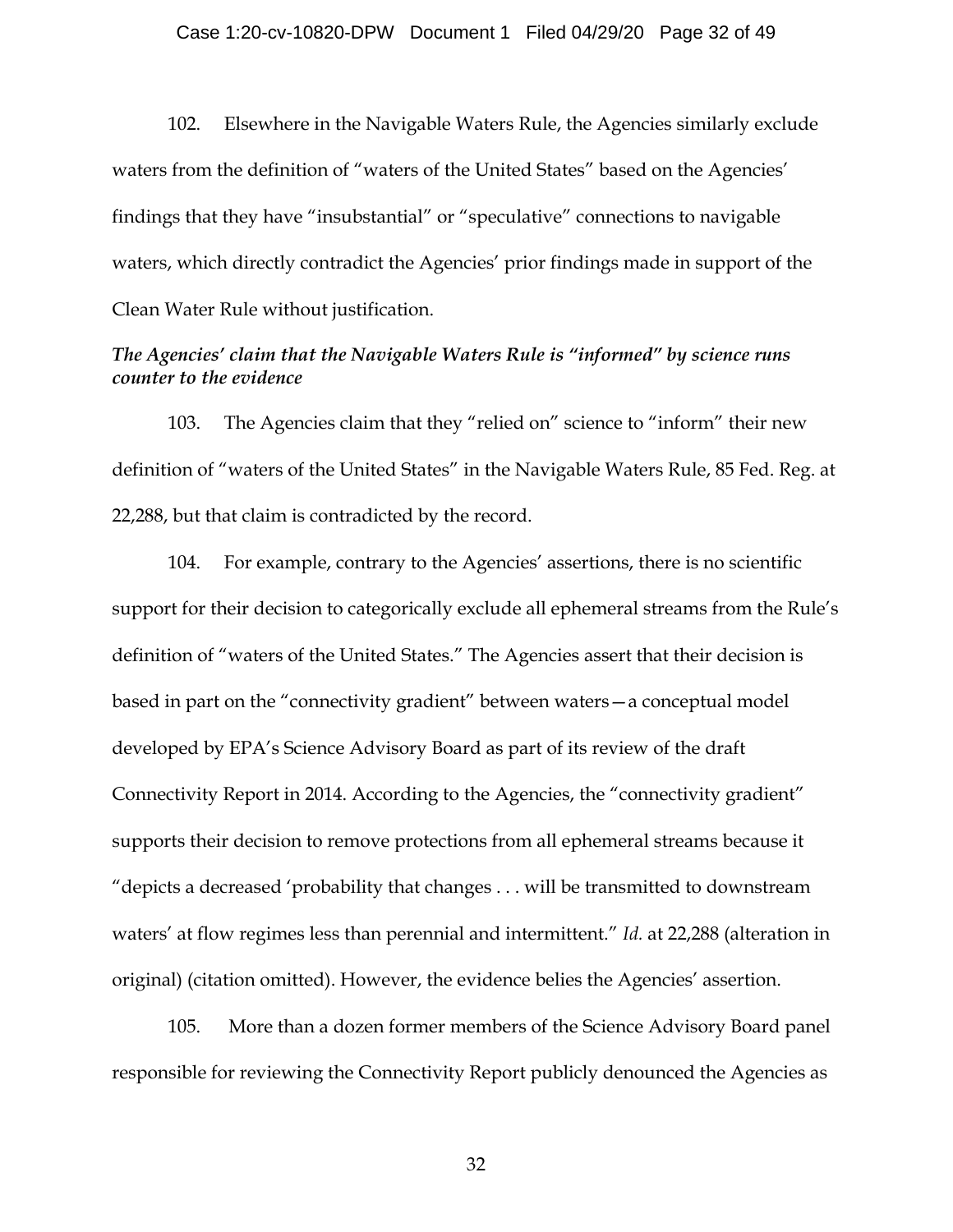## Case 1:20-cv-10820-DPW Document 1 Filed 04/29/20 Page 33 of 49

"misrepresenting" the connectivity gradient concept to draw conclusions "not supported by the science."

106. As those scientists explained in their comments to the proposed Rule, the Agencies ignore the fact that ephemeral streams, while individually less likely to transmit pollutants to downstream waters compared to perennial streams, are "often extremely abundant and widespread." Because of their aggregate effects, the science shows that "destroying or degrading . . . ephemeral streams can have drastic effects for watersheds, water quality, water supply, and key organisms like fish."

107. The Agencies similarly assert that the Rule's definition of protected "adjacent" wetlands—which excludes wetlands unless they "abut" or have other limited surface-water connections to jurisdictional waters in a "typical year"—is "informed" by science. But, again, the undisputed scientific evidence contradicts that assertion.

108. For example, the Agencies claim that their decision is supported by scientific evidence that wetlands "closer to rivers and streams" are more likely to be connected to those waters than wetlands that are farther away. *Id.* at 22,314 (quoting Connectivity Report at ES-4). However, this evidence does not provide support for the Rule that the Agencies promulgated. The Rule protects *only* wetlands that directly "abut" or have specified surface-water connections to streams and rivers—not all wetlands that are close to those waters. In fact, the Agencies' "abutting" and surfacewater-connection requirements are inconsistent with the established scientific evidence that wetlands that do not satisfy those requirements—such as wetlands that connect to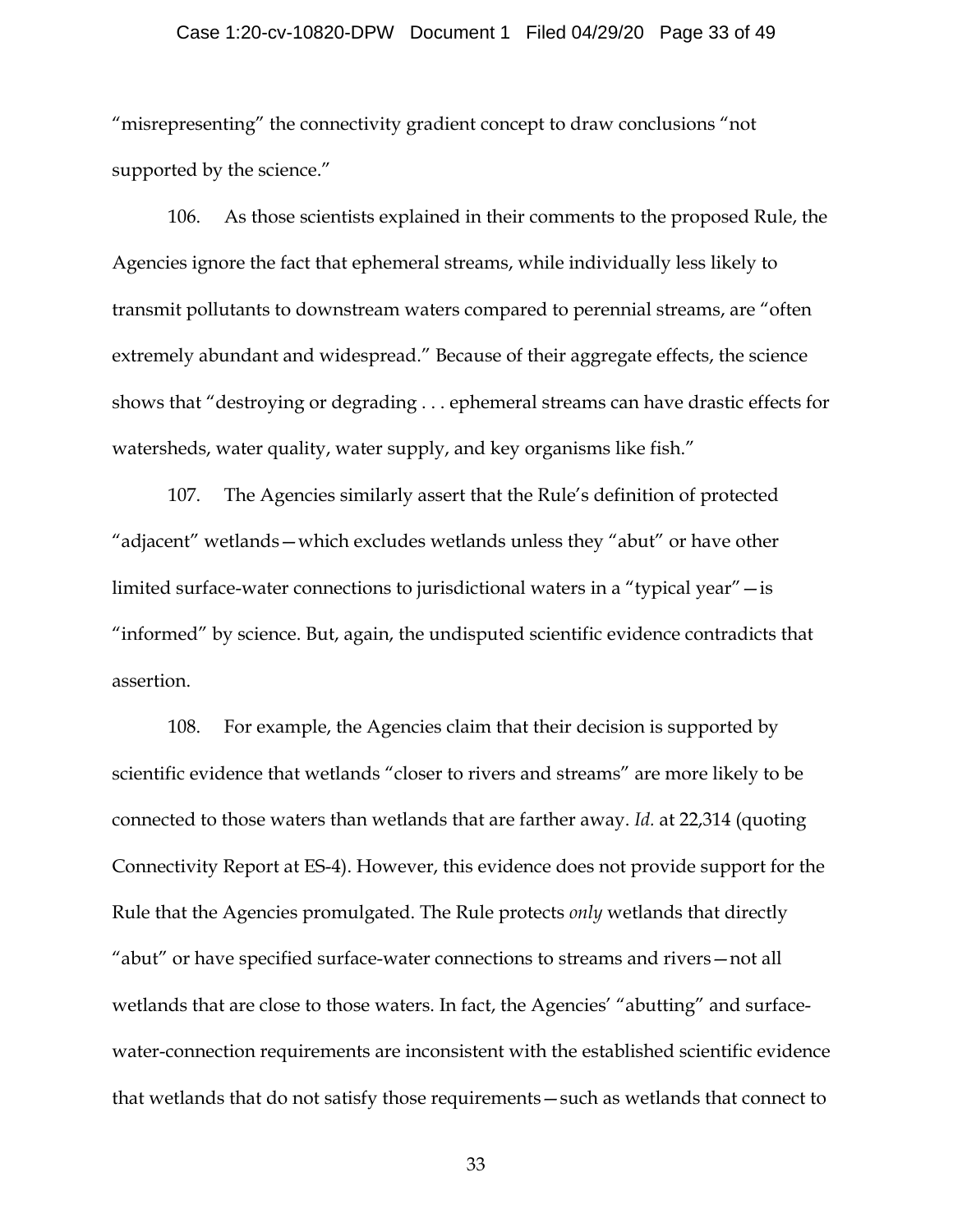## Case 1:20-cv-10820-DPW Document 1 Filed 04/29/20 Page 34 of 49

streams and rivers below the surface—are significantly connected to those waters because they improve water quality.

109. The Agencies also claim that they used science to "inform" other parts of the Navigable Waters Rule, but there is no scientific support for many of their conclusions. For instance, the Agencies claim that science supports their decision to protect wetlands separated from jurisdictional waters by a single natural feature, like a dune, as "inseparably bound up with" those waters. *Id.* at 22,271. But the Agencies give no support for their implicit, corollary conclusion that similarly-situated but excluded wetlands—like those separated by *two* dunes—are not just as "inseparably bound up."

110. EPA's Science Advisory Board expressed significant concern about the lack of scientific support for the Rule, as well as the Agencies' decision to disregard the established science.

111. Many members of the public also expressed concern about the Rule's lack of scientific justification and the Agencies' misrepresentations of well-established science. However, the Agencies did not adequately address or respond to those significant and relevant comments.

## *The Agencies do not reasonably explain their decision to exclude certain waters from the definition of "waters of the United States"*

112. The Agencies' decisions to exclude certain waters from the Rule's definition of "waters of the United States" are not reasonably explained because they are internally inconsistent, conclusory, and/or illogical.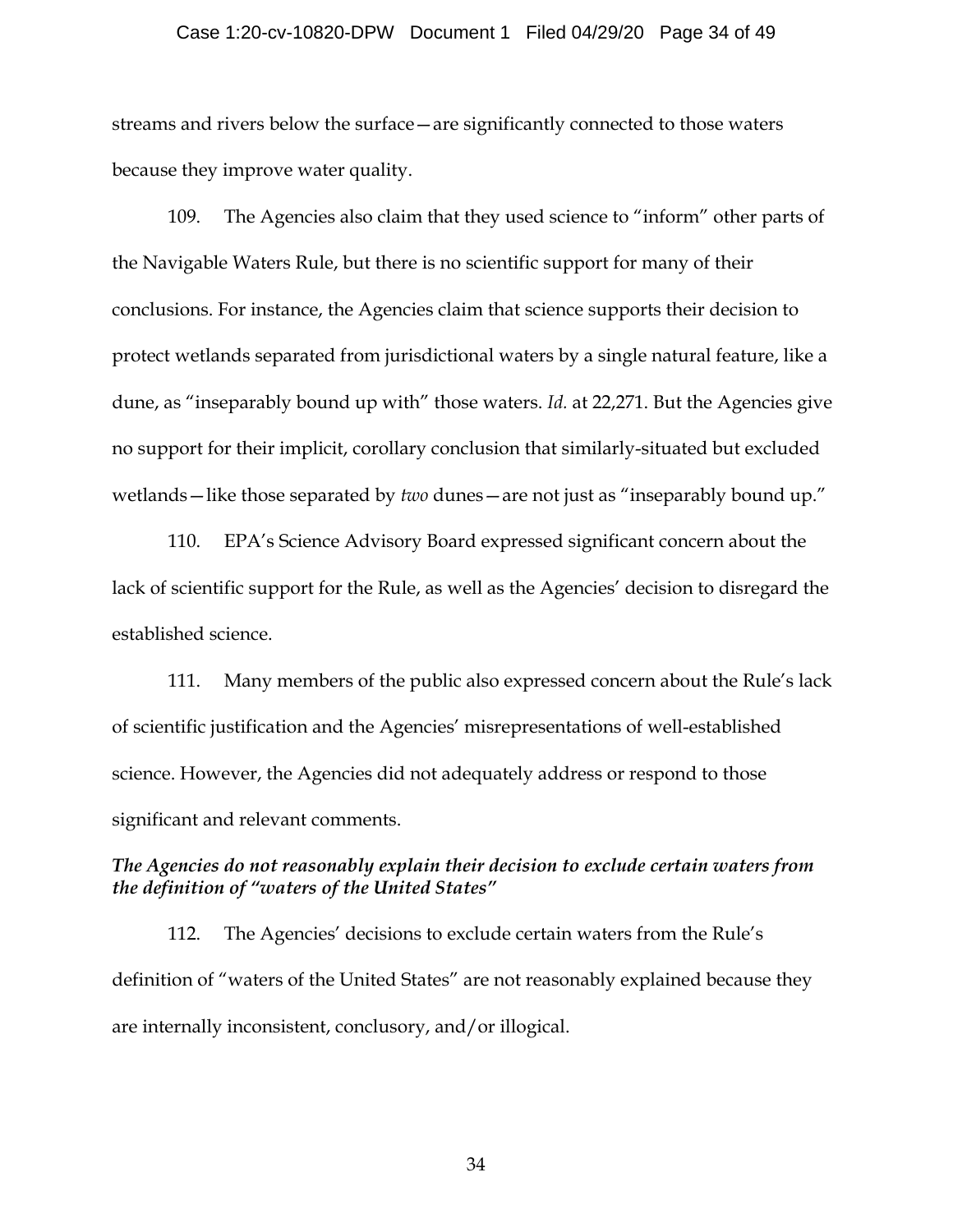## Case 1:20-cv-10820-DPW Document 1 Filed 04/29/20 Page 35 of 49

113. For instance, the Agencies declare that wetlands are "waters of the United States" if they are inundated by flooding from another jurisdictional water in a "typical year," because these wetlands have a "direct hydrologic surface connection" to the jurisdictional water "during the flood event." *Id.* at 22,310. However, if a direct hydrological surface connection in a "typical year" occurs in the opposite direction *from* the wetland *to* the jurisdictional water—the Agencies conclude that the wetland does not qualify as a "water of the United States." *Id.* The Agencies do not provide a reasonable explanation for treating these wetlands differently.

114. There is also no reasonable explanation for the Agencies' decision that ephemeral streams are not "waters of the United States," given, for instance, the Agencies' conclusion that other jurisdictional waters are protected under the Clean Water Act when they are connected to navigable waters via ephemeral streams. The Agencies explain that an ephemeral stream does not sever the jurisdiction of an upstream water because ephemeral streams provide a "regular and predictable surface water connection" and "allow[] such waters to connect and become indistinguishable when flowing (*i.e.*, they look like one water)." *Id.* at 22,302, 22,278. The Agencies do not explain how these findings are consistent with their conclusion that ephemeral streams do not qualify as "waters" under the Act and supposedly have insufficient connections to downstream navigable waters.

115. The Agencies further claim that it makes "practical sense" to exclude waters connected to navigable waters via groundwater because "groundwater [itself] is not jurisdictional." *Id.* at 22,278. Yet the Agencies do not explain how that rationale is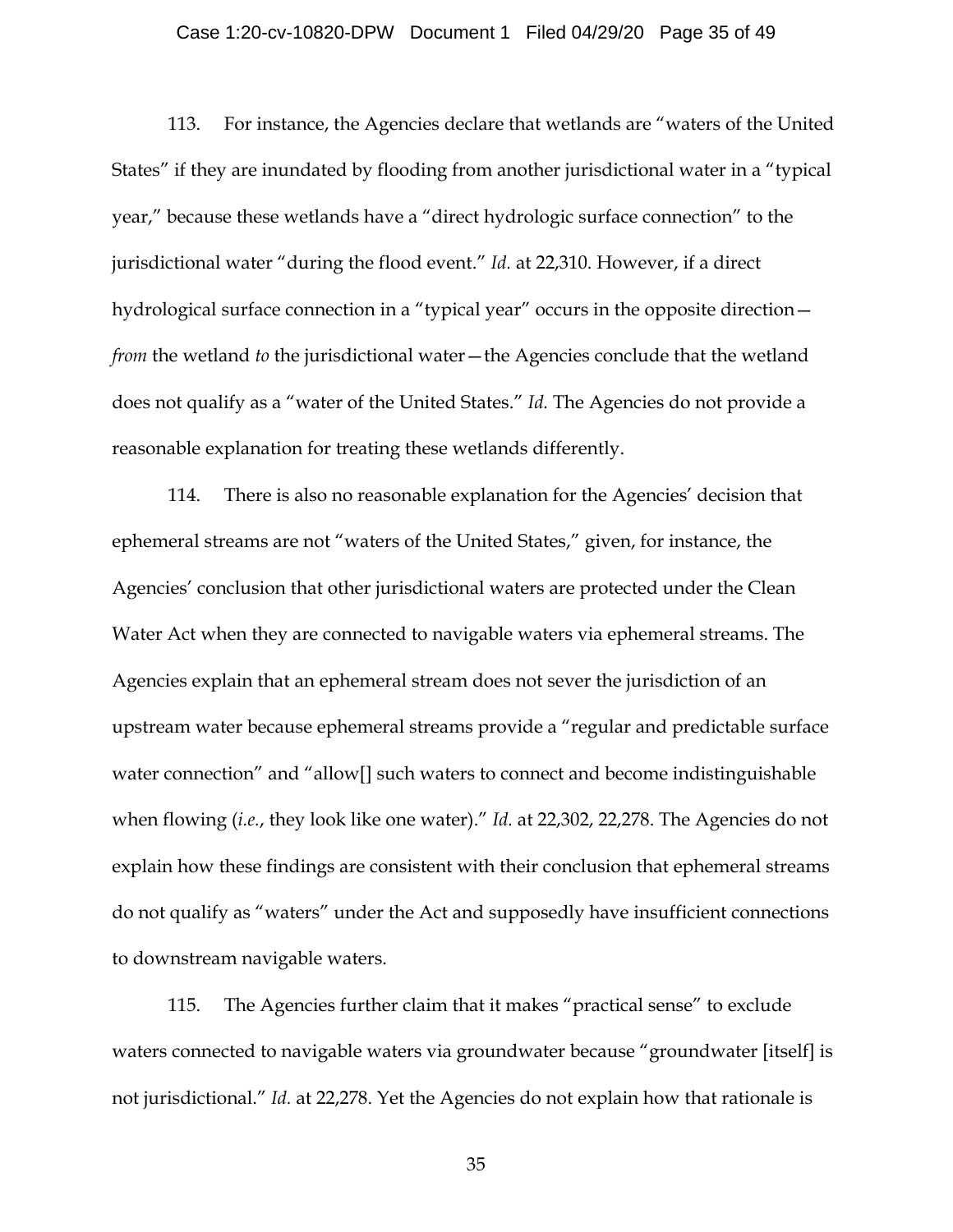## Case 1:20-cv-10820-DPW Document 1 Filed 04/29/20 Page 36 of 49

consistent with their finding that waters connected to navigable waters via other nonjurisdictional features, such as ephemeral streams, boulder fields, debris piles, and certain "subsurface connections," *are* protected by the Act.

116. The Agencies similarly fail to provide reasoned explanations for excluding other waters from the definition of "waters of the United States." For example, the Agencies repeatedly assert that the Rule excludes certain waters because the Agencies have concluded that such waters are "more appropriately regulated by States and Tribes." However, these repeated assertions are conclusory, circular, and made without reasonable explanations.

## *The Agencies claim that the Navigable Waters Rule promotes "clarity," but the Rule is riddled with unclear terms that will create confusion, unpredictability, and uncertainty*

117. The Navigable Waters Rule also includes ambiguous and undefined terms that will create confusion and make the Rule extremely difficult to implement. These unclear terms and near-certain implementation problems contradict the Agencies' assertion that their new definition of "waters of the United States" will promote "clarity," "predictability," and "certainty" for the Agencies and the regulated community. *Id.* at 22,318.

118. For example, the Agencies' own statements demonstrate that it will be difficult to distinguish between "intermittent" streams (which are protected) and "ephemeral" streams (which are unprotected), undermining the Agencies' claims that the Rule's definitions of these terms provide a "clear regulatory line between jurisdictional and excluded waters." *Id.* at 22,288.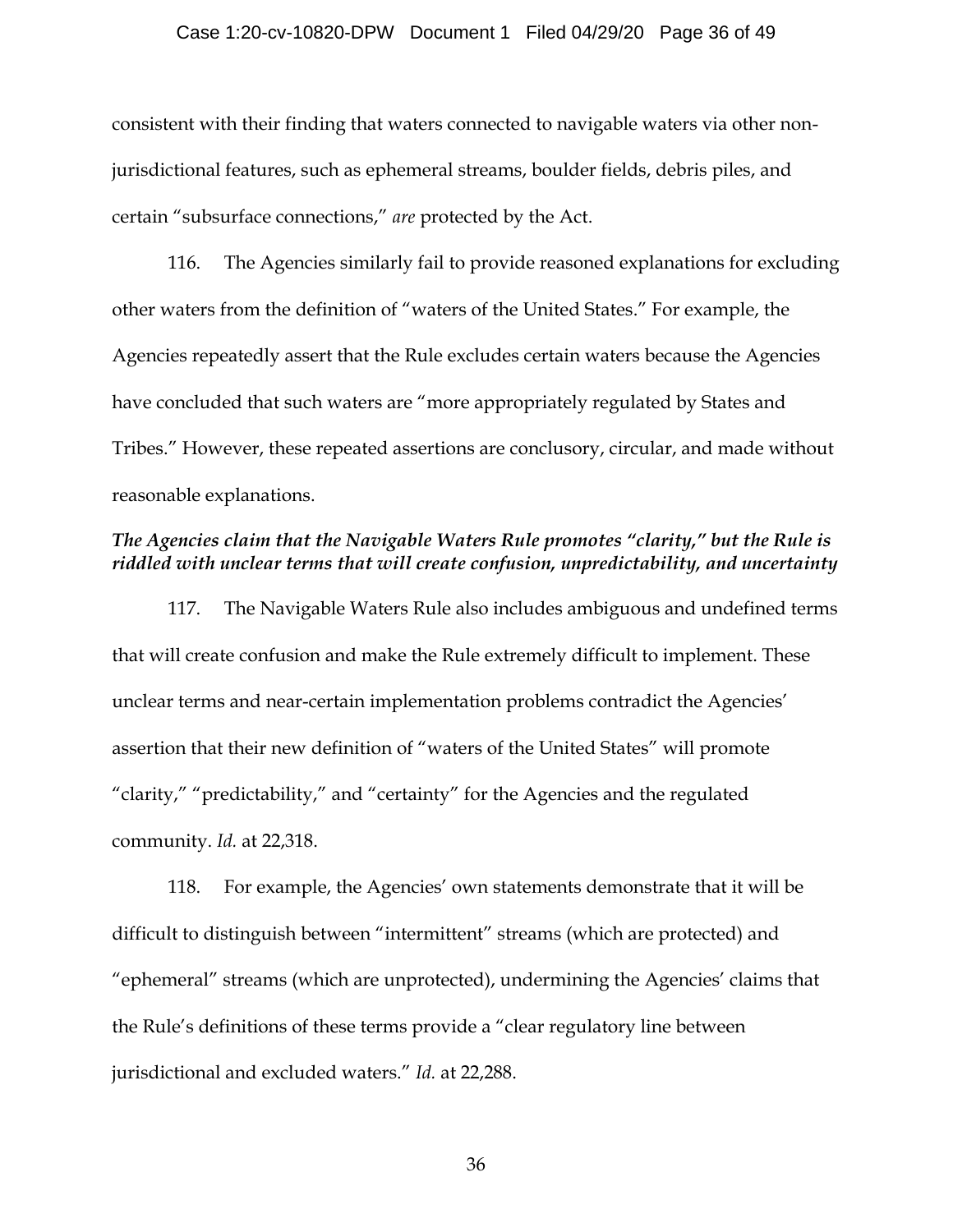## Case 1:20-cv-10820-DPW Document 1 Filed 04/29/20 Page 37 of 49

119. According to the Agencies, the Rule's definition of "ephemeral" streams means streams that flow in response to "individual precipitation events," while the definition of "intermittent" means streams that flow in response to an "accumulation of precipitation." However, the Agencies' own attempt to differentiate between these types of streams shows that the "regulatory line" is far from "clear": "A foot of new snow fall on the high plains of southern Wyoming in May will typically melt quickly under the intense sun of subsequent days, while a foot of snow in northern Wisconsin in January will likely contribute to seasonal snowpack that may not melt until spring thaw. The first scenario *is more likely* to cause ephemeral flow, the second *is more likely* to cause intermittent flow." *Id.* at 22,276 (emphases added).

120. Despite the lack of clarity as to whether a stream qualifies as "intermittent" or "ephemeral" under the Rule, the Agencies nonetheless dismiss concerns that it will be difficult to tell these waters apart, explaining that "scientists, environmental consultants, and other water resource professionals, including agency staff, have used the terms 'perennial,' 'intermittent,' and 'ephemeral' for decades in the field." *Id.* at 22,293. However, the Agencies acknowledge that the Rule's definitions of "intermittent" and "ephemeral" are *different* from the "generally-accepted scientific definitions," as well as from how the Agencies have defined these waters in the past. *Id.* The Agencies do not explain how the Rule's novel definitions of "ephemeral" and "intermittent" will be easy to implement.

121. The sheer number of tools and datasets that the Agencies intend to use to distinguish between "intermittent" and "ephemeral" streams also undermines the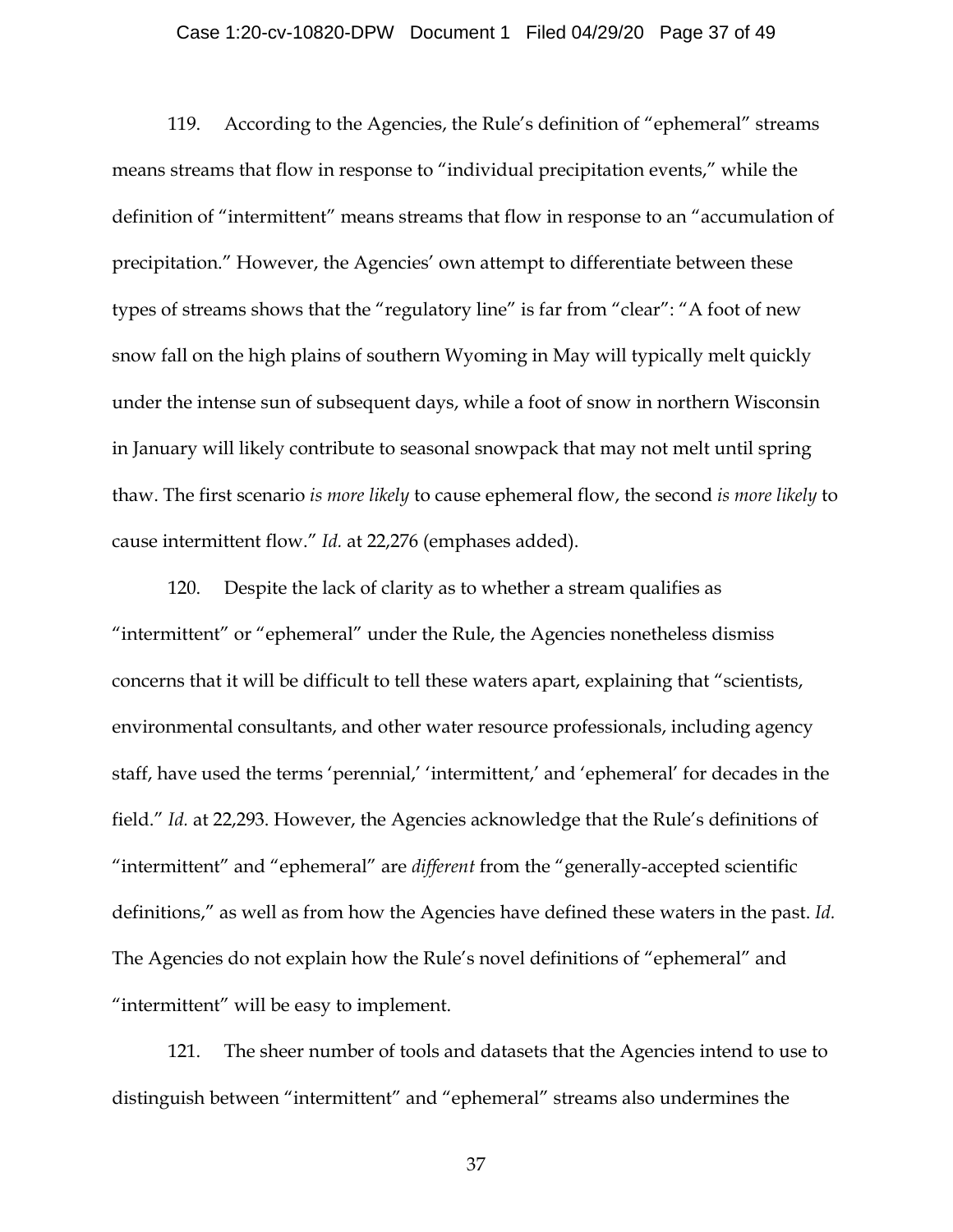## Case 1:20-cv-10820-DPW Document 1 Filed 04/29/20 Page 38 of 49

Agencies' claims of efficiency, clarity, and predictability, and contradicts the Agencies' claim that these tools are "generally available for the public to use" such that regulated parties can easily determine whether a water is protected without needing to involve the Agencies. *Id.* at 22,292. The tools identified by the Agencies include, among other things, "stream gage data," "elevation data," "historic or current water flow records," "flood predictions," "statistical evidence," "aerial imagery," "remote sensing information," "local flow data collected by government agencies," "trapezoidal flumes," "pressure transducers," "streamflow duration assessment methods," "mapping sources," "photographs," "regional regression analysis," "topographic data," and "modeling tools" developed by academia, the government, and other stakeholders. *Id.* at 22,292-94.

122. The Agencies do not make clear which of these tools are currently available and which of them will require the Agencies to rely on data that do not yet exist, raising further implementation challenges. While the Agencies assert that they will be able to distinguish between "intermittent" and "ephemeral" streams "using readily available resources," they contradictorily acknowledge that implementation will involve "the development of new tools." *Id.* at 22,293; *see also id.* at 22,294.

123. Also problematic is the "typical year" concept, which serves as the Rule's lynchpin for deciding whether certain waters receive Clean Water Act protections. For instance, a stream must be "intermittent" in a "typical year" to qualify as a "water of the United States" under the Rule. 33 C.F.R. § 328.3(a)(2), (c)(12). Additionally, a wetland,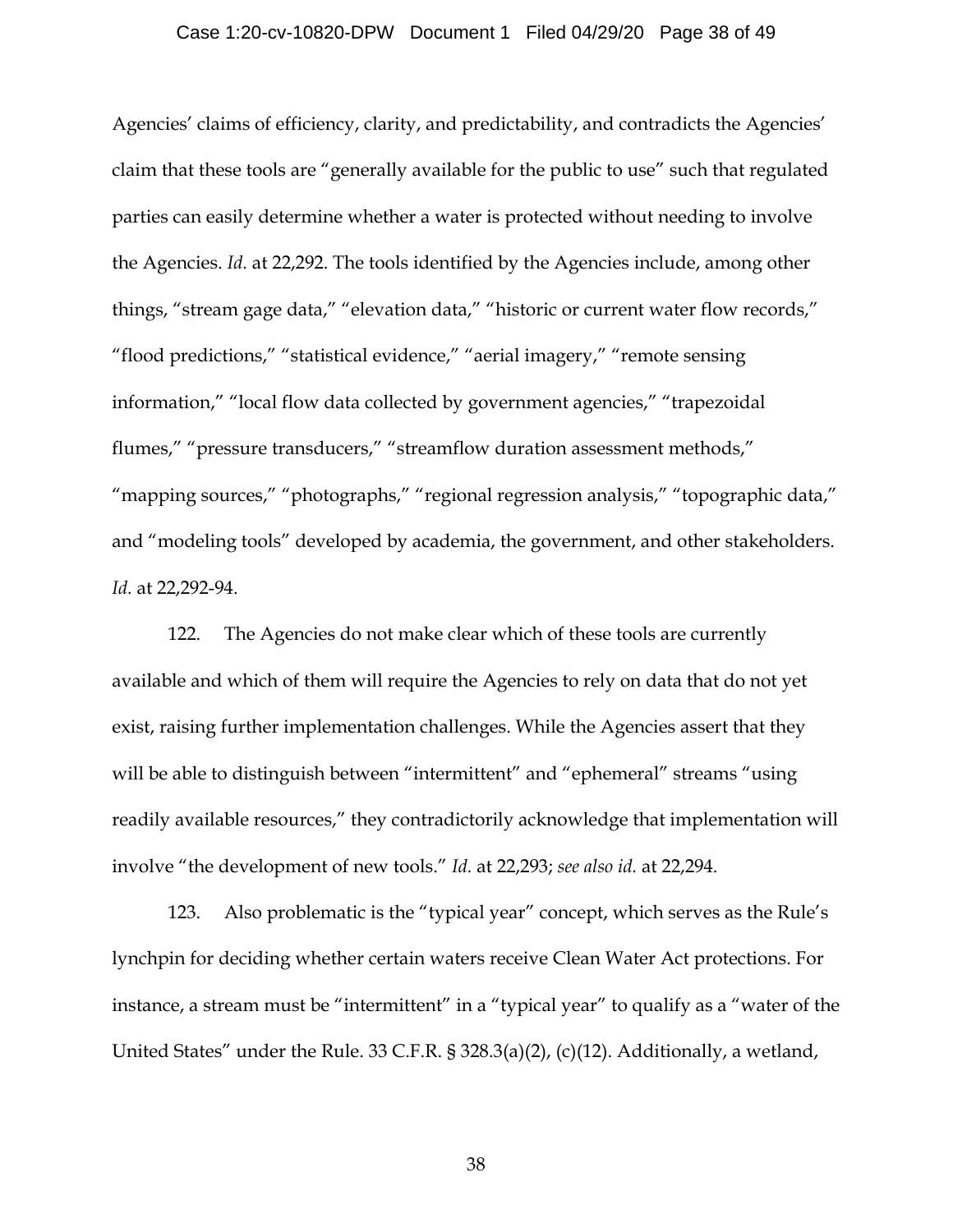## Case 1:20-cv-10820-DPW Document 1 Filed 04/29/20 Page 39 of 49

lake, pond, or impoundment can be a "water of the United States" if it is inundated by flooding, but only if that flooding occurs in a "typical year." *Id.* § 328.3(c)(1)(ii), (c)(6).

124. The Rule defines a "typical year" as "when precipitation and other climatic variables are within the normal periodic range (*e.g.*, seasonally, annually) for the geographic area of the applicable aquatic resource based on a rolling thirty-year period." *Id.* § 328.3(c)(13).

125. Although the Agencies claim that the "typical year" requirement will provide a "predictable framework" for implementing the Rule, 85 Fed. Reg. at 22,273- 74, there is no support for that claim.

126. For instance, the Rule never defines "geographic area" in the "typical year" definition. Although the Agencies say that watershed boundaries "should be a consideration" in defining a "geographic area," they provide no guidance on what other types of boundaries could be used, while conceding that climate records may not be available for certain watersheds. *Id.* at 22,275.

127. Another problematic aspect of the "typical year" definition is the Agencies' reliance on a "rolling thirty-year period." A thirty-year average means that the "typical year" will skew towards historical conditions that may no longer accurately represent today's climate. The Agencies do not adequately consider whether they can reasonably determine a "typical year" based on a rolling thirty-year average of data, given that significant changes in the climate have occurred in recent years and are likely to continue, and even accelerate, in the future.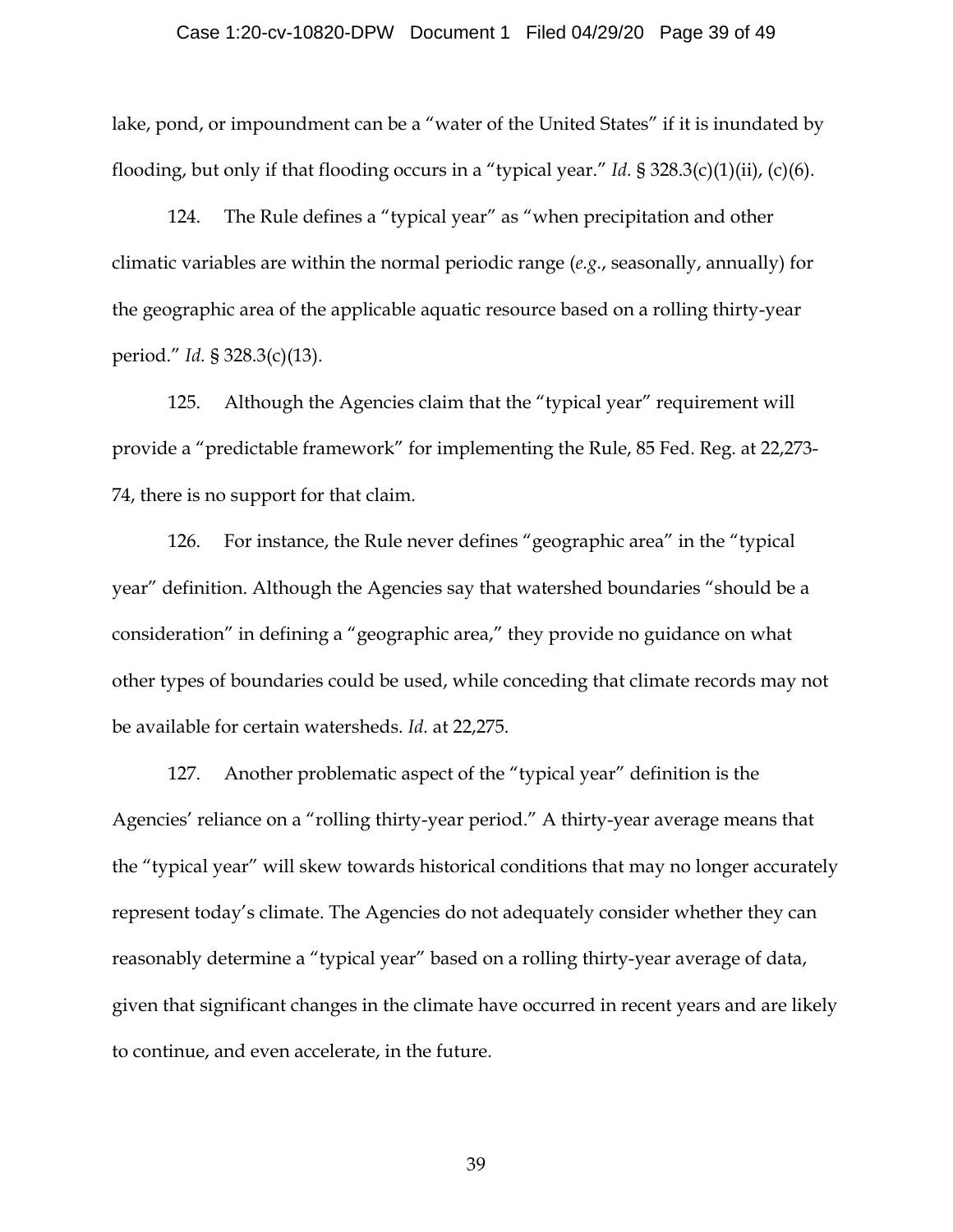## **The Navigable Waters Rule is inconsistent with the text, structure, and purpose of the Clean Water Act**

128. The definition of "waters of the United States" in the Navigable Waters Rule is inconsistent with the text, structure, and purpose of the Clean Water Act.

129. The Agencies justify their decision to remove Clean Water Act protections from ephemeral streams and various wetlands by claiming that their interpretation of "waters of the United States" is consistent with the Clean Water Act. However, that justification cannot stand. The Agencies' interpretation of the Act is based almost entirely on the four-Justice plurality opinion in *Rapanos*. But five Supreme Court Justices held that the *Rapanos* plurality's interpretation of the Clean Water Act was untethered from the text, structure, and purpose of the statute. *See supra* ¶¶ 45-47. The Agencies' Rule violates the statute for the same reasons.

130. For example, the Agencies claim that they are removing Clean Water Act protections for all "ephemeral" streams because they have determined, based on the *Rapanos* plurality opinion, that streams must have "relatively permanent" flow to qualify as "waters" under the Act. 85 Fed. Reg. at 22,273, 22,288-89. But that reasoning was properly rejected by both Justice Kennedy and the four dissenting Justices in *Rapanos* because it has no statutory support. *See, e.g.*, *Rapanos*, 547 U.S. at 769 (Kennedy, J., concurring in the judgment) (explaining that the "relatively permanent" requirement makes little sense, considering the "merest trickle, if continuous," would be protected, "while torrents thundering at irregular intervals" would not).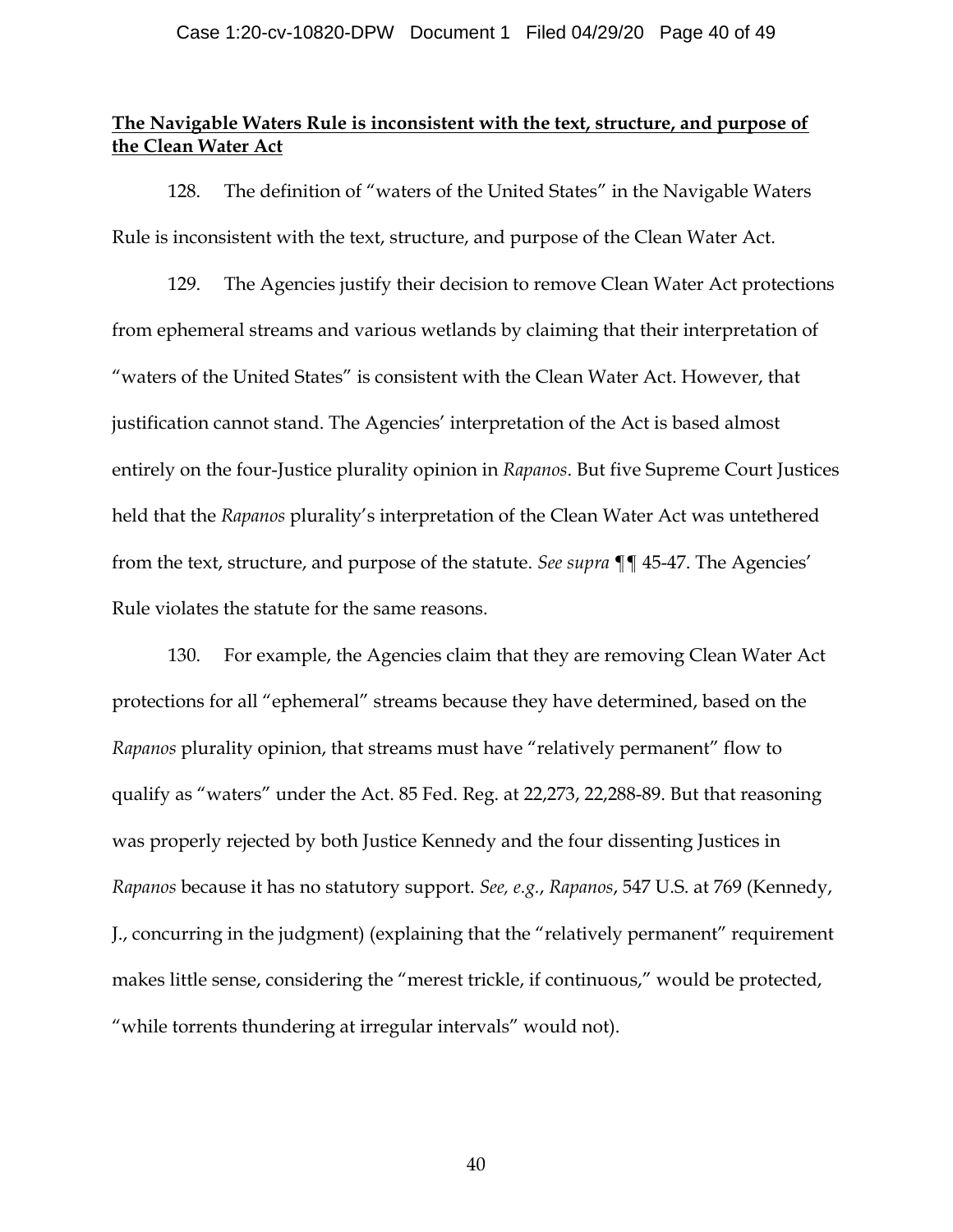## Case 1:20-cv-10820-DPW Document 1 Filed 04/29/20 Page 41 of 49

131. Similarly, based on the *Rapanos* plurality opinion, the Agencies conclude that non-abutting wetlands are excluded from the Act unless they have certain types of regular surface-water connections to other jurisdictional waters. Again, that reasoning has no statutory support.

132. The Agencies also unreasonably exclude streams and wetlands that "significantly affect the chemical, physical, and biological integrity" of downstream waters. *Id.* at 779-80 (Kennedy, J., concurring in the judgment). As Justice Kennedy made clear in *Rapanos*, and as the Court recognized in *SWANCC* and *Riverside Bayview*, because the purpose of the Clean Water Act is to protect the integrity of the nation's waters, it is unreasonable to interpret "waters of the United States" under the Act in a way that ignores impacts on water quality.

133. The Agencies also try to justify their narrow interpretation of the phrase "waters of the United States" by claiming that it effectuates the statute's "policy" of recognizing and preserving the "primary responsibilities and rights" of states over their water resources. 85 Fed. Reg. at 22,287-88 (quoting 33 U.S.C. § 1251(b)). However, the Agencies misinterpret this "policy." Section 1251(b) recognizes the states' primary role in *implementing* the Clean Water Act; it does not limit the scope of the Act's protections.

134. Further, the Agencies offer no principled way for this "policy" to divide "waters of the United States" from "state waters." The "policy" of state responsibility in the abstract does not give the Agencies license to eliminate federal protections for certain categories of waters simply because the Agencies declare, arbitrarily, that those waters should be regulated by the states.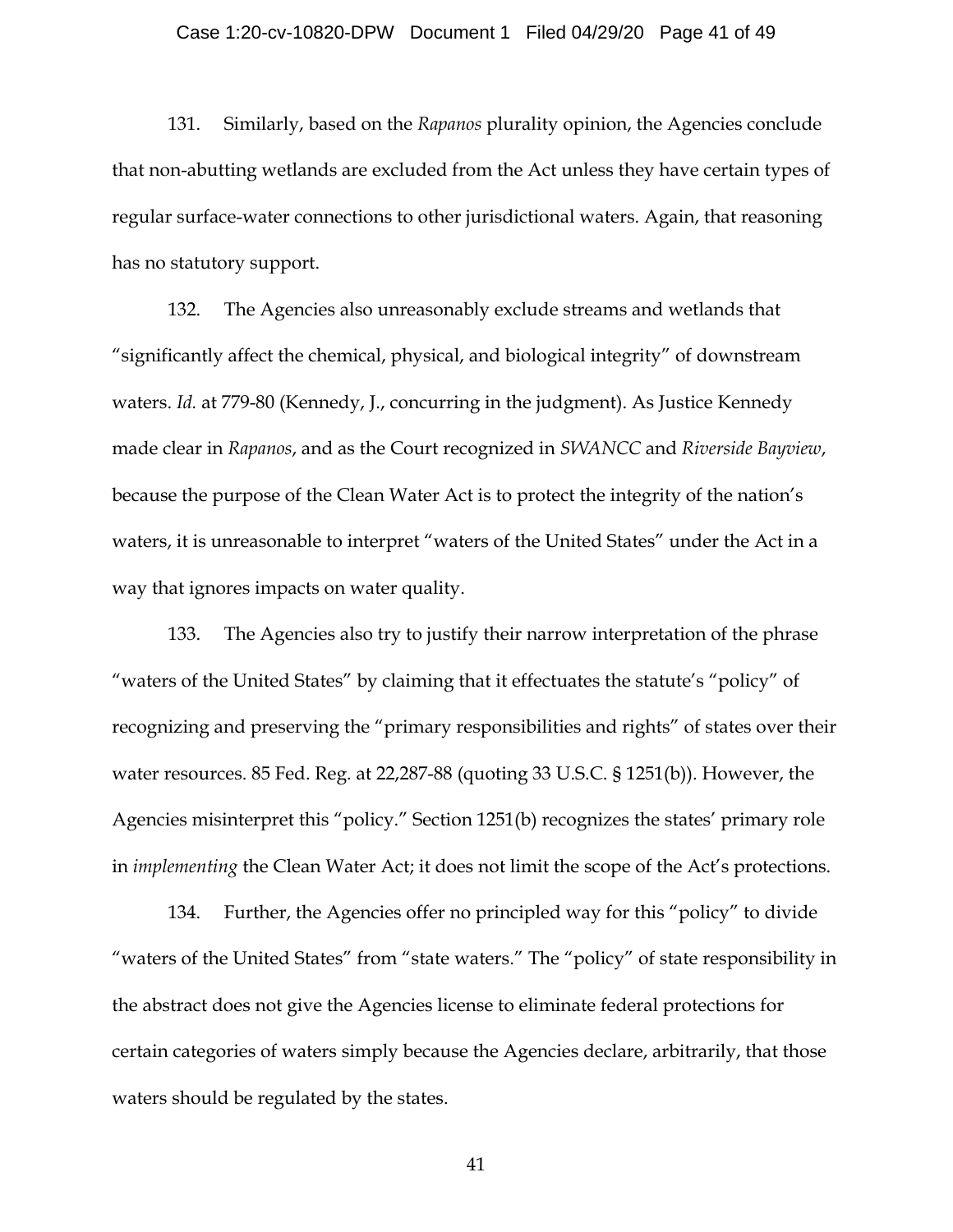## Case 1:20-cv-10820-DPW Document 1 Filed 04/29/20 Page 42 of 49

## **The Navigable Waters Rule harms Plaintiffs' members**

135. Plaintiffs bring this action on behalf of their members with interests in waters that have lost Clean Water Act protections under the Navigable Waters Rule.

136. The Rule harms Plaintiffs' members because it denies the protection of the Clean Water Act to these water resources, creating a substantial risk that they will be polluted, destroyed, or otherwise degraded.

137. Plaintiffs' members use, enjoy, and benefit from waterbodies, such as larger rivers and lakes, that are downstream from waters that have lost Clean Water Act protections under the Rule. The Rule creates a substantial risk that these downstream waterbodies will be polluted or degraded. *See supra* ¶¶ 56-58, 94, 106, 108, 132.

138. The quality of both the upstream and downstream waters is of fundamental importance to Plaintiffs' members who use and rely on downstream waters for their enjoyment, drinking water, and livelihoods.

139. These harms to Plaintiffs' members will be redressed by an order vacating the Rule.

## *Harm to Recreational Interests*

140. The Navigable Waters Rule creates a substantial risk that waters on which Plaintiffs' members rely to view wildlife, swim, fish, kayak, canoe, row, raft, hike, and conduct other recreational activities will be polluted or degraded.

141. Ephemeral streams, wetlands, and downstream waterways directly and indirectly provide and support breeding, feeding, or sheltering habitat for wildlife across the nation, including many endangered and threatened species.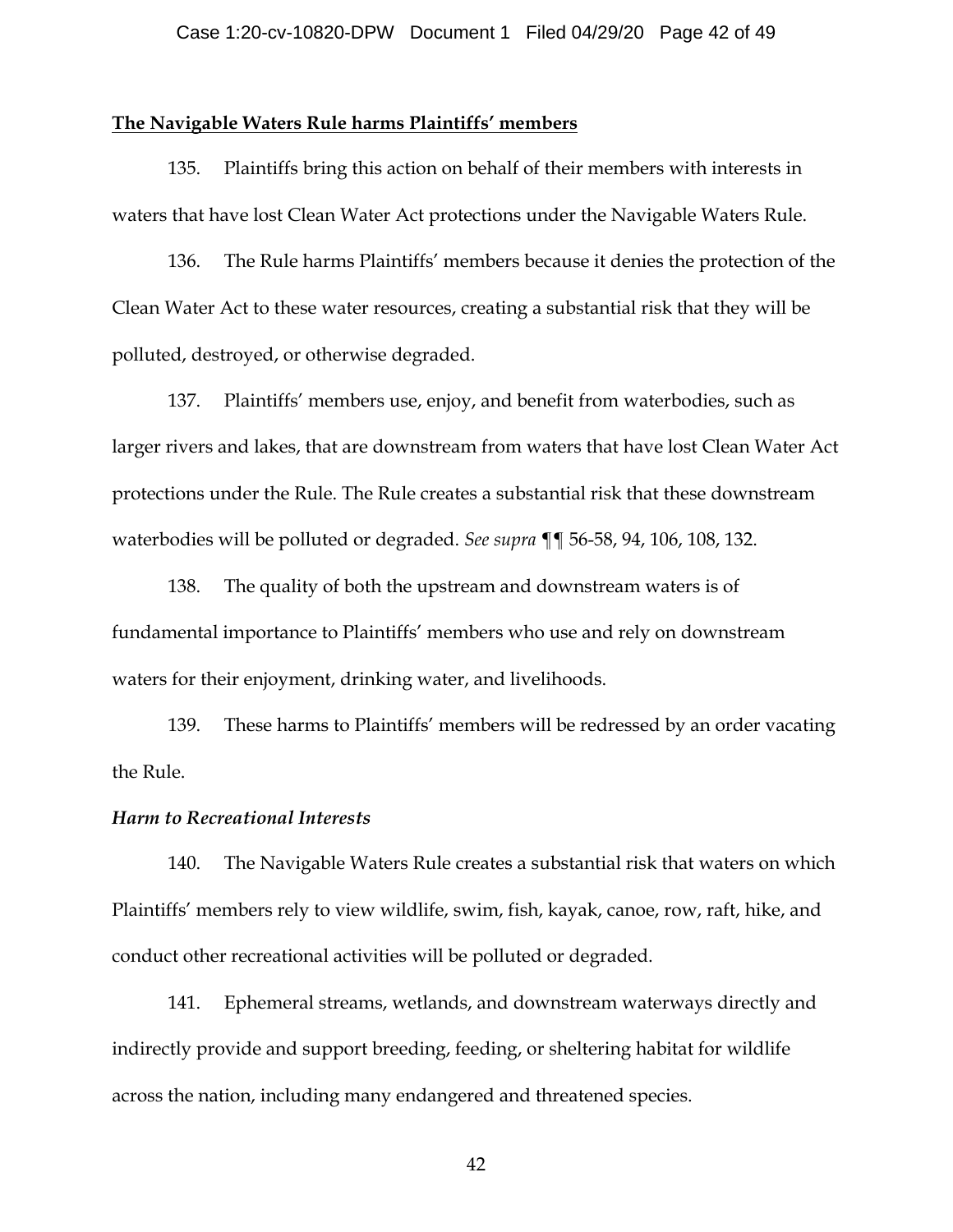## Case 1:20-cv-10820-DPW Document 1 Filed 04/29/20 Page 43 of 49

142. Wetlands support a diverse range of animals by, for example, acting as integral components of food webs, and providing nesting sites for birds, nursery habitat for amphibians, colonization opportunities for invertebrates, and maturation habitat for insects.

143. Plaintiffs' members enjoy viewing birds, plants, and other wildlife that reside in or otherwise depend on wetlands at risk of being polluted, degraded, and destroyed by the Rule. As a result, there is a substantial risk that Plaintiffs' members' enjoyment of these plants and animals will be diminished.

144. Plaintiffs' members also enjoy viewing species that live in or depend on downstream waters, such as rivers, lakes, streams, and coastal waters, at risk of being polluted or degraded as a result of the Rule.

145. Plaintiffs' members in New England, for instance, enjoy viewing a variety of birds throughout the region, including bald eagles, ospreys, peregrine falcons, and federally endangered piping plovers along the Merrimack River and its tributaries, and bald eagles along the Connecticut River. Plaintiffs' members also enjoy viewing various fish species throughout New England's waterways, including tuna and sunfish at the mouth of the Merrimack River and federally endangered shortnose sturgeons in both the Merrimack and Connecticut Rivers.

146. In New Mexico, Plaintiffs' members enjoy viewing migratory birds, bighorn sheep, beavers, porcupines, and other wildlife in and around waterways like the Rio Grande.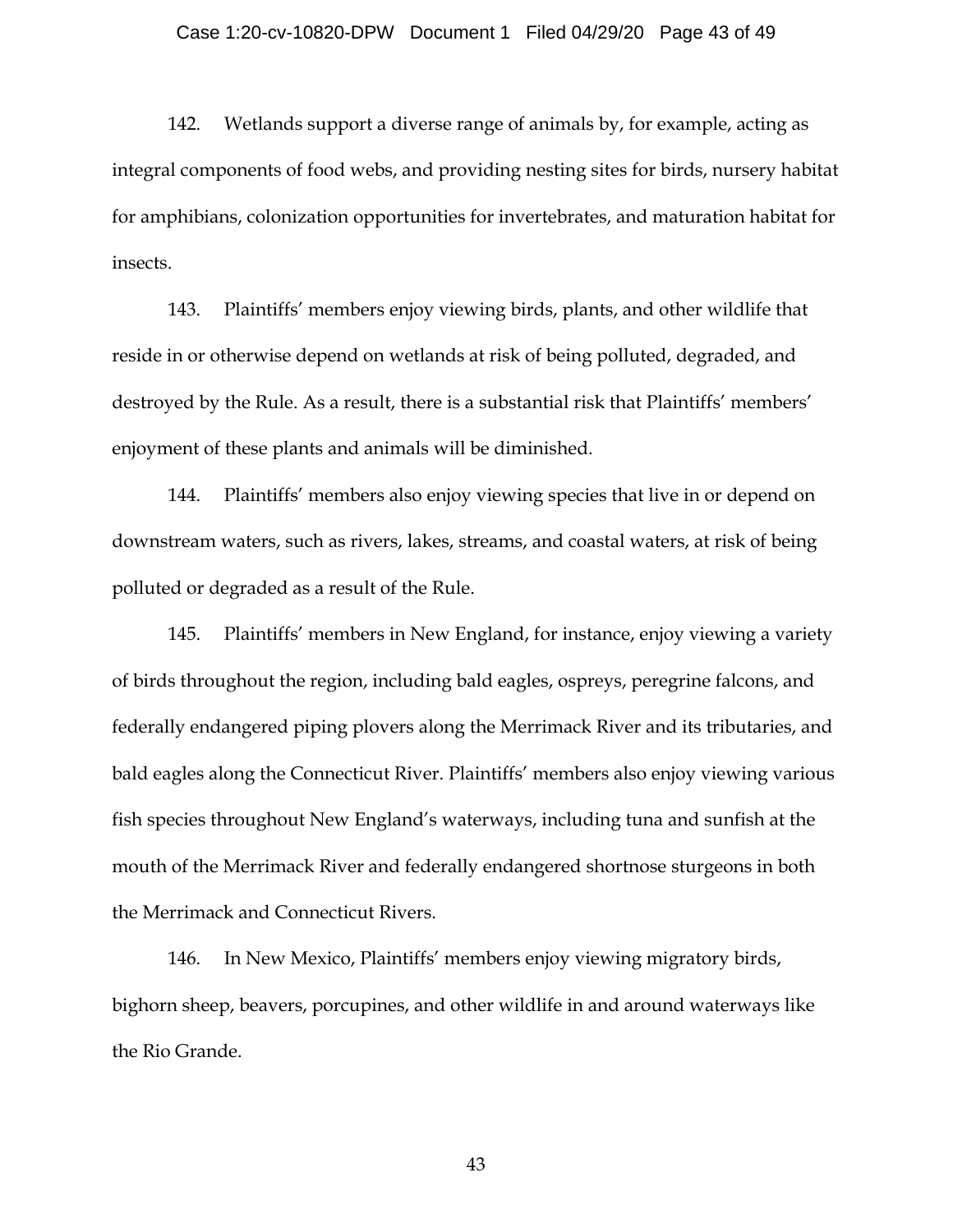## Case 1:20-cv-10820-DPW Document 1 Filed 04/29/20 Page 44 of 49

147. In these regions and in other parts of the country, Plaintiffs' members also enjoy hiking along and swimming, rafting, canoeing, kayaking, rowing, and fishing in waters at risk of being polluted or degraded as a result of the Rule.

148. The Navigable Waters Rule creates a substantial risk that Plaintiffs' members' enjoyment of viewing wildlife and conducting other recreational pursuits will be diminished.

## *Harm to Drinking Water Sources*

149. The Rule also harms Plaintiffs' members because it creates a substantial risk that harm will occur to the rivers, lakes, and reservoirs that Plaintiffs' members in New England and other regions of the country, including Illinois and New Mexico, rely on as sources of drinking water.

#### *Harm to Business Pursuits*

150. The Navigable Waters Rule also creates a substantial risk that harm will occur to waters on which Plaintiffs' members rely for various business pursuits.

151. Plaintiffs' members, for instance, are outdoor educators, outfitters, and fishing guides, work with the seafood industry, and own hiking and fishing lodges. Each of these businesses depends on safe and clean water.

152. By removing Clean Water Act protections for ephemeral streams, wetlands, and other waters, the Navigable Waters Rule creates a substantial risk of harm to Plaintiffs' members whose businesses and livelihoods rely on waters that are at risk of pollution or degradation as a result of the Rule.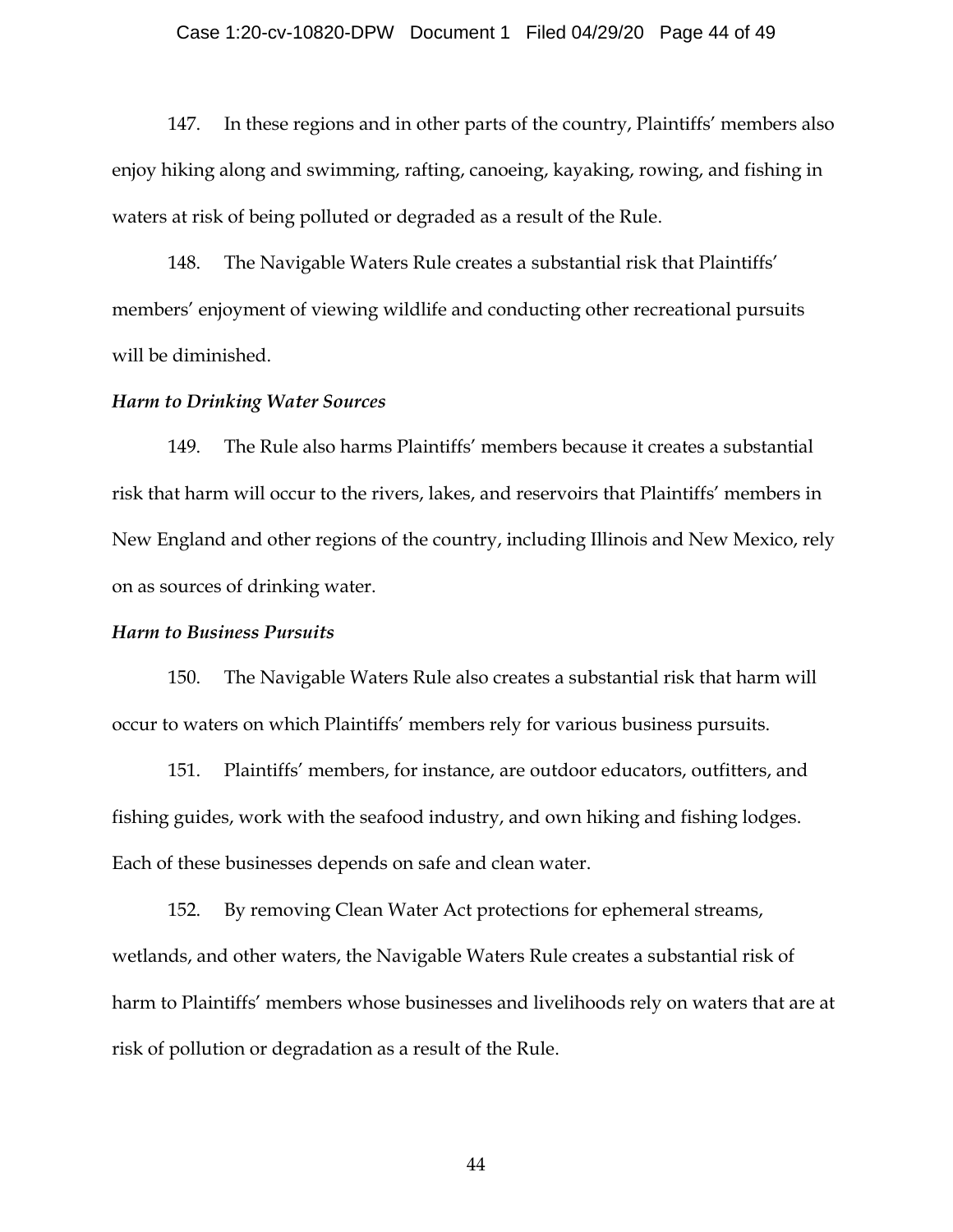## *Harm to Property and Community Infrastructure*

153. The Navigable Waters Rule creates a substantial risk of harm to Plaintiffs' communities and properties, which will be negatively impacted by the pollution and destruction of ephemeral streams, wetlands, and downstream waters.

154. For instance, Plaintiffs' members in New Mexico rely on the state's unique acequias system—a series of aqueducts and canals—for irrigation and farming on their properties. The Rule creates a substantial risk of harm to these acequias, which are fed by ephemeral streams that are no longer protected by the Clean Water Act under the Rule.

155. Plaintiffs' members' communities are located near waters that are at increased risk of flooding due to the loss of wetland protections as a result of the Rule. If these waters experience more severe flooding, Plaintiffs' members and their communities will suffer.

## **FIRST CLAIM FOR RELIEF (Violation of the APA, 5 U.S.C. § 706)**

156. Plaintiffs incorporate by reference all allegations contained in the preceding paragraphs.

157. Under section 706(2)(A) of the APA, a reviewing court must set aside final agency actions found to be "arbitrary, capricious, an abuse of discretion, or otherwise not in accordance with law." The Navigable Waters Rule is arbitrary and capricious and not in accordance with law for a number of reasons.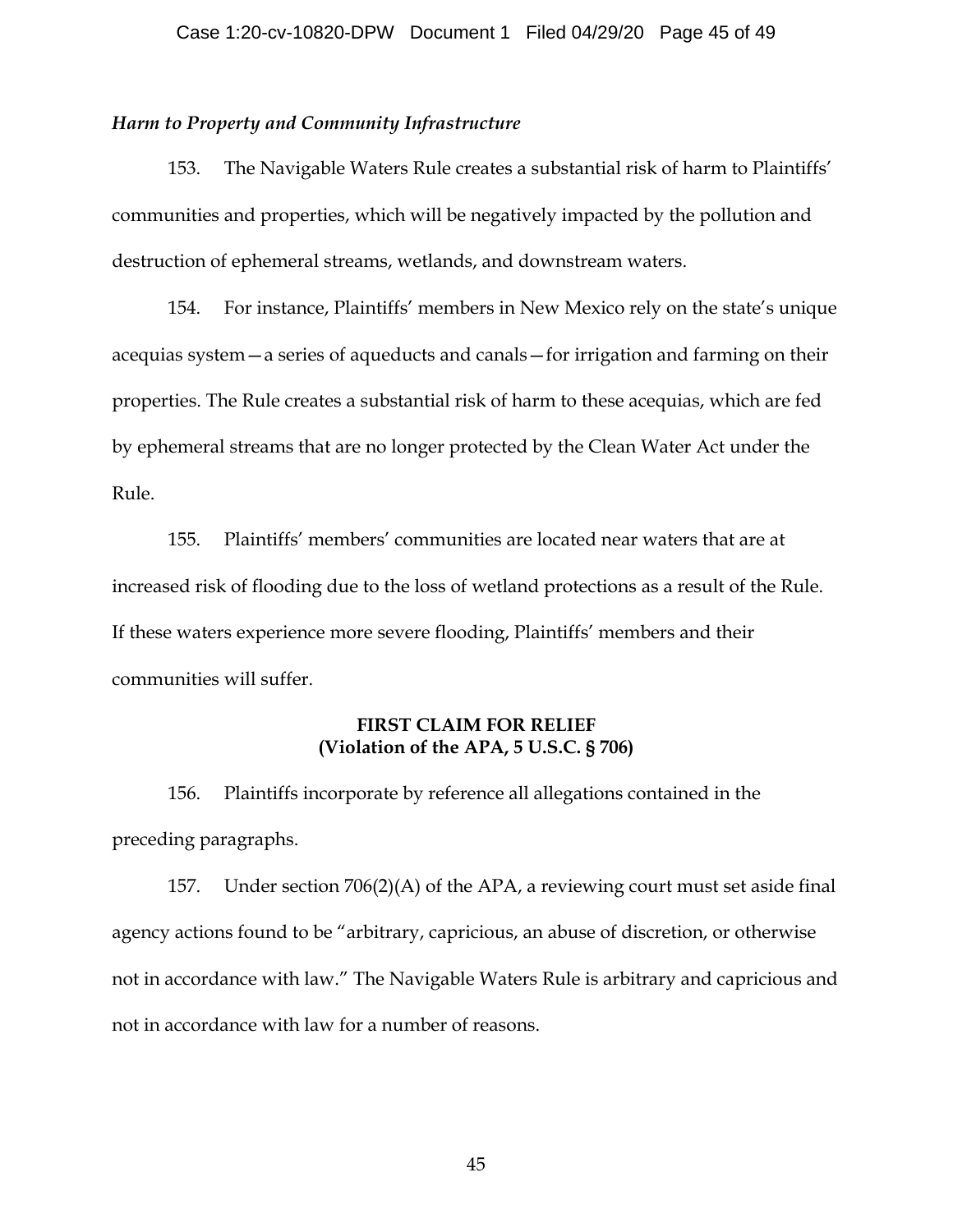## Case 1:20-cv-10820-DPW Document 1 Filed 04/29/20 Page 46 of 49

158. First, the Agencies failed to meaningfully consider the most important aspect of the rulemaking: whether the Rule will frustrate the Clean Water Act's sole objective, which is to protect the "chemical, physical, and biological integrity of the Nation's waters." 33 U.S.C. § 1251(a). The Agencies' failure to adequately consider this factor was arbitrary and capricious. *Motor Vehicle Mfrs. Ass'n v. State Farm Mut. Auto. Ins. Co.*, 463 U.S. 29, 43 (1983). Even if, as the Agencies incorrectly claim, there was insufficient information to assess this crucial factor, it was arbitrary and capricious for the Agencies to promulgate the Rule in the face of such significant uncertainty.

159. The Agencies also do not reasonably explain how they could have "balanced" the Rule's objective to protect water quality with other purported policy objectives without understanding, and thus weighing, the magnitude of the Rule's negative impacts on water quality.

160. Second, the Agencies exclude many waters that, according to the Agencies' own prior findings, significantly impact the quality of traditionally navigable waters. The Agencies disregard those prior findings, while drawing contradictory conclusions about those waters' significance, without justification. Because the Agencies do not give a reasoned explanation for disregarding findings and undisputed facts that underlay a prior policy, the Rule is arbitrary and capricious. *See FCC v. Fox Television Stations, Inc.*, 556 U.S. 502, 516 (2009).

161. Third, the Agencies claim that the Rule is "informed" by the science, but misrepresent the evidence on which they purport to rely, while ignoring other relevant scientific evidence without any explanation. Although EPA's Science Advisory Board as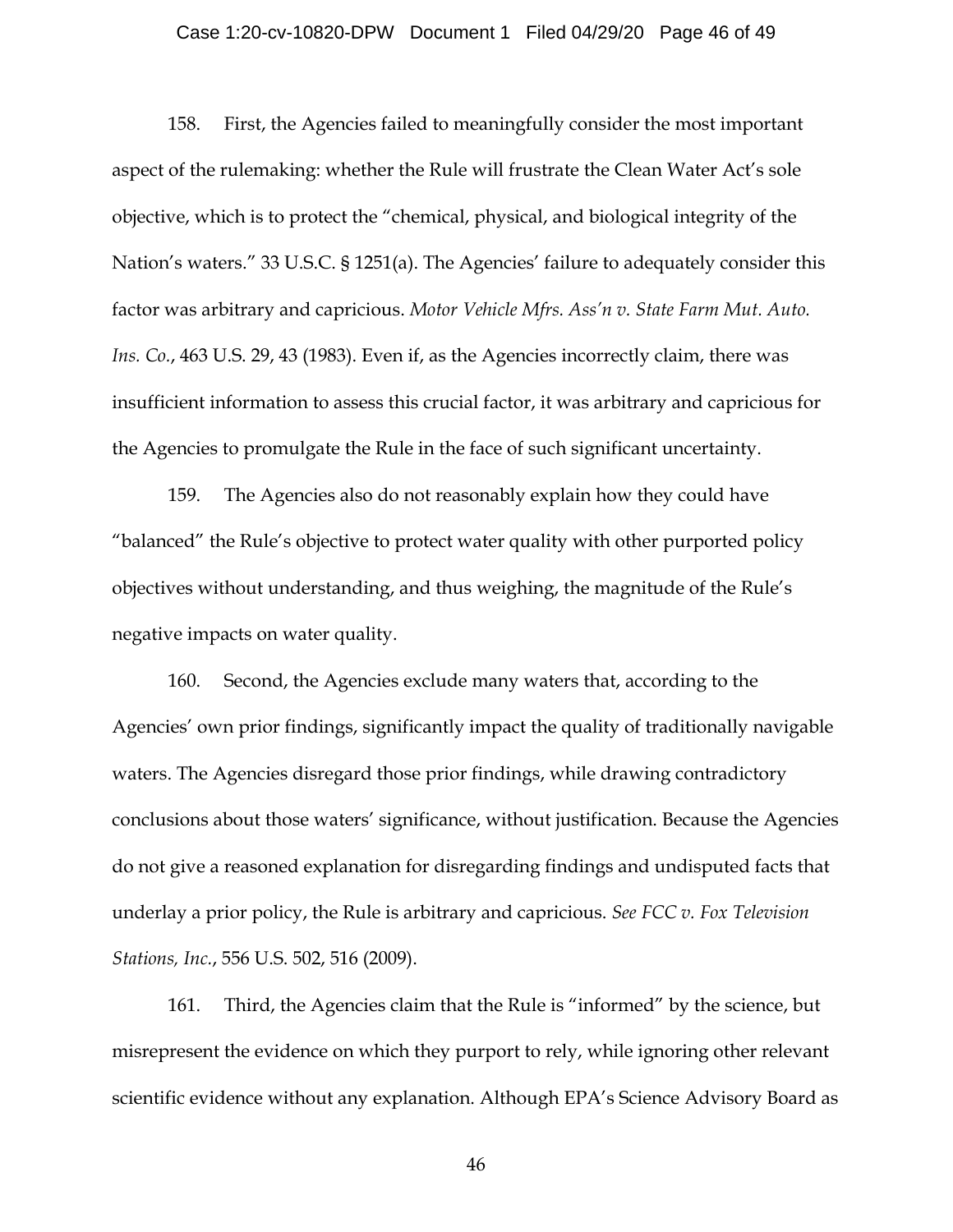## Case 1:20-cv-10820-DPW Document 1 Filed 04/29/20 Page 47 of 49

well as many public commenters raised concerns about the lack of scientific support for the Rule, the Agencies did not adequately address or respond to those comments.

162. Fourth, the Agencies' decision to exclude certain waters from the definition of "waters of the United States" is neither reasonably explained nor rationally connected to the Agencies' findings.

163. Finally, there is no support for the Agencies' claim that the Rule will promote "clarity," "predictability," and "certainty." To the contrary, the record demonstrates that key aspects of the Rule will create uncertainty and unpredictability.

164. Accordingly, the Navigable Waters Rule is "arbitrary, capricious, an abuse of discretion, or otherwise not in accordance with law," and must be vacated in accordance with section 706(2)(A) of the APA.

## **SECOND CLAIM FOR RELIEF (Violation of the APA, 5 U.S.C. § 706, and Clean Water Act, 33 U.S.C. § 1251** *et seq.***)**

165. Plaintiffs incorporate by reference all allegations contained in the preceding paragraphs.

166. At President Trump's behest, the Agencies largely modeled their interpretation of "waters of the United States" on the plurality opinion in *Rapanos v. United States*, 547 U.S. 715 (2006). But as five Justices concluded, the plurality's constricted interpretation of "waters of the United States" is untethered from the text, structure, and purpose of the Clean Water Act. *Id.* at 776 (Kennedy, J., concurring in the judgment); *id.* at 800 (Stevens, J., dissenting). The Navigable Waters Rule is likewise inconsistent with the text, structure, and purpose of the statute.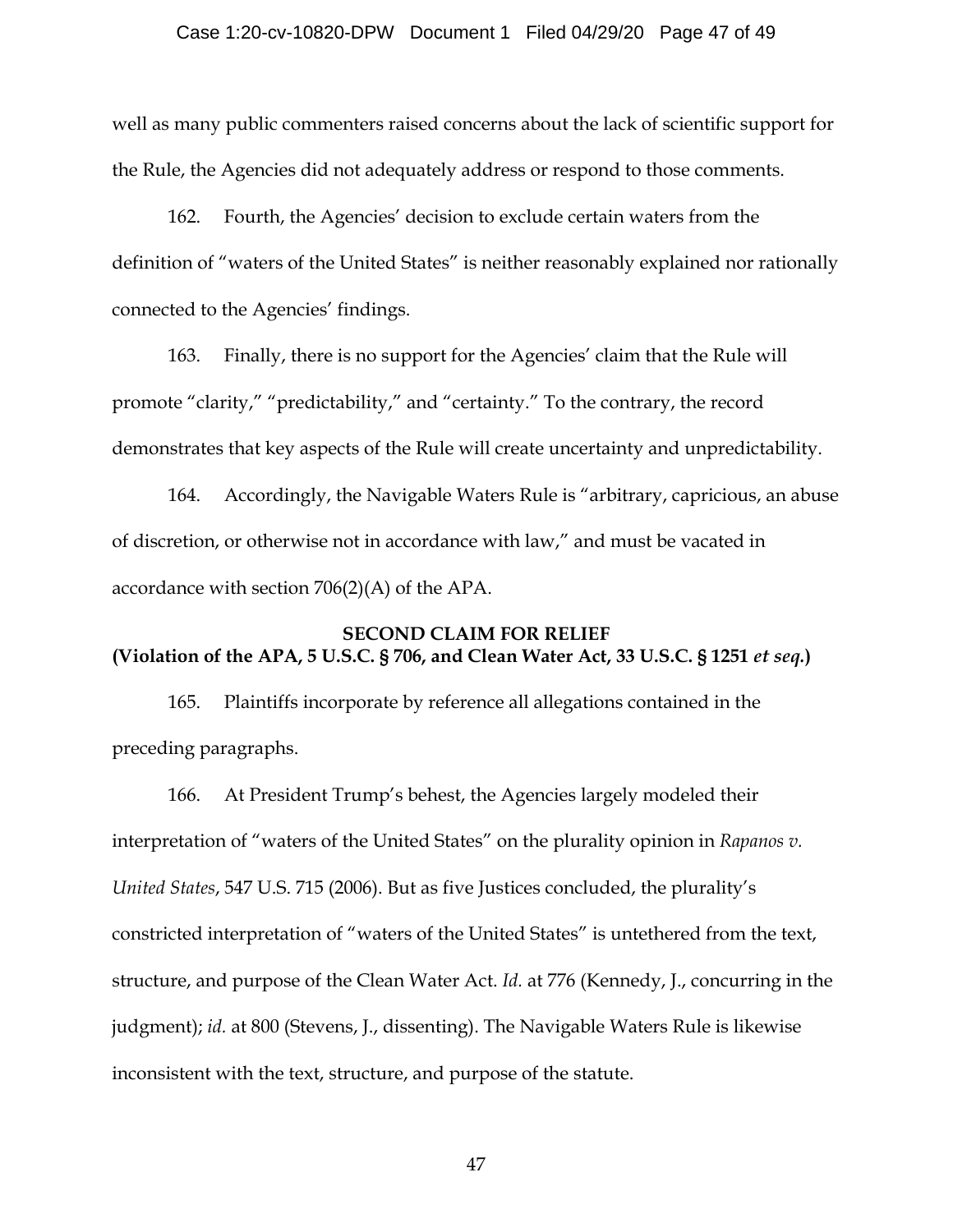## Case 1:20-cv-10820-DPW Document 1 Filed 04/29/20 Page 48 of 49

167. All federal appellate courts that have decided the issue, including the First Circuit, have concluded that the scope of the Clean Water Act extends beyond waters that satisfy the plurality's narrow interpretation.

168. Congress required the Agencies to protect the "waters of the United States," but the Rule does not protect all "waters of the United States." The Navigable Waters Rule therefore violates the Clean Water Act, 33 U.S.C. § 1251 *et seq.*, is "short of statutory right," and is "not in accordance with law" under the APA, 5 U.S.C.  $\S 706(2)(A)$ , (C).

## **PRAYER FOR RELIEF**

Plaintiffs respectfully request that this Court:

169. Declare that Defendants are each in violation of the Administrative Procedure Act and the Clean Water Act because the Navigable Waters Rule is an arbitrary, capricious, and unlawful rule, as described above;

170. Vacate and set aside the Navigable Waters Rule;

171. Grant Plaintiffs their costs of suit including reasonable attorneys' fees to the extent permitted by law; and

172. Grant Plaintiffs such further relief as the Court may deem necessary or appropriate.